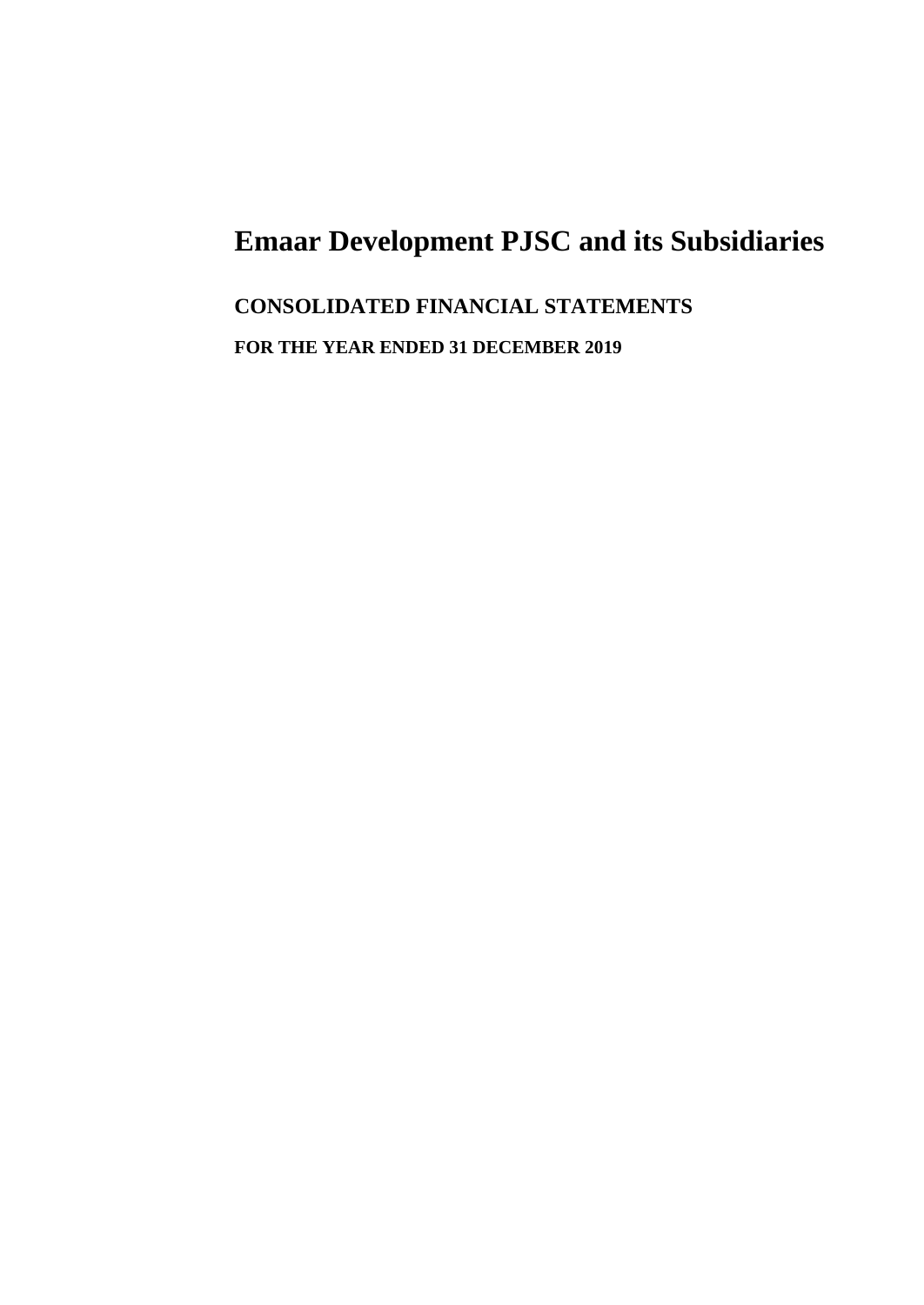**Consolidated Financial Statements For the Year Ended 31 December 2019**

**Table of Contents**

|                                                             | <b>Pages</b> |
|-------------------------------------------------------------|--------------|
| <b>Directors' Report</b>                                    | $1 - 2$      |
| <b>Report on Audit of Consolidated Financial Statements</b> | $3 - 9$      |
| <b>Consolidated Statement of Comprehensive Income</b>       | 10           |
| <b>Consolidated Statement of Financial Position</b>         | 11           |
| <b>Consolidated Statement of Changes in Equity</b>          | $12 - 13$    |
| <b>Consolidated Statement of Cash Flows</b>                 | 14           |
| <b>Notes to the Consolidated Financial Statements</b>       | $15 - 45$    |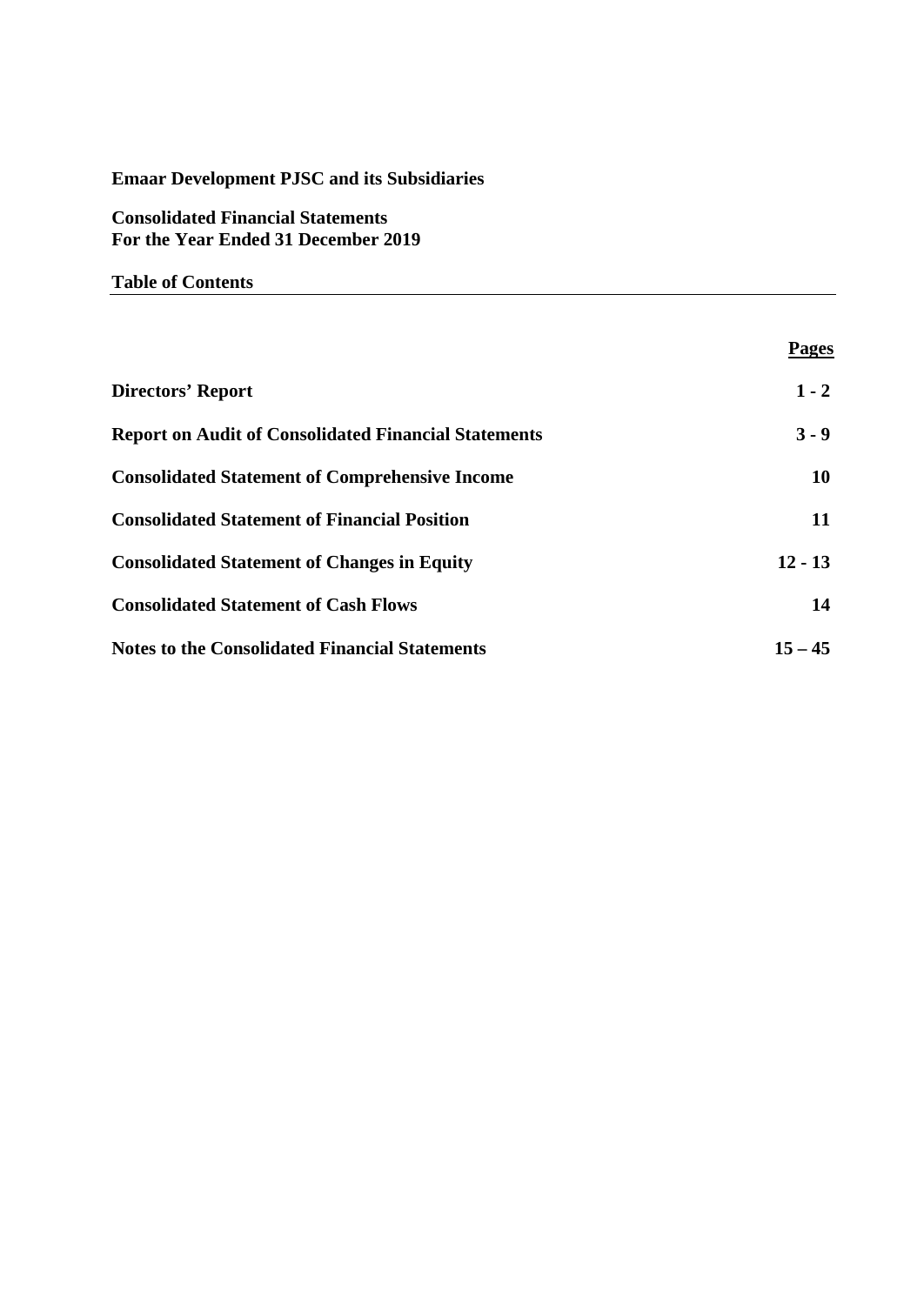## **DIRECTORS' REPORT**

The Board of Directors of Emaar Development PJSC (the "Company") has pleasure in submitting the consolidated statement of financial position of the Company and its subsidiaries (the "Group") as at 31 December 2019 and the related consolidated statement of comprehensive income. consolidated statement of changes in equity and consolidated statement of cash flows for the year ended 31 December 2019.

## Principal activities

The principal activities of the Group are property development and to provide development management services in the UAE.

## Financial results

The Group has recorded a net profit attributable to the owners of the Company of AED 2.700 million for the year ended 31 December 2019.

In accordance with the Articles of Association of the Company and UAE Federal Law No. (2) of 2015, an appropriation of AED 270 million is made to a legal reserve from the distributable profit of AED 2,700 million. The transfer of profit to legal reserve will be allocated until it reaches 50% of the paid-up share capital.

In view of the current circumstances, the Board of Directors of the Company has not recommended any dividend to the shareholders for the year 2019, which is subject to the approval of the shareholders at the forthcoming Annual General Meeting of the Company.

The balance of the distributable profit after considering appropriation to general reserve will be transferred to retained earnings. Total shareholders' funds attributable to the owners of the Company as at 31 December 2019 amount to AED 9,600 million.

## Outlook for 2020

Emaar Development delivered an impressive property sales in UAE amidst challenging business environment creating a significant sales backlog of AED 33,608 million (including joint ventures and development agreements) to be recognised over the coming years.

The Group with its customer centric approach will continue to innovate and enhance lifestyle experiences for our customers by creating world-class amenities and managing our communities with utmost care. The Group will continue to focus on execution and on time delivery while maintaining quality standards. Our strategy is to expand our portfolio by introducing innovative products and new masterplans setting the platform for future growth and long-term value creation for our shareholders.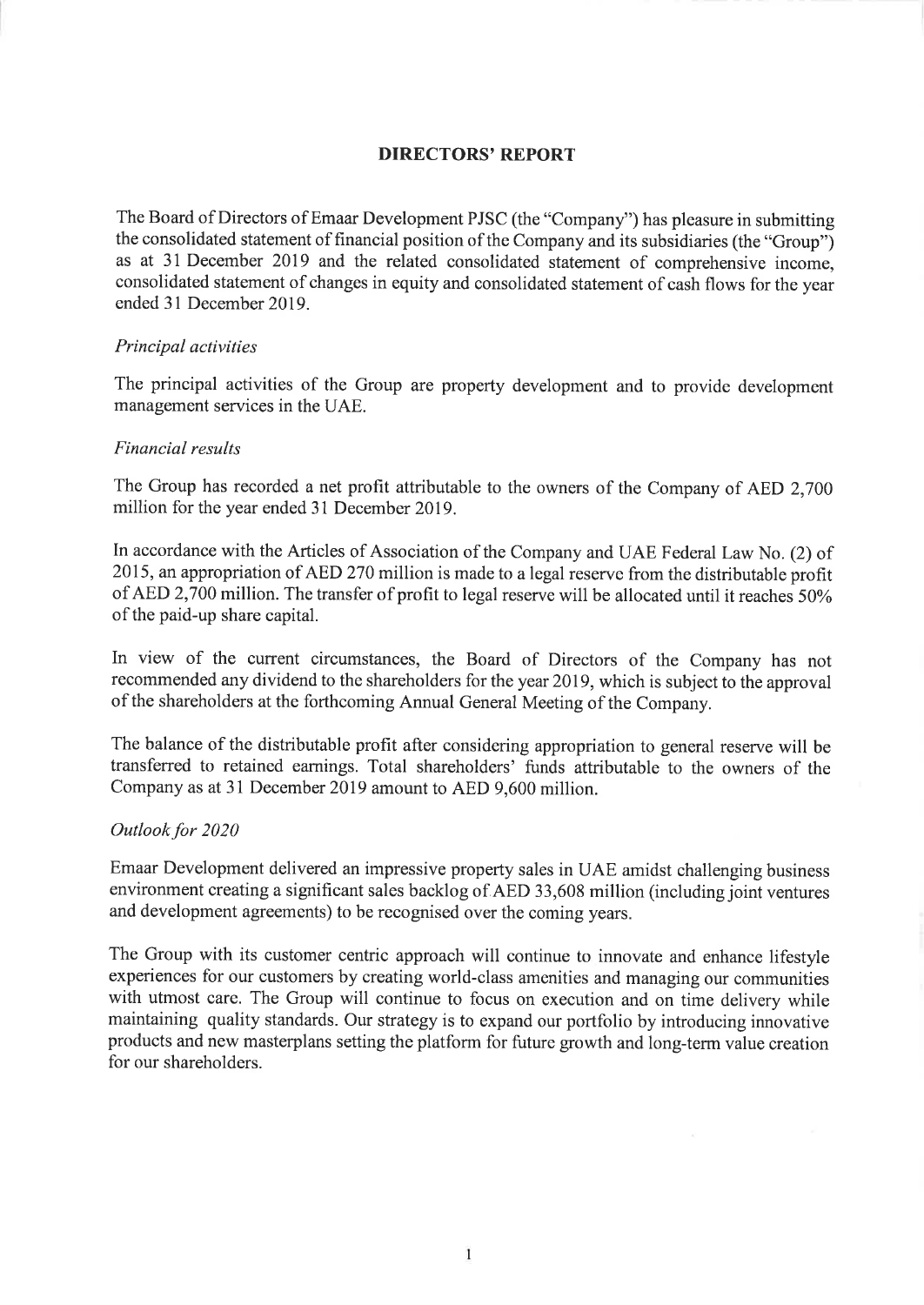#### **DIRECTORS' REPORT (continued)**

#### Transactions with related parties

The consolidated financial statements disclose related party transactions and balances in note 23. All transactions are carried out as part of our normal course of business and in compliance with applicable laws and regulations.

#### **Directors**

Mr. Mohamed Ali Alabbar Mr. Jamal Majid Bin Theniyah Mr. Ahmed Jawa Mr. Arif Obeid Al Dehail Dr. Aisha Bint Butti Bin Bishr Mr. Abdulla Mohd Alawar Mr. Adnan Kazim

(Chairman) (Vice Chairman) (Director) (Director) (Director) (Director) (Director)

#### **Auditors**

KPMG were appointed as external auditors of the company for the year ended 31 December 2019. The Board of Directors has recommended KPMG as the auditors for 2020 for approval by the shareholders at the forthcoming Annual General Meeting.

On behalf of the Board

wx

Mohamed Ali Alabbar Chairman Dubai, United Arab Emirates

3 0 MAR 2020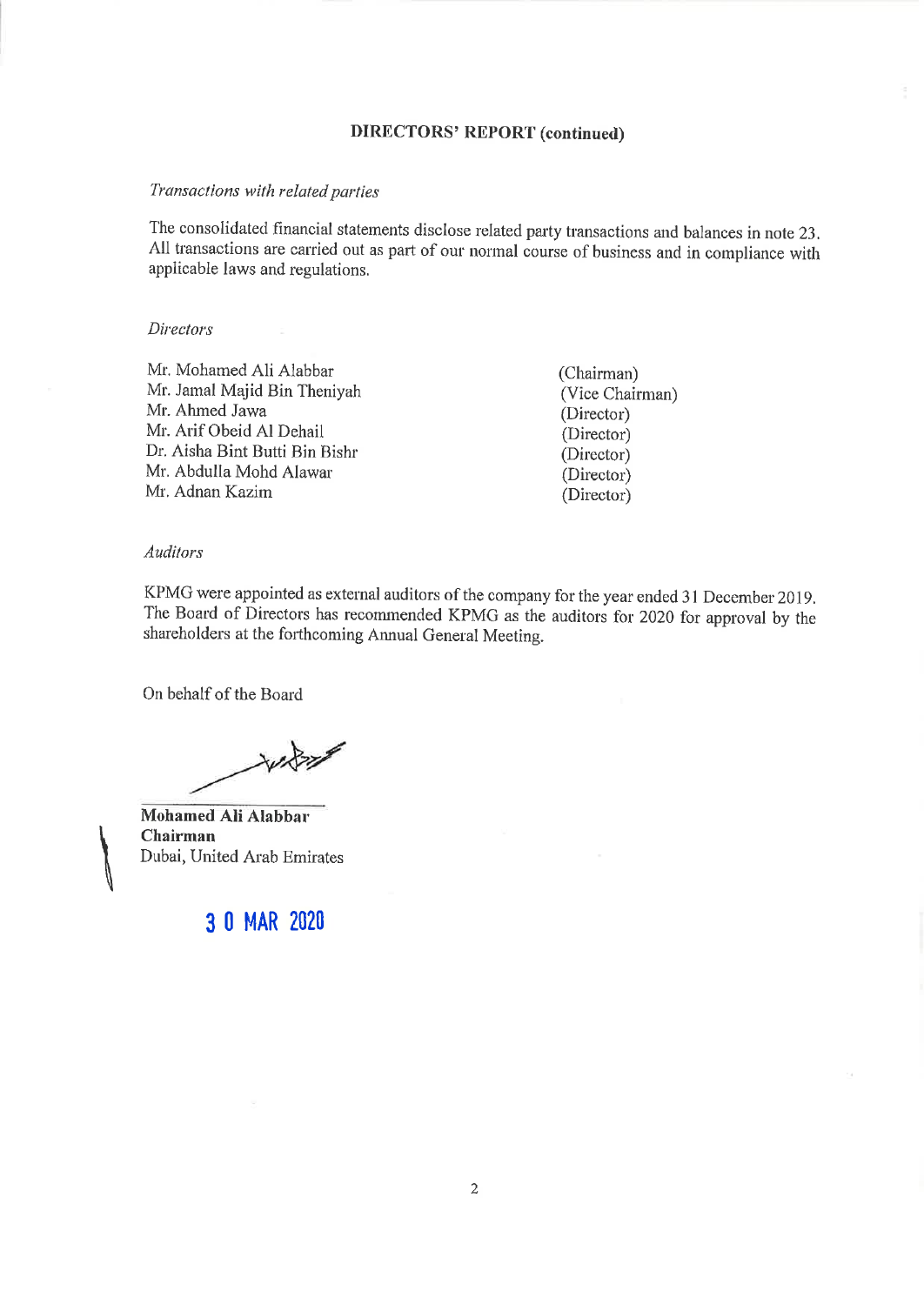

**KPMG Lower Gulf Limited** Level 13, Boulevard Plaza Tower One Mohammed Bin Rashid Boulevard, Downtown Dubai, UAE Tel. +971 (4) 403 0300, Fax +971 (4) 330 1515

## **Independent Auditors' Report**

To the Shareholders of Emaar Development PJSC

## **Report on the Audit of the Consolidated Financial Statements**

#### Opinion

We have audited the consolidated financial statements of Emaar Development PJSC ("the Company") and its subsidiaries ("the Group"), which comprise the consolidated statement of financial position as at 31 December 2019, the consolidated statements of comprehensive income, changes in equity and cash flows for the year then ended, and notes, comprising significant accounting policies and other explanatory information.

In our opinion, the accompanying consolidated financial statements present fairly, in all material respects, the consolidated financial position of the Group as at 31 December 2019, and its consolidated financial performance and its consolidated cash flows for the year then ended in accordance with International Financial Reporting Standards (IFRS).

#### **Basis for Opinion**

We conducted our audit in accordance with International Standards on Auditing (ISAs). Our responsibilities under those standards are further described in the Auditors' Responsibilities for the Audit of the Consolidated Financial Statements section of our report. We are independent of the Group in accordance with International Ethics Standards Board for Accountants Code of Ethics for Professional Accountants (IESBA Code) together with the ethical requirements that are relevant to our audit of the consolidated financial statements in the United Arab Emirates, and we have fulfilled our other ethical responsibilities in accordance with these requirements and the IESBA Code. We believe that the audit evidence we have obtained is sufficient and appropriate to provide a basis for our opinion.

#### **Key Audit Matters**

Key audit matters are those matters that, in our professional judgment, were of most significance in our audit of the consolidated financial statements of the current period. These matters were addressed in the context of our audit of the consolidated financial statements as a whole, and in forming our opinion thereon, and we do not provide a separate opinion on these matters.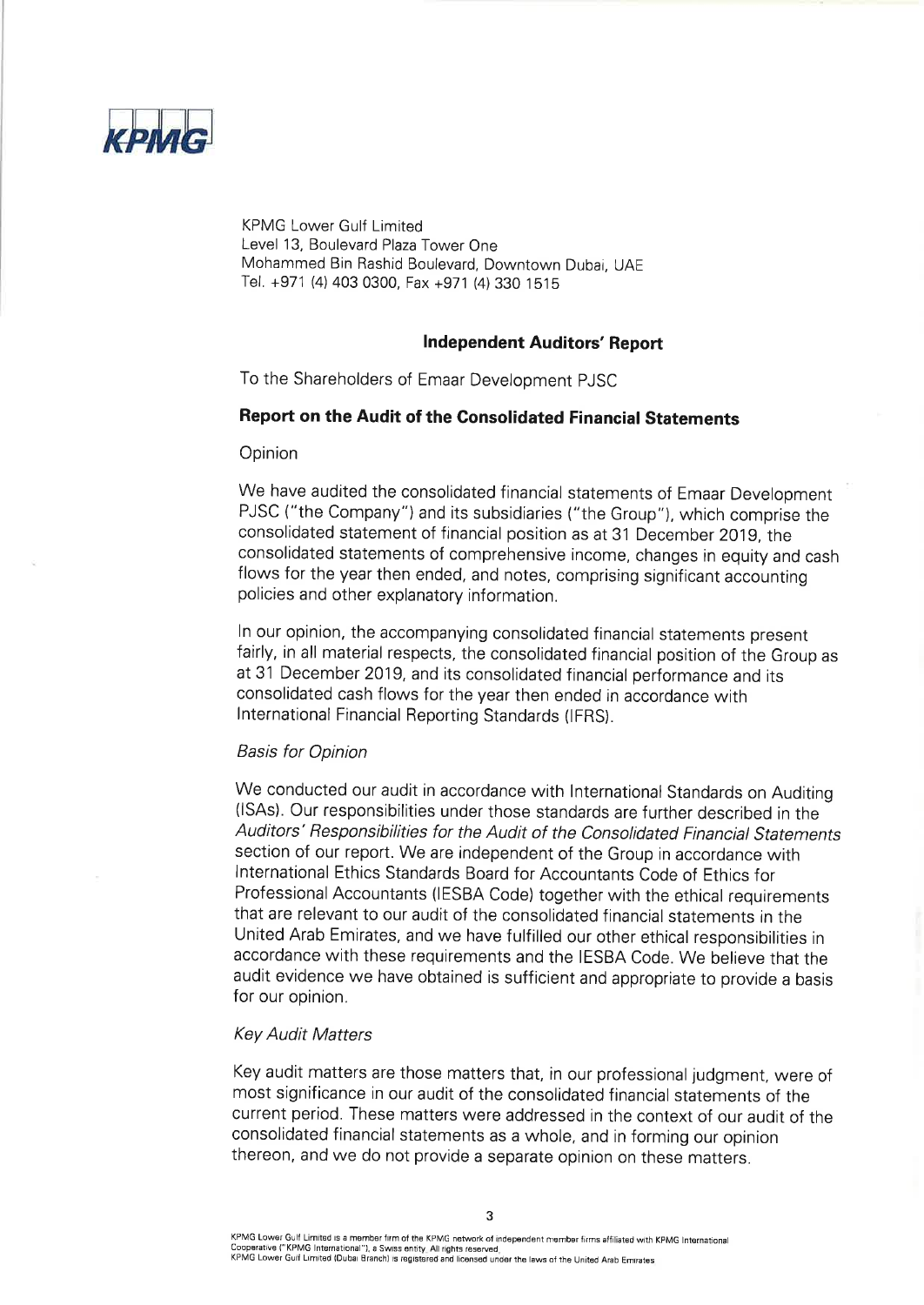

Key Audit Matters (continued)

## Revenue recognition on sale of properties

## Refer to notes 2.2, 2.4 and 4 to the consolidated financial statements

The Group recognises revenue on sale of properties over time. Revenue recognition on sale of properties was considered a key audit matter due to following key elements of judgement and estimation involved:

- the analysis of whether the contracts comprise one or more performance  $\bullet$ obligations;
- determining whether the performance obligations are satisfied over time or at a point in time:
- total estimated development and infrastructure costs required to meet performance obligations under the contracts with customers; and
- evaluating the probability that the Group will collect the entitled consideration under the contracts with customers.

## How our audit addressed the key audit matter

- Obtained an understanding of the revenue process implemented by the  $\bullet$ Group;
- We have performed test of design and implementation and test of operating effectiveness of relevant controls;
- On a sample basis, we assessed the contracts for sale of properties to  $\bullet$ identify the performance obligations of the Group under these contracts and assessed whether these performance obligations are satisfied over time or at a point in time based on the criteria specified under IFRS 15;
- On a sample basis, we assessed the appropriateness of measuring the progress of the construction of properties by reference to costs incurred to date compared to the estimated total costs where the performance obligation is satisfied over time;
- On a sample basis, we assessed the adequacy of the cost to complete through the independent cost consultant's report. For costs incurred to date, we have tested the significant items of cost components by comparing these to the relevant supporting documents including payment certificates to ascertain the existence and accuracy of the costs of work done; and
- We assessed the adequacy of the Group's disclosure in relation to the requirements of IFRS 15.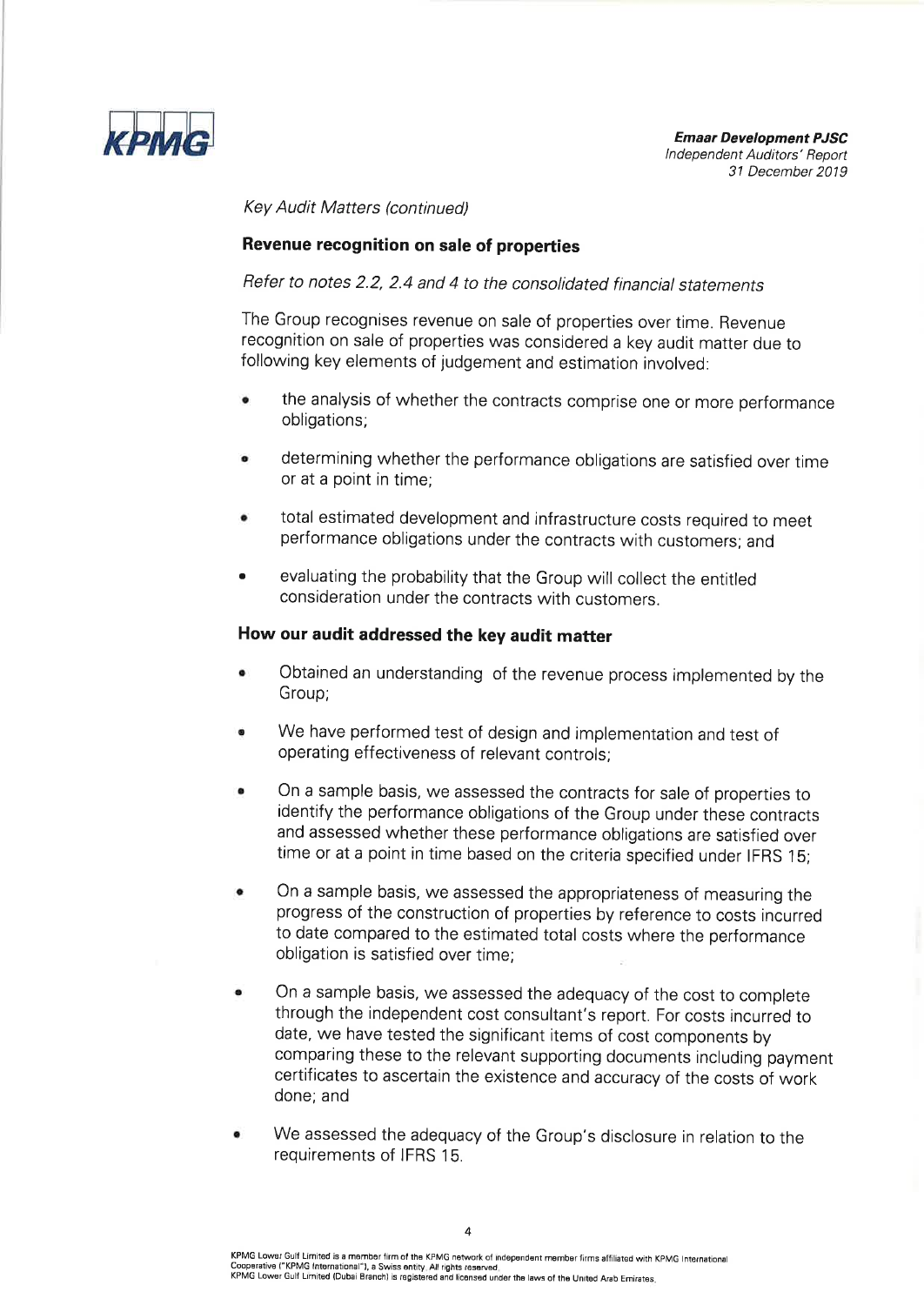

Key Audit Matters (continued)

## Assessment of net realisable value of development properties

Refer to notes 2.2, 2.4 and 10 to the consolidated financial statements

The Group holds development properties both for completed projects and projects under construction. Valuation of these properties is a significant judgement area and is underpinned by a number of assumptions.

Development properties are stated at the lower of cost and estimated net realisable value. Net realisable value is the estimated selling price in the ordinary course of business less the estimated costs of completion and the estimated costs necessary to make the sale.

The Group engages professionally qualified external valuers to assess the fair value of its development properties. The valuation process involves significant judgement in determining the appropriate valuation methodology to be used, and in estimating the underlying assumptions to be applied.

The existence of significant estimation uncertainty warrants specific audit focus in this area as any error in determining the fair value, could have a material impact on the carrying value of the Group's development properties and the fair value disclosures in the Group's consolidated financial statements.

## How our audit addressed the key audit matter

- $\bullet$ We evaluated the qualifications and competence of the external valuers and read the terms of engagement of the valuers with the Group to determine whether there were any matters that might have affected their objectivity or limited the scope of their work;
- $\bullet$ We involved our real estate valuation specialist, who reviewed valuation methodologies used in the valuation process and challenged the estimates of sales price, discount rates and capitalization rates used in the valuation by comparing them against historical rates and available industry data, taking into consideration comparability and market factors. Where the rates were outside the expected range, we undertook further procedures to understand the effect of additional factors and, when necessary, held further discussions with the valuers;
- On a sample basis, performed audit procedures to assess whether the  $\bullet$ source data used for the valuation are reasonable by comparing it to the underlying supporting information to obtain insight into the calculation models used to determine the recoverable value;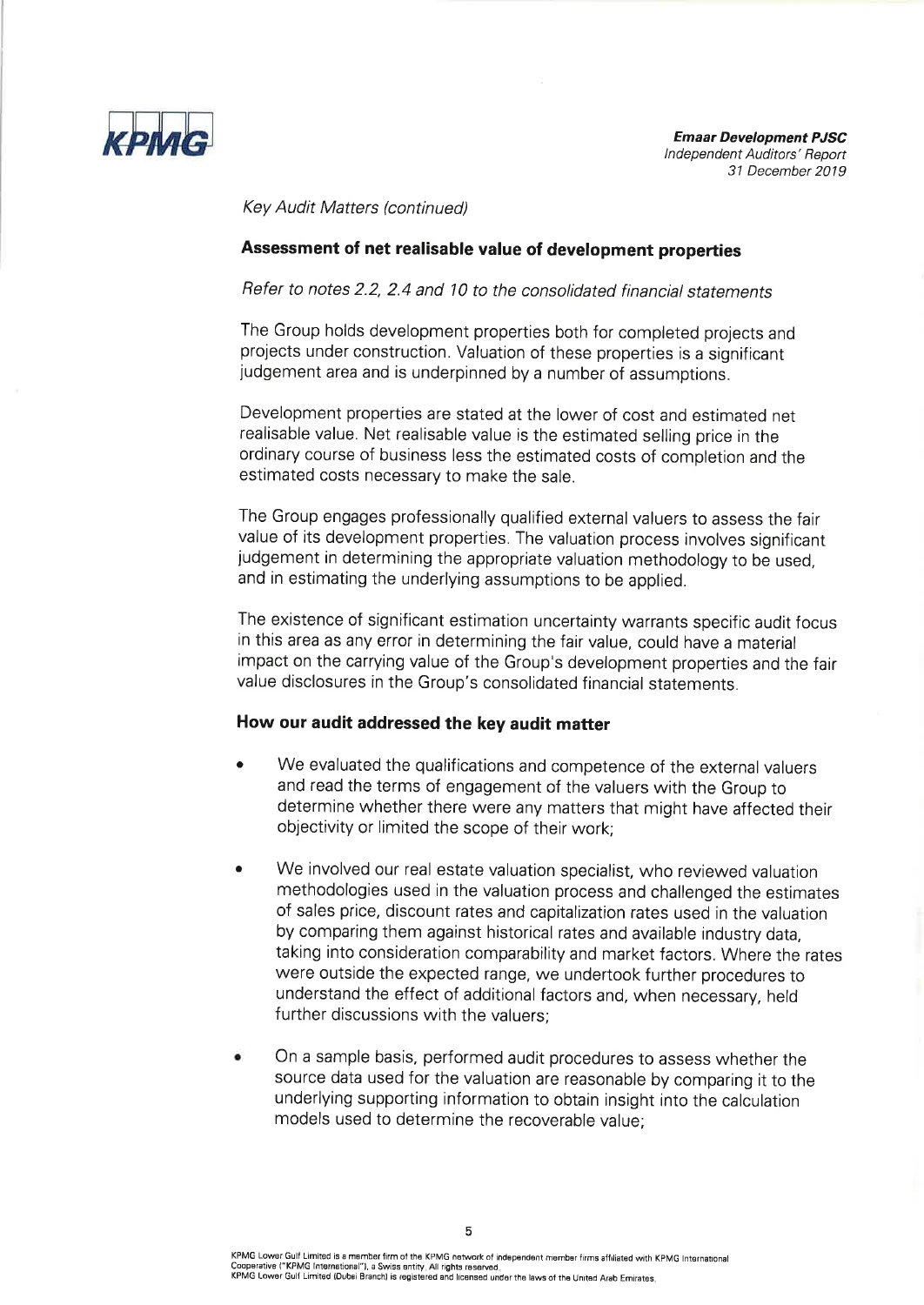

**Key Audit Matters (continued)** 

## Assessment of net realisable value of development properties (continued)

## How our audit addressed the key audit matter (continued)

- Performed sensitivity analysis on the significant assumptions to evaluate the extent of the impact on the fair value and assessed the impact of changes in the key assumptions to the conclusions reached by management and whether there were any indicators of management bias; and
- Based on the outcome of our evaluation, we assessed the adequacy of the disclosure in the consolidated financial statements.

## Other Matter Relating to Comparative Information

The consolidated financial statements of the Group as at and for the year ended 31 December 2018, were audited by another auditor who expressed an unmodified opinion on those consolidated financial statements on 20 March 2019.

## Other Information

Management is responsible for the other information. The other information comprises the Directors' report.

Our opinion on the consolidated financial statements does not cover the other information and we do not express any form of assurance conclusion thereon.

In connection with our audit of the consolidated financial statements, our responsibility is to read the other information and, in doing so, consider whether the other information is materially inconsistent with the consolidated financial statements or our knowledge obtained in the audit, or otherwise appears to be materially misstated. If, based on the work we have performed, we conclude that there is a material misstatement of this other information, we are required to report that fact. We have nothing to report in this regard.

## Responsibilities of Management and Those Charged with Governance for the **Consolidated Financial Statements**

Management is responsible for the preparation and fair presentation of the consolidated financial statements in accordance with IFRS, and their preparation in compliance with the applicable provisions of the UAE Federal Law No. (2) of 2015, and for such internal control as management determines is necessary to enable the preparation of consolidated financial statements that are free from material misstatement, whether due to fraud or error.

KPMG Lower Guif Limited is a member firm of the KPMG network of independent member firms affiliated with KPMG International<br>Cooperative ("KPMG International"), a Swiss entity. All rights reserved.<br>KPMG Lower Guif Limited (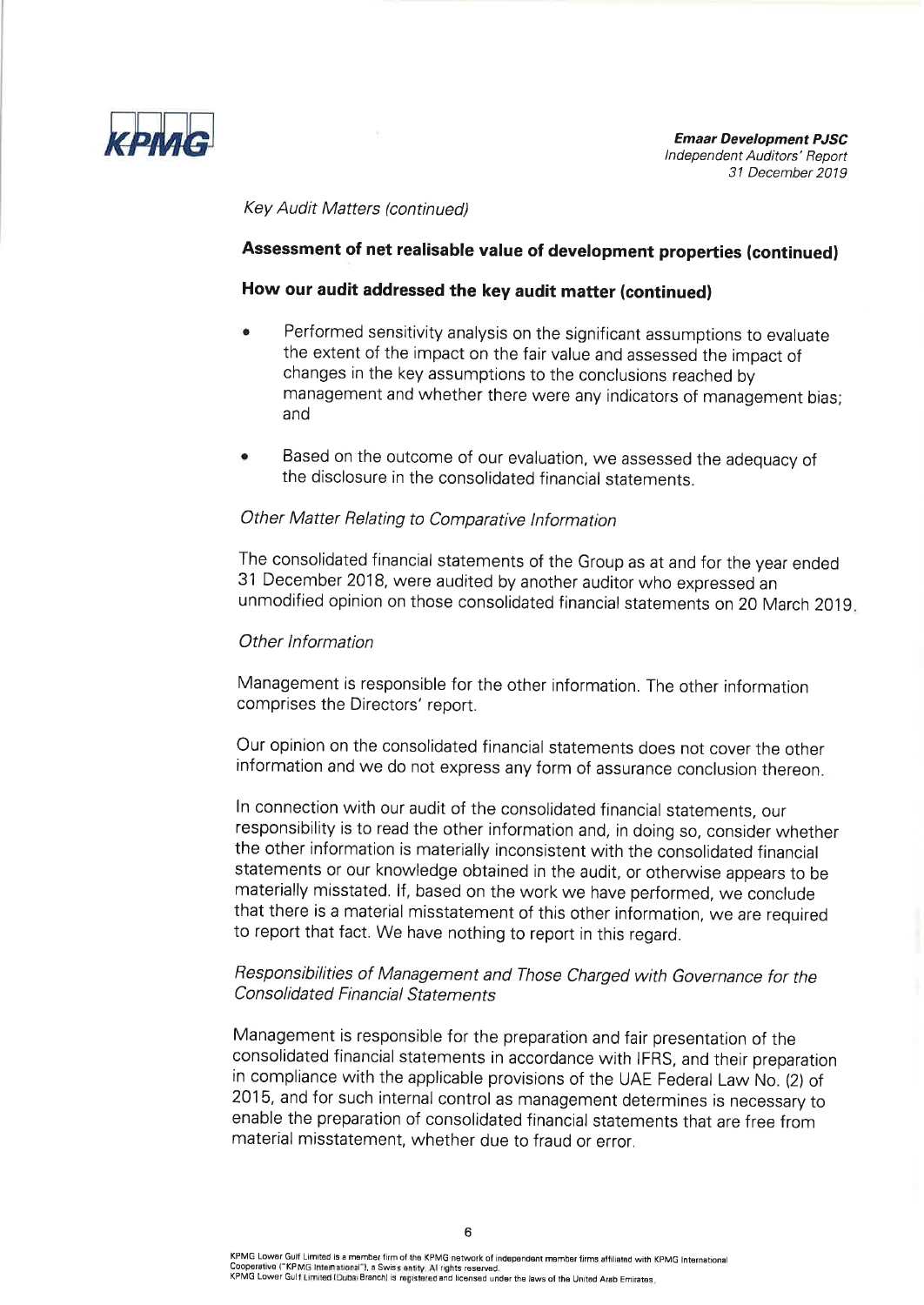

Responsibilities of Management and Those Charged with Governance for the **Consolidated Financial Statements (continued)** 

In preparing the consolidated financial statements, management is responsible for assessing the Group's ability to continue as a going concern, disclosing, as applicable, matters related to going concern and using the going concern basis of accounting unless management either intends to liquidate the Group or to cease operations, or has no realistic alternative but to do so.

Those charged with governance are responsible for overseeing the Group's financial reporting process.

## Auditors' Responsibilities for the Audit of the Consolidated Financial Statements

Our objectives are to obtain reasonable assurance about whether the consolidated financial statements as a whole are free from material misstatement, whether due to fraud or error, and to issue an auditors' report that includes our opinion. Reasonable assurance is a high level of assurance, but is not a guarantee that an audit conducted in accordance with ISAs will always detect a material misstatement when it exists. Misstatements can arise from fraud or error and are considered material if, individually or in the aggregate, they could reasonably be expected to influence the economic decisions of users taken on the basis of these consolidated financial statements.

As part of an audit in accordance with ISAs, we exercise professional judgment and maintain professional skepticism throughout the audit. We also:

- Identify and assess the risks of material misstatement of the consolidated financial statements, whether due to fraud or error, design and perform audit procedures responsive to those risks, and obtain audit evidence that is sufficient and appropriate to provide a basis for our opinion. The risk of not detecting a material misstatement resulting from fraud is higher than for one resulting from error, as fraud may involve collusion, forgery, intentional omissions, misrepresentations, or the override of internal control.
- Obtain an understanding of internal control relevant to the audit in order to design audit procedures that are appropriate in the circumstances, but not for the purpose of expressing an opinion on the effectiveness of the Group's internal control.
- Evaluate the appropriateness of accounting policies used and the reasonableness of accounting estimates and related disclosures made by management.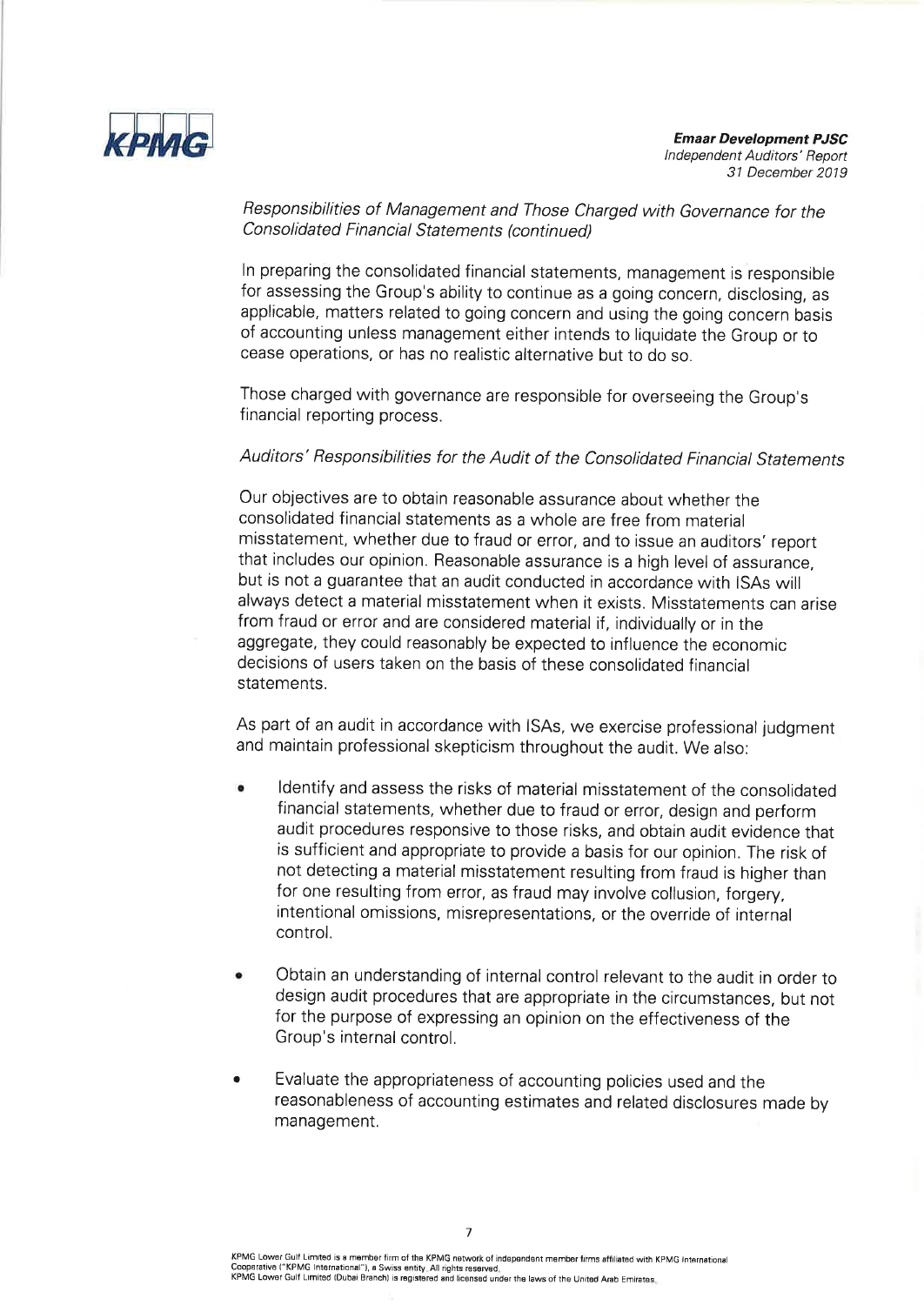

**Emaar Development PJSC** Independent Auditors' Report 31 December 2019

Auditors' Responsibilities for the Audit of the Consolidated Financial Statements (continued)

- Conclude on the appropriateness of management's use of the going concern basis of accounting and, based on the audit evidence obtained, whether a material uncertainty exists related to events or conditions that may cast significant doubt on the Group's ability to continue as a going concern. If we conclude that a material uncertainty exists, we are required to draw attention in our auditors' report to the related disclosures in the consolidated financial statements or, if such disclosures are inadequate, to modify our opinion. Our conclusions are based on the audit evidence obtained up to the date of our auditors' report. However, future events or conditions may cause the Group to cease to continue as a going concern.
- Evaluate the overall presentation, structure and content of the  $\bullet$ consolidated financial statements, including the disclosures, and whether the consolidated financial statements represent the underlying transactions and events in a manner that achieves fair presentation.
- Obtain sufficient appropriate audit evidence regarding the financial  $\bullet$ information of the entities or business activities within the Group to express an opinion on the consolidated financial statements. We are responsible for the direction, supervision and performance of the group audit. We remain solely responsible for our audit opinion.

We communicate with those charged with governance regarding, among other matters, the planned scope and timing of the audit and significant audit findings, including any significant deficiencies in internal control that we identify during our audit.

We also provide those charged with governance with a statement that we have complied with relevant ethical requirements regarding independence, and communicate with them all relationships and other matters that may reasonably be thought to bear on our independence, and where applicable, related safeguards.

From the matters communicated with those charged with governance, we determine those matters that were of most significance in the audit of the consolidated financial statements of the current period and are therefore the key audit matters. We describe these matters in our auditors' report unless law or regulation precludes public disclosure about the matter or when, in extremely rare circumstances, we determine that a matter should not be communicated in our report because the adverse consequences of doing so would reasonably be expected to outweigh the public interest benefits of such communication.

KPMG Lower Gulf Limited is a member firm of the KPMG network of independent member firms affiliated with KPMG International Cooperative ("KPMG International"), a Swiss entity. All rights reserved.<br>KPMG Lower Gulf Limited (Dubai Branch) is registered and licensed under the laws of the United Arab Emirates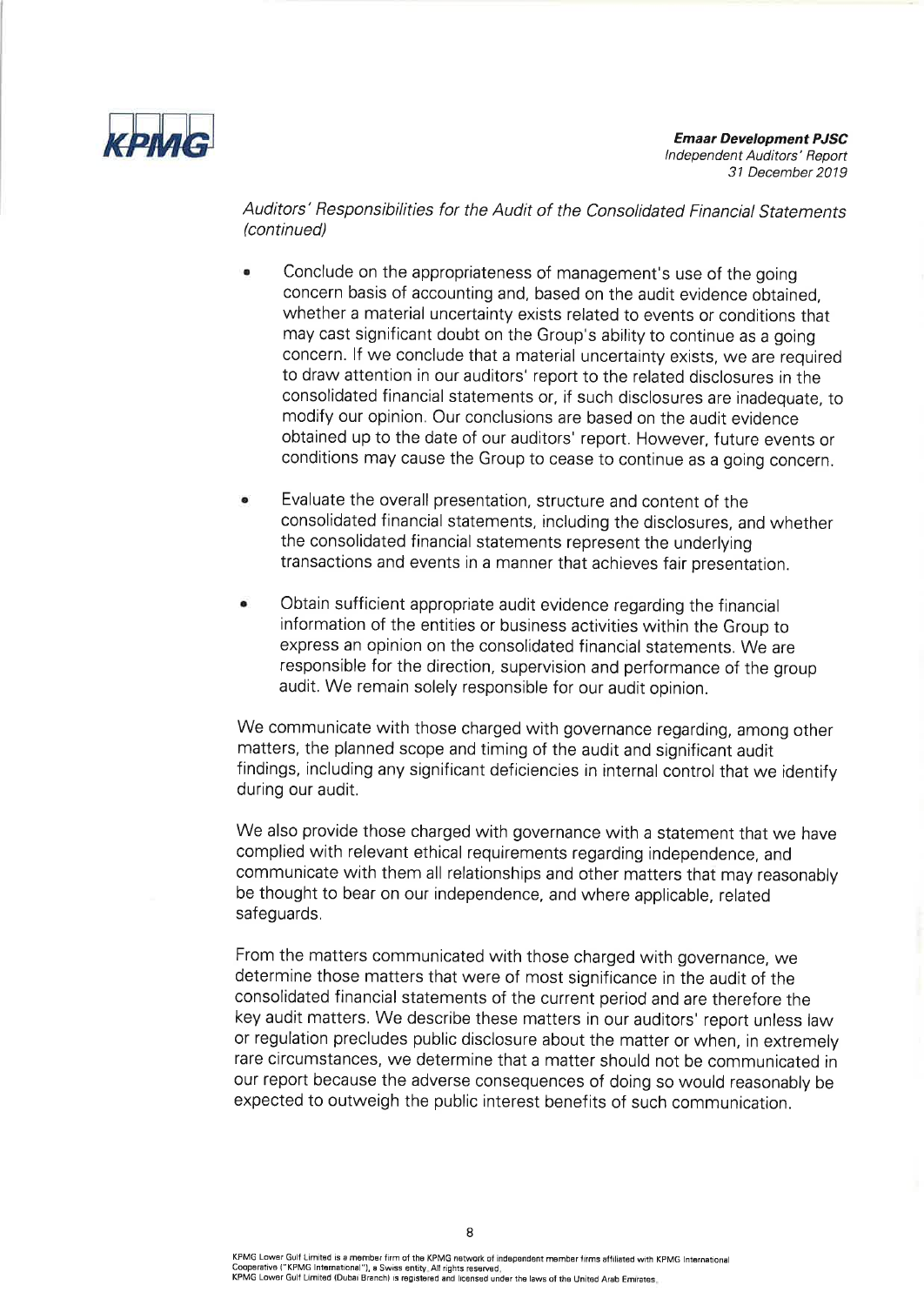

## **Report on Other Legal and Regulatory Requirements**

Further, as required by the UAE Federal Law No.(2) of 2015, we report that:

- i) we have obtained all the information and explanations we considered necessary for the purposes of our audit;
- the consolidated financial statements have been prepared and comply, in ii) all material respects, with the applicable provisions of the UAE Federal Law No. (2) of 2015;
- iii) the Group has maintained proper books of accounts;
- the financial information included in the Directors' report, in so far as it  $iv)$ relates to these consolidated financial statements, is consistent with the books of accounts of the Group:
- $V)$ as disclosed in note 2.1 to the consolidated financial statement, the Group has purchased shares during the year ended 31 December 2019:
- note 23 to the consolidated financial statements discloses material related vi) party transactions and the terms under which they were conducted; and
- based on the information that has been made available to us, nothing has vii) come to our attention which causes us to believe that the Group has contravened during the financial year ended 31 December 2019 any of the applicable provisions of the UAE Federal Law No. (2) of 2015 or in respect of the Company, its Articles of Association, which would materially affect its activities or its consolidated financial position as at 31 December 2019.

**KPMG Lower Gulf Limited** 

Emilio Pera Registration No.: 1146 Dubai, United Arab Emirates

Date:

3 0 MAR 2020

KPMG Lower Gulf Limited is a member firm of the KPMG network of independent member firms affiliated with KPMG International<br>Cooperative ("KPMG International"), a Swiss entity. All rights reserved.<br>KPMG Lower Gulf Limited (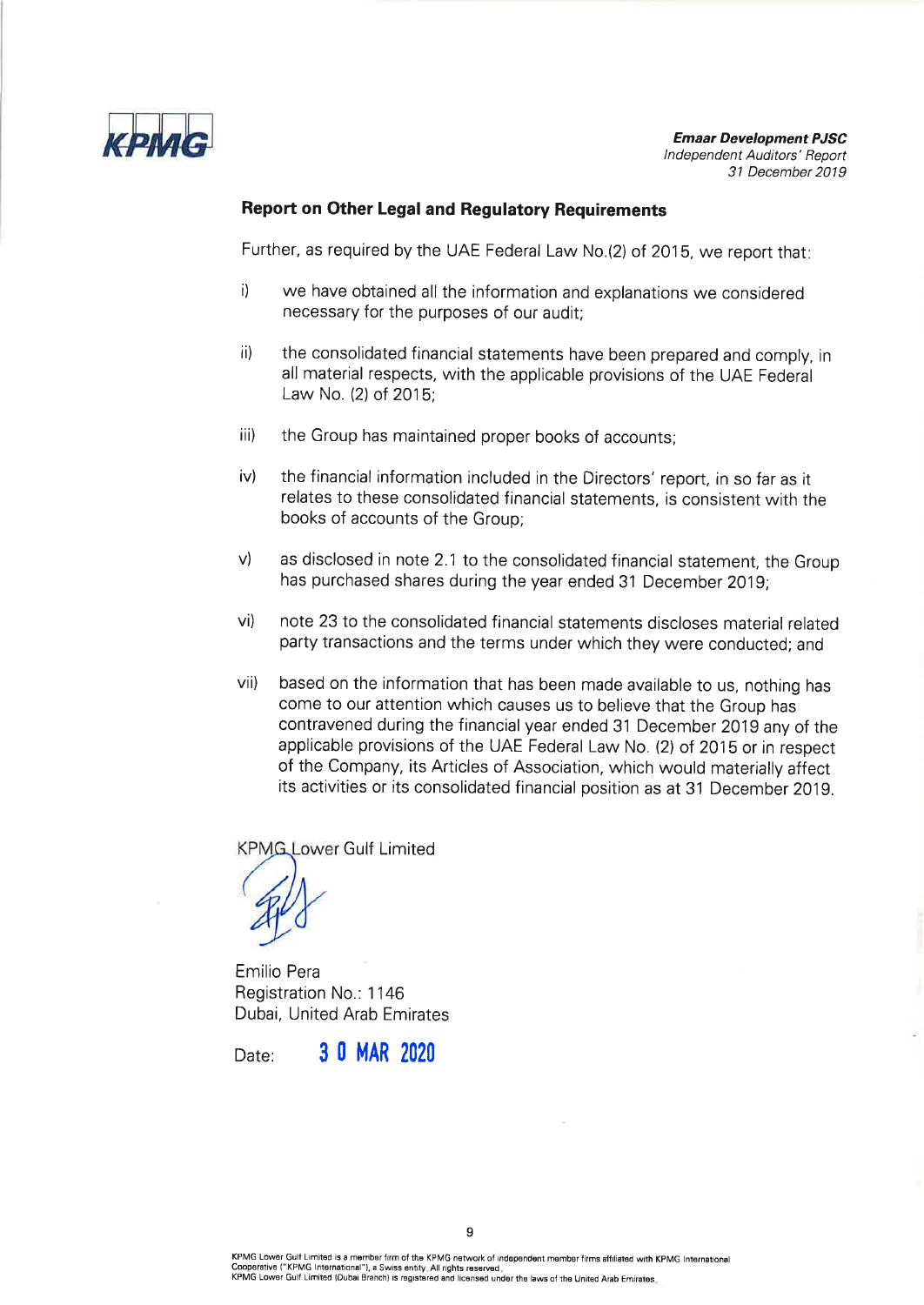# CONSOLIDATED STATEMENT OF COMPREHENSIVE INCOME

For the year ended 31 December 2019

|                                                                                                                                       |                            | $(US$ 1.00 = AED 3.673)$                                 |                                                          |
|---------------------------------------------------------------------------------------------------------------------------------------|----------------------------|----------------------------------------------------------|----------------------------------------------------------|
|                                                                                                                                       | <b>Notes</b>               | 2019<br><b>AED'000</b>                                   | 2018<br>AED'000                                          |
| Revenue                                                                                                                               | 4                          | 12,746,138                                               | 15,433,410                                               |
| Cost of revenue                                                                                                                       | $\overline{4}$             | (7,685,152)                                              | (8, 732, 977)                                            |
| <b>GROSS PROFIT</b>                                                                                                                   |                            | 5,060,986                                                | 6,700,433                                                |
| Selling, general and administrative expenses<br>Finance income<br>Finance costs<br>Other income<br>Share of results of joint ventures | 5<br>6a<br><b>6b</b><br>12 | (1,466,163)<br>151,331<br>(288, 833)<br>24,863<br>49,949 | (1,256,704)<br>162,677<br>(169,701)<br>139,588<br>58,327 |
| PROFIT FOR THE YEAR                                                                                                                   |                            | 3,532,133                                                | 5,634,620                                                |
| Other comprehensive income                                                                                                            |                            |                                                          |                                                          |
| TOTAL COMPREHENSIVE INCOME FOR THE YEAR                                                                                               |                            | 3,532,133                                                | 5,634,620                                                |
| <b>ATTRIBUTABLE TO:</b><br>Owners of the Company<br>Non-controlling interest                                                          |                            | 2,700,119<br>832,014<br>3,532,133                        | 3,901,158<br>1,733,462<br>5,634,620                      |
| Earnings per share attributable to<br>the owners of the Company:<br>- basic and diluted earnings per share (AED)                      | 20                         | 0.68                                                     | 0.98                                                     |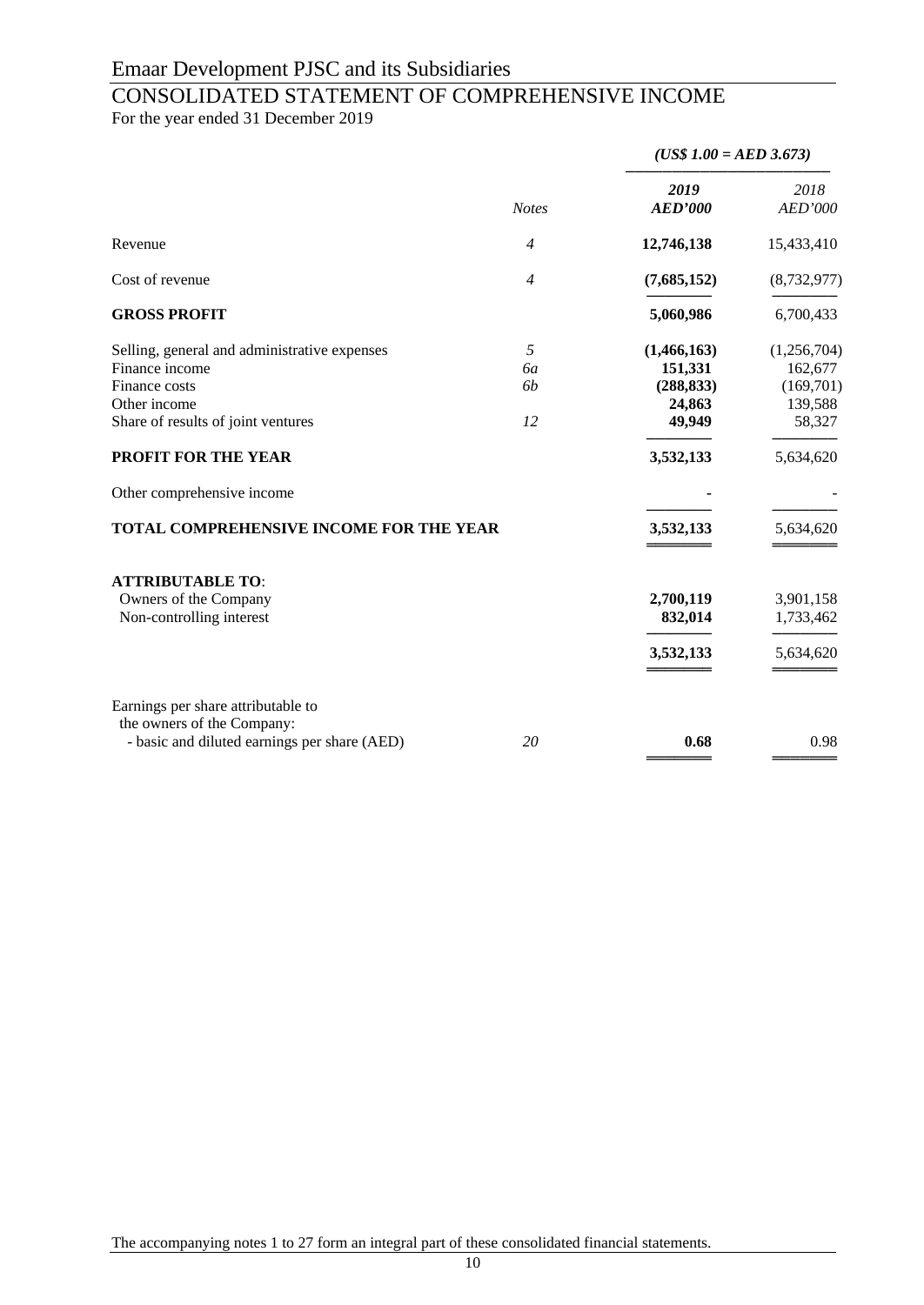## CONSOLIDATED STATEMENT OF FINANCIAL POSITION As at 31 December 2019

|                                                     |                          | $(US$ I.00 = AED 3.673)$ |                 |
|-----------------------------------------------------|--------------------------|--------------------------|-----------------|
|                                                     | <b>Notes</b>             | 2019<br><b>AED'000</b>   | 2018<br>AED'000 |
| <b>ASSETS</b>                                       |                          |                          |                 |
| Bank balances and cash                              | $\overline{\phantom{a}}$ | 4,226,500                | 6,857,094       |
| Trade and unbilled receivables                      | 8                        | 8,609,670                | 6,002,460       |
| Other assets, receivables, deposits and prepayments | 9                        | 4,708,770                | 4,704,853       |
| Development properties                              | 10 <sup>2</sup>          | 14,739,325               | 12,368,253      |
| Loans to joint ventures                             | $_{II}$                  | 798,168                  | 527,428         |
| Investments in joint ventures                       | 12                       | 343,777                  | 59,333          |
| Property, plant and equipment                       | 13                       | 54,635                   | 58,359          |
| <b>TOTAL ASSETS</b>                                 |                          | 33,480,845               | 30,577,780      |
| <b>LIABILITIES AND EQUITY</b><br><b>Liabilities</b> |                          |                          |                 |
| Trade and other payables                            | 14                       | 13,093,949               | 10,262,488      |
| Advances from customers                             | 15                       | 3,426,359                | 5,075,731       |
| Retentions payable                                  | 16                       | 824,769                  | 617,065         |
| Interest-bearing loans and borrowings               | 17                       | 3,757,606                | 3,931,028       |
| Provision for employees' end-of-service benefits    |                          | 24,026                   | 24,565          |
| <b>TOTAL LIABILITIES</b>                            |                          | 21,126,709               | 19,910,877      |
| <b>EQUITY</b>                                       |                          |                          |                 |
| Equity attributable to owners of the Company        |                          |                          |                 |
| Share capital                                       | 18                       | 4,000,000                | 4,000,000       |
| Legal reserve                                       | 19                       | 689,625                  | 419,614         |
| Retained earnings                                   |                          | 4,910,331                | 3,525,123       |
|                                                     |                          | 9,599,956                | 7,944,737       |
| <b>Non-controlling interests</b>                    | 27                       | 2,754,180                | 2,722,166       |
| <b>TOTAL EQUITY</b>                                 |                          | 12,354,136               | 10,666,903      |
| TOTAL LIABILITIES AND EQUITY                        |                          | 33,480,845               | 30,577,780      |

To the best of our knowledge, the consolidated fmancial statements fairly presents, in all material respects, the consolidated financial position, results of operation and consolidated cash flows of the Group as of, and for, the year ended 31 December 2019.

The consolidated financial statements were authorised for issue by Board of Directors and signed on their behalf by:

**Chairman** 

--------- Director

The accompanying notes I to 27 form an integral part of these consolidated financial statements.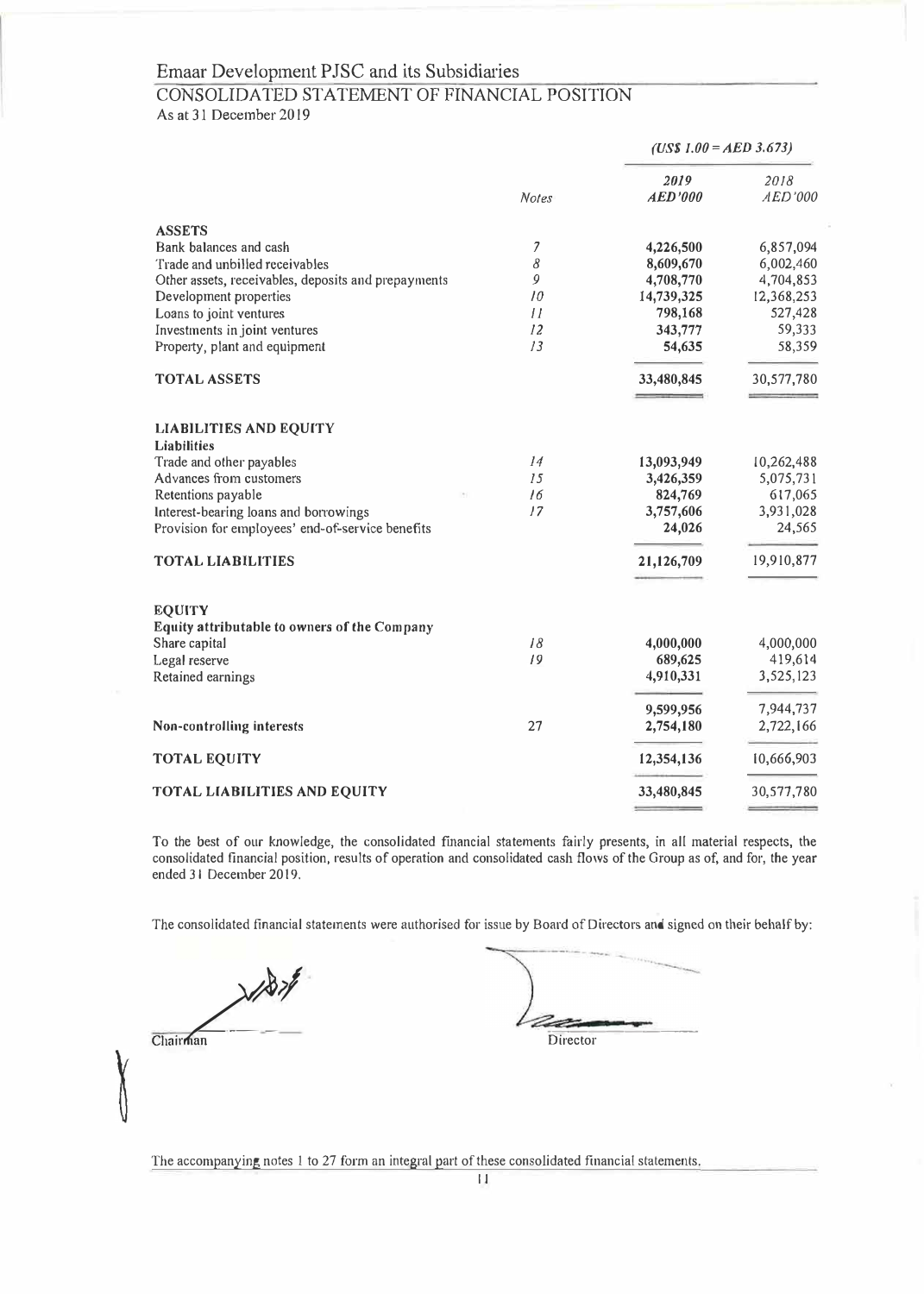# CONSOLIDATED STATEMENT OF CHANGES IN EQUITY

For the year ended 31 December 2019

|                                         |                                           |                                    | Attributable to the owners of the Company |                  |                                               |                                   |
|-----------------------------------------|-------------------------------------------|------------------------------------|-------------------------------------------|------------------|-----------------------------------------------|-----------------------------------|
|                                         | <b>Share</b><br>capital<br><b>AED'000</b> | Legal<br>reserve<br><b>AED'000</b> | Retained<br>earnings<br><b>AED'000</b>    | Total<br>AED'000 | $Non-$<br>controlling<br>interests<br>AED'000 | Total<br>equity<br><b>AED'000</b> |
| Balance at 1 January 2019               | 4,000,000                                 | 419,614                            | 3,525,123                                 | 7,944,737        | 2,722,166                                     | 10,666,903                        |
| Profit for the year                     |                                           |                                    | 2,700,119                                 | 2,700,119        | 832,014                                       | 3,532,133                         |
| Other comprehensive income for the year |                                           |                                    |                                           |                  |                                               |                                   |
| Total comprehensive income for the year |                                           |                                    | 2,700,119                                 | 2,700,119        | 832,014                                       | 3,532,133                         |
| Director's Bonus                        | $\overline{\phantom{0}}$                  |                                    | (4,900)                                   | (4,900)          |                                               | (4,900)                           |
| Dividend (note 25)                      |                                           | $\overline{\phantom{a}}$           | (1,040,000)                               | (1,040,000)      | (800,000)                                     | (1,840,000)                       |
| Transfer to legal reserve (note 19)     |                                           | 270,011                            | (270,011)                                 |                  |                                               |                                   |
| <b>Balance at 31 December 2019</b>      | 4,000,000                                 | 689,625                            | 4,910,331                                 | 9,599,956        | 2,754,180                                     | 12,354,136                        |

The accompanying notes 1 to 27 form an integral part of these consolidated financial statements.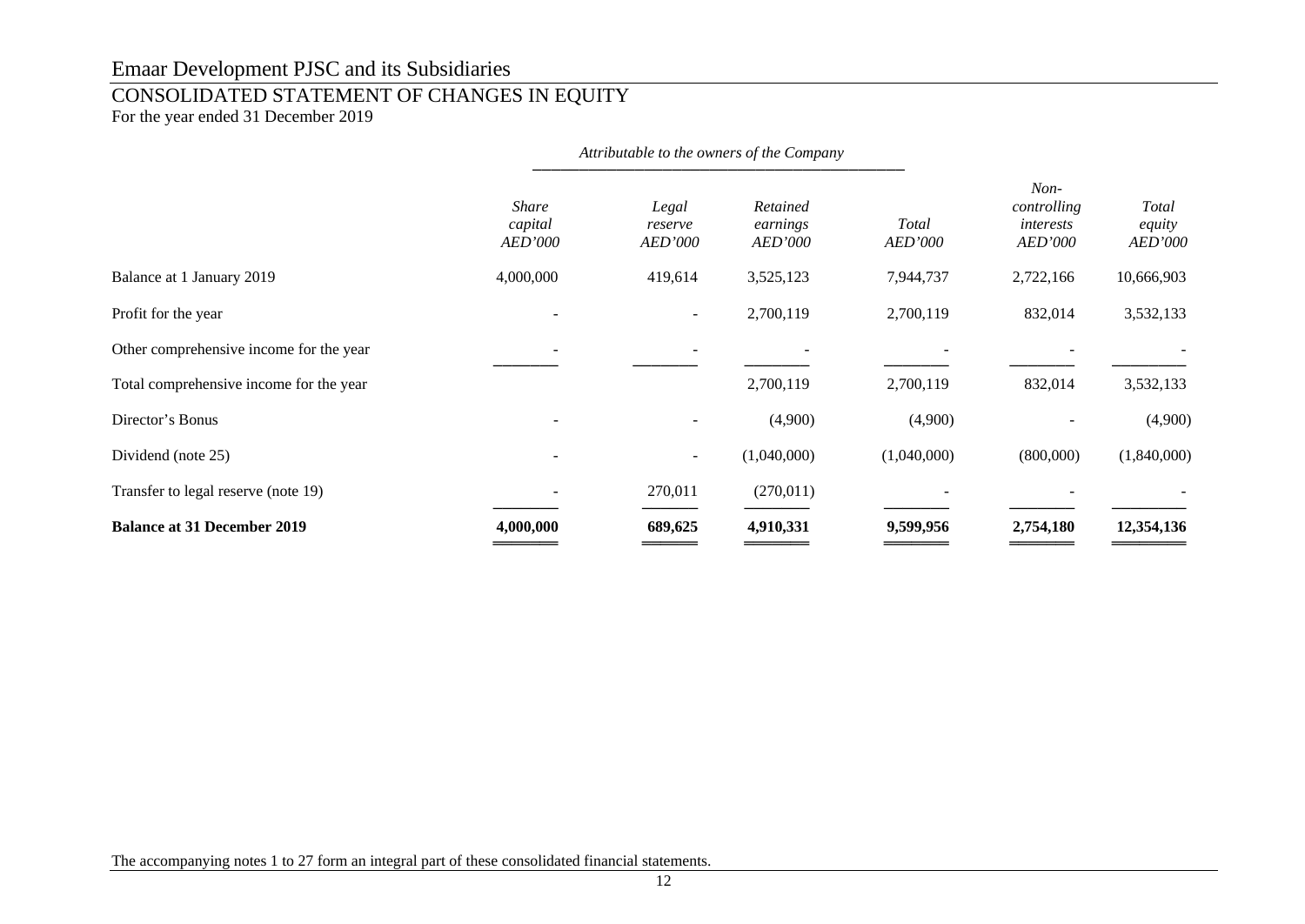# CONSOLIDATED STATEMENT OF CHANGES IN EQUITY (continued)

For the year ended 31 December 2019

|                                         | Attributable to the owners of the Company |                                    |                                        |                                |                                                      |                                   |
|-----------------------------------------|-------------------------------------------|------------------------------------|----------------------------------------|--------------------------------|------------------------------------------------------|-----------------------------------|
|                                         | <b>Share</b><br>capital<br><b>AED'000</b> | Legal<br>reserve<br><b>AED'000</b> | Retained<br>earnings<br><b>AED'000</b> | <b>Total</b><br><b>AED'000</b> | $Non-$<br>controlling<br>interests<br><b>AED'000</b> | Total<br>equity<br><b>AED'000</b> |
| Balance at 1 January 2018               | 4,000,000                                 | 150                                | 1,083,429                              | 5,083,579                      | 1,116,204                                            | 6,199,783                         |
| Profit for the year                     |                                           | $\overline{\phantom{a}}$           | 3,901,158                              | 3,901,158                      | 1,733,462                                            | 5,634,620                         |
| Other comprehensive income for the year |                                           |                                    |                                        |                                |                                                      |                                   |
| Total comprehensive income for the year |                                           |                                    | 3,901,158                              | 3,901,158                      | 1,733,462                                            | 5,634,620                         |
| Dividend (note 25)                      |                                           | $\sim$                             | (1,040,000)                            | (1,040,000)                    | (127,500)                                            | (1,167,500)                       |
| Transfer to legal reserve (note 19)     |                                           | 419,464                            | (419, 464)                             |                                |                                                      |                                   |
| Balance at 31 December 2018             | 4,000,000                                 | 419,614                            | 3,525,123                              | 7,944,737                      | 2,722,166                                            | 10,666,903                        |

The accompanying notes 1 to 27 form an integral part of these consolidated financial statements.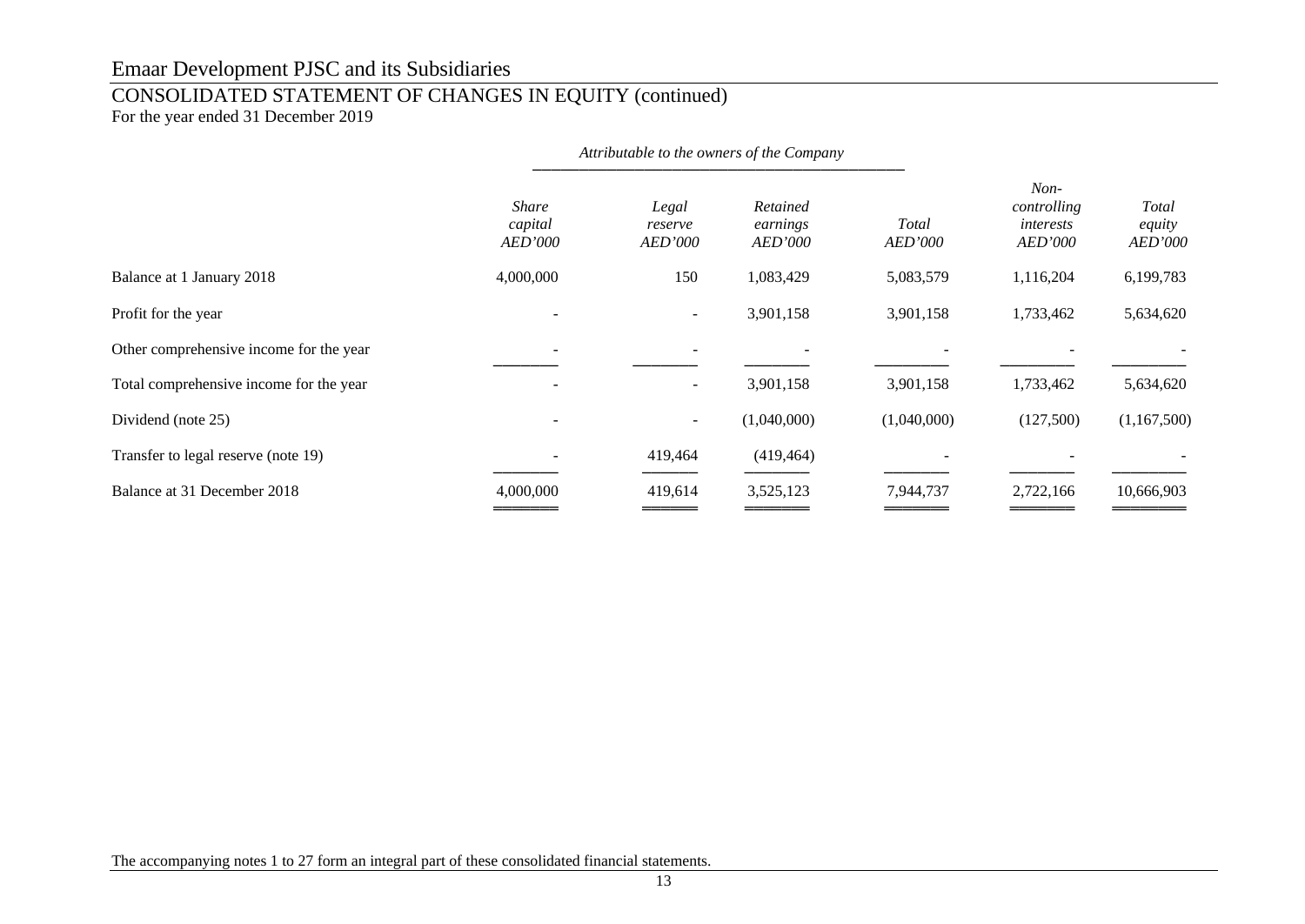# CONSOLIDATED STATEMENT OF CASH FLOWS

For the year ended 31 December 2019

|                                                        |              | $(US$ 1.00 = AED 3.673)$ |                 |
|--------------------------------------------------------|--------------|--------------------------|-----------------|
|                                                        | <b>Notes</b> | 2019<br><b>AED'000</b>   | 2018<br>AED'000 |
| <b>CASH FLOWS FROM OPERATING ACTIVITIES</b>            |              |                          |                 |
| Profit for the year                                    |              | 3,532,133                | 5,634,620       |
| Adjustments for:                                       |              |                          |                 |
| Share of results of joint ventures                     | 12           | (49, 949)                | (58, 327)       |
| Depreciation (including right-of use assets)           | 5            | 25,525                   | 15,725          |
| Provision for employees' end-of-service benefits, net  |              | (539)                    | 3,342           |
| Finance costs                                          | <b>6b</b>    | 288,833                  | 169,701         |
| Finance income                                         | 6a           | (151, 331)               | (162, 677)      |
| Cash from operations before working capital changes    |              | 3,644,672                | 5,602,384       |
| Trade and unbilled receivables                         |              | (2,607,210)              | (4,436,164)     |
| Other assets, receivables, deposits and prepayments    |              | (4,074)                  | (1,568,283)     |
| Development properties                                 |              | (1,054,466)              | (3,008,296)     |
| Advances from customers                                |              | (1,649,372)              | (2,619,604)     |
| Trade and other payables                               |              | (902,908)                | 4,072,547       |
| Retentions payable                                     |              | 207,704                  | 139,193         |
| Net cash used in operating activities                  |              | (2,365,654)              | (1,818,223)     |
| <b>CASH FLOWS FROM INVESTING ACTIVITIES</b>            |              |                          |                 |
| Finance income received                                |              | 151,488                  | 167,660         |
| Loan to joint ventures                                 |              | (505, 212)               | (121,798)       |
| Amounts incurred on property, plant and equipment      | 13           | (11, 185)                | (6,910)         |
| Disposal of property, plant and equipment              | 13           | 2,703                    |                 |
| Investment in a joint venture                          |              |                          | (441)           |
| Deposits maturing after three months                   | 7            | 68,340                   | 1,788,057       |
| Net cash (used in)/ from investing activities          |              | (293, 866)               | 1,826,568       |
| <b>CASH FLOWS FROM FINANCING ACTIVITIES</b>            |              |                          |                 |
| Finance costs paid                                     |              | (255,608)                | (160, 993)      |
| <b>Funding from Parent</b>                             |              | 2,401,347                | 353,403         |
| Borrowings from financial institutions                 |              | 3,465,476                |                 |
| Repayment of loans to financial institutions           |              | (3,966,840)              |                 |
| Dividends paid                                         | 25           | (1,840,000)              | (1,167,500)     |
| Director's Bonus paid                                  |              | (4,900)                  |                 |
| Net cash used in financing activities                  |              | (200, 525)               | (975,090)       |
| DECREASE IN CASH AND CASH EQUIVALENTS                  |              | (2,860,045)              | (966, 745)      |
| Cash and cash equivalents at the beginning of the year |              | 6,788,754                | 7,755,499       |
| CASH AND CASH EQUIVALENTS AT THE END<br>OF THE YEAR    | 7,17         | 3,928,709                | 6,788,754       |
|                                                        |              |                          |                 |

The accompanying notes 1 to 27 form an integral part of these consolidated financial statements.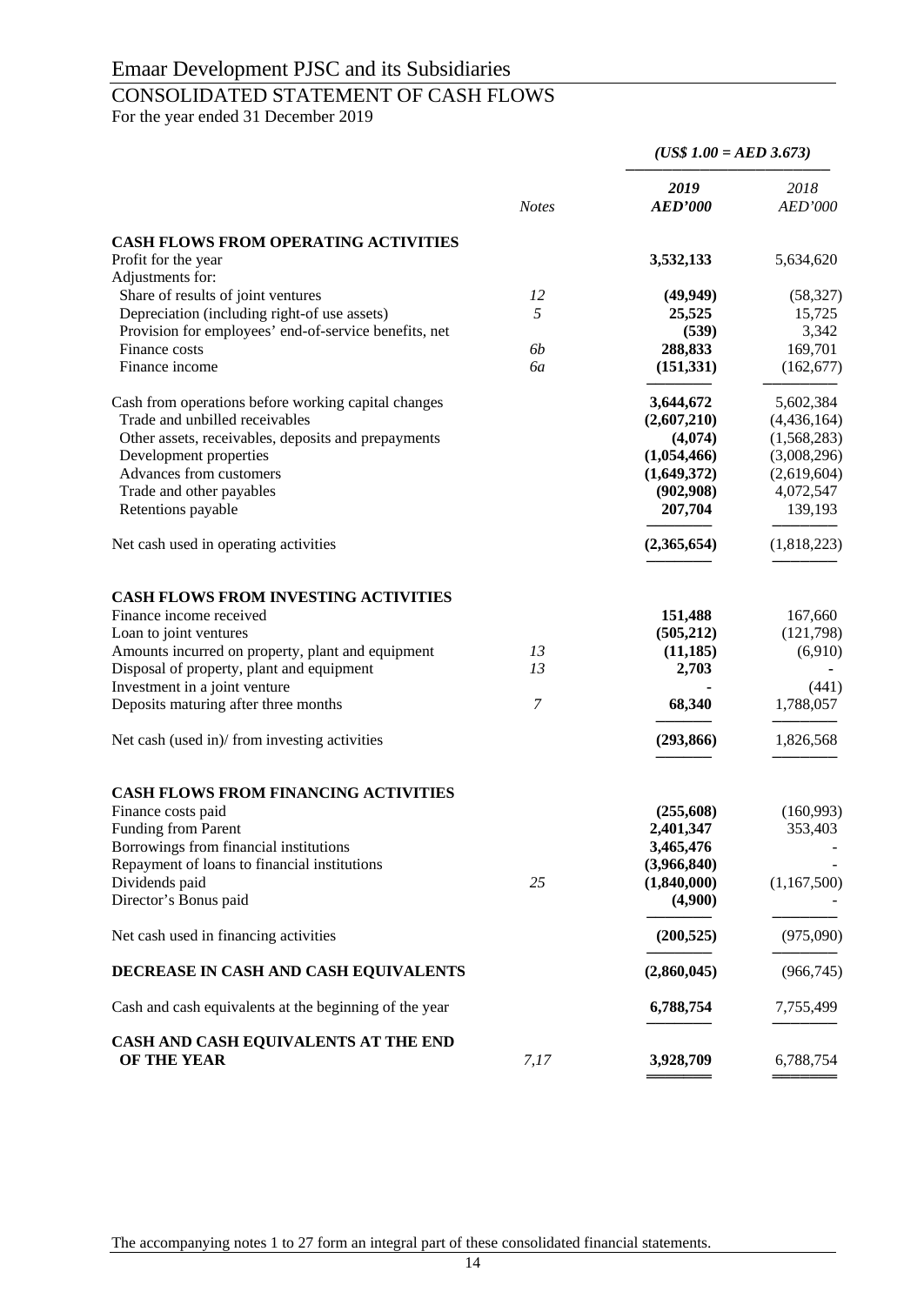# NOTES TO THE CONSOLIDATED FINANCIAL STATEMENTS

For the year ended 31 December 2019

## **1 CORPORATE INFORMATION**

The incorporation of Emaar Development PJSC (the "Company") as a Public Joint Stock Company was approved by the Securities and Commodities Authority according to Federal Law No.4 of 2000 on 20 November 2017 and the registration certificate was issued on 21 November 2017. The Company's registered office is at P.O. Box 48882, Dubai, United Arab Emirates ("UAE").

The Company is a subsidiary of Emaar Properties PJSC (the "Parent Company" or "Parent"), a company incorporated in the UAE and listed on the Dubai Financial Market. The legal status of the Company has been converted from a limited liability company to a Public Joint Stock Company (PJSC) by selling 20% through an Initial Public Offering ("IPO"). The Company is listed on the Dubai Financial Market and its shares are traded with effect from 22 November 2017. The Company and its subsidiaries constitute the Group (the "Group").

The principal activities of the Group are property development and development management services in the UAE.

The consolidated financial statements were authorised for issue on 30 March 2020.

## **2.1 BASIS OF PREPARATION**

The consolidated financial statements of the Group are prepared in accordance with International Financial Reporting Standards (IFRS) as issued by the International Accounting Standards Board ("IASB") and applicable requirements of the United Arab Emirates Federal law No. (2) of 2015.

The consolidated financial statements have been prepared in United Arab Emirates Dirhams (AED), which is the Company's functional and presentation currency, and all values are rounded to the nearest thousand except where otherwise indicated. Each entity in the Group determines its own functional currency and items included in the financial statements of each entity are measured using that functional currency.

The consolidated financial statements have been prepared on a historical cost basis. Historical cost is generally based on the fair value of the consideration given in exchange for assets.

The preparation of consolidated financial statements on the basis described above requires management to make judgements, estimates and assumptions that affect the application of policies and reported amounts of assets and liabilities, income and expenses. The estimates and associated assumptions are based on historical experience and various other factors that are believed to be reasonable under the circumstances, the results of which for the basis of making the judgements about carrying values of assets and liabilities that are not readily apparent from other sources. Actual results may differ from these estimates.

Certain comparative amounts have been reclassified to conform to the presentation used in these consolidated financial statements.

#### **Basis of consolidation**

The consolidated financial statements comprise the financial statements of the Company and the entities controlled by the Company as at 31 December 2019. Control is achieved where all the following criteria are met:

- (a) the Group has power over an entity (i.e., existing rights that give it the current ability to direct the relevant activities of the investee);
- (b) the Group has exposure, or rights, to variable returns from its involvement with the entity; and
- (c) the Group has the ability to use its power over the entity to affect the amount of the Company's returns.

When the Group has less than a majority of the voting or similar rights of an investee, the Group considers all relevant facts and circumstances in assessing whether it has power over an investee, including:

- The contractual arrangement with the other vote holders of the investee
- Rights arising from other contractual arrangements
- The Group's voting rights and potential voting rights

The Group re-assesses whether or not it controls an investee if facts and circumstances indicate that there are changes to one or more of the three elements of control. Consolidation of a subsidiary begins when the Group obtains control over the subsidiary and ceases when the Group loses control of the subsidiary. Assets, liabilities, income and expenses of a subsidiary acquired or disposed of during the period are included in the consolidated financial statements from the date the Group gains control until the date the Group ceases to control the subsidiary.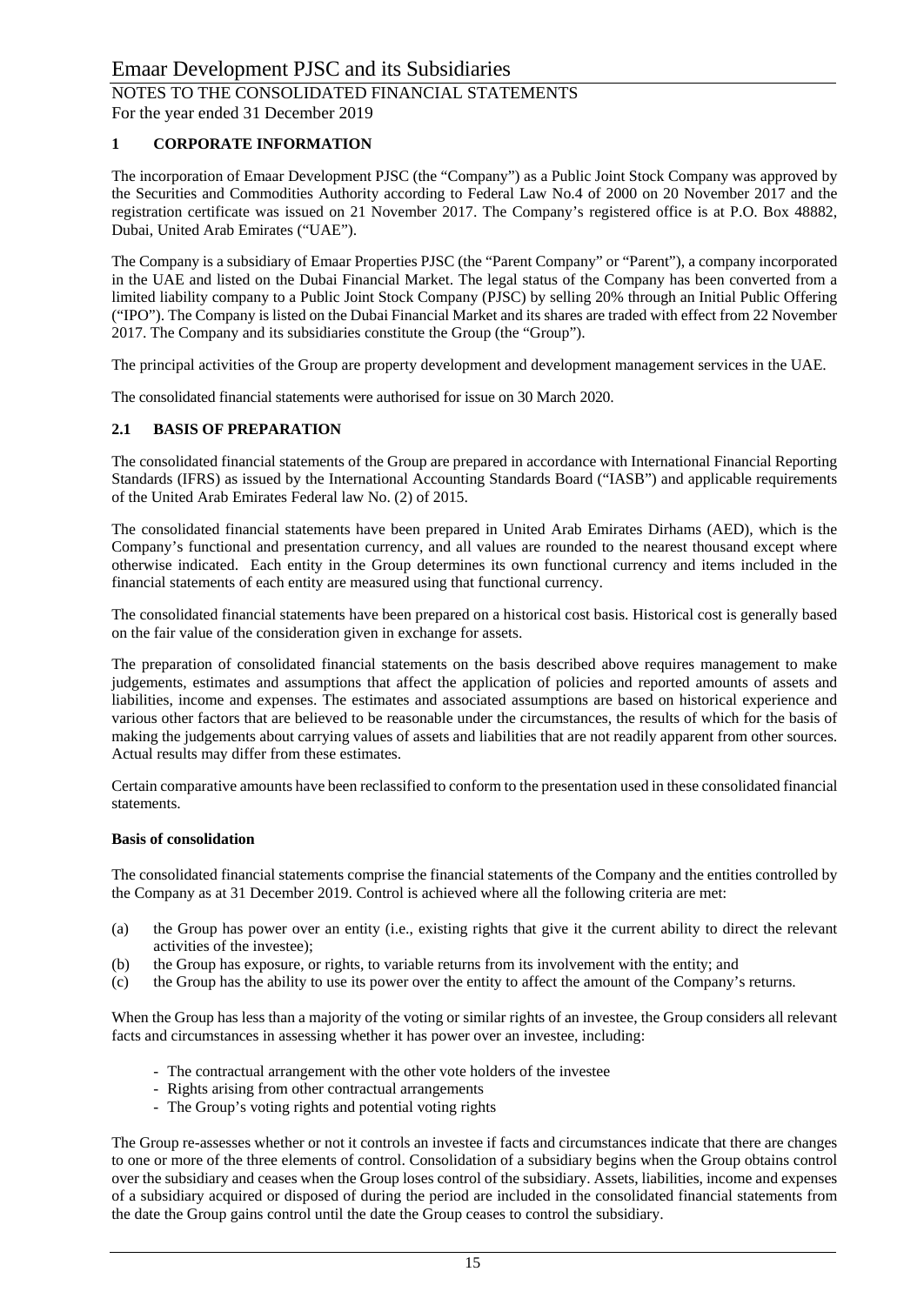## **2.1 BASIS OF PREPARATION (continued)**

## **Basis of consolidation (continued)**

## *Subsidiaries*

Subsidiaries are fully consolidated from the date of acquisition or incorporation, being the date on which the Group obtains control, and continue to be consolidated until the date when such control ceases. The financial statements of the subsidiaries are prepared for the same reporting period as the Company, using consistent accounting policies. When necessary, adjustments are made to the financial statements of subsidiaries to bring their accounting policies in line with the Group's accounting policies. All intra-group balances, transactions, unrealised gains and losses resulting from intra-group transactions and dividends are eliminated in full.

Non-controlling interest are measured initially at their proportionate share of the acquiree's identifiable net assets at the date of acquisition. Changes in the Group's interest in a subsidiary that do not result in a loss of control are accounted for as equity transactions.

Share of comprehensive income/loss within a subsidiary is attributed to the non-controlling interest even if that results in a deficit balance.

A change in the ownership interest of a subsidiary, without a loss of control, is accounted for as an equity transaction. If the Group losses control over a subsidiary, it:

- Derecognises the assets (including goodwill) and liabilities of the subsidiary;
- Derecognises the carrying amount of any non-controlling interest;
- Derecognises the cumulative translation differences, recorded in equity;
- Recognises the fair value of the consideration received;
- Recognises the fair value of any investment retained;
- Recognises any surplus or deficit in the consolidated statement of comprehensive income; and
- Reclassifies the Group's share of components previously recognised in other comprehensive income to the consolidated statement of comprehensive income or retained earnings, as appropriate.

Details of the Company's subsidiaries are as follows:

| <b>Subsidiaries</b>                                                                           | <b>Place of</b><br>incorporation | <b>Principal activities</b>                                                                            | <b>Percentage</b><br>of effective holding |
|-----------------------------------------------------------------------------------------------|----------------------------------|--------------------------------------------------------------------------------------------------------|-------------------------------------------|
| Dubai Hills Estate LLC                                                                        | <b>UAE</b>                       | Property development                                                                                   | 50%                                       |
| Emaar Mina Rashid<br>Development Owned By Emaar<br>Development L.L.C (refer note<br>(i) below | <b>UAE</b>                       | Buying, selling and development of<br>real estate and leasing and<br>management of self-owned property | 100%                                      |
| Mina Rashid Properties L.L.C<br>(refer note (i) below)                                        | <b>UAE</b>                       | Buying, selling and development of<br>real estate                                                      | 100\%                                     |
| Emaar Gardens L.L.C (refer note<br>$(ii)$ below)                                              | <b>UAE</b>                       | Real Estate Development,<br>Investment in Commercial<br>Enterprises & Management                       | 100\%                                     |

(i) On 9 January 2019, the Group incorporated a new subsidiary, Emaar Mina Rashid Development Owned by Emaar Development L.L.C ("Emaar Mina Rashid"). During the year ended 31 December 2019, Emaar Mina Rashid has entered into a Development Agreement ("DA") with Mina Rashid Properties L.L.C ("Mina Rashid") to develop Mina Rashid land into a mixed-use community as per the Master Plan (the "Mina Rashid Project").

As per the contractual arrangement, the Group has obtain control over Mina Rashid, which is a single asset owning entity and accordingly, the entity is consolidated as at 31 December 2019, in accordance with the requirements of IFRS 10 "Consolidated Financial Statements".

As at 31 December 2019, on consolidation of Mina Rashid, the Group has recorded, land within development properties amounting to AED 1,316,606 thousands, with a corresponding liability payable under trade and other payables. Also refer note 22.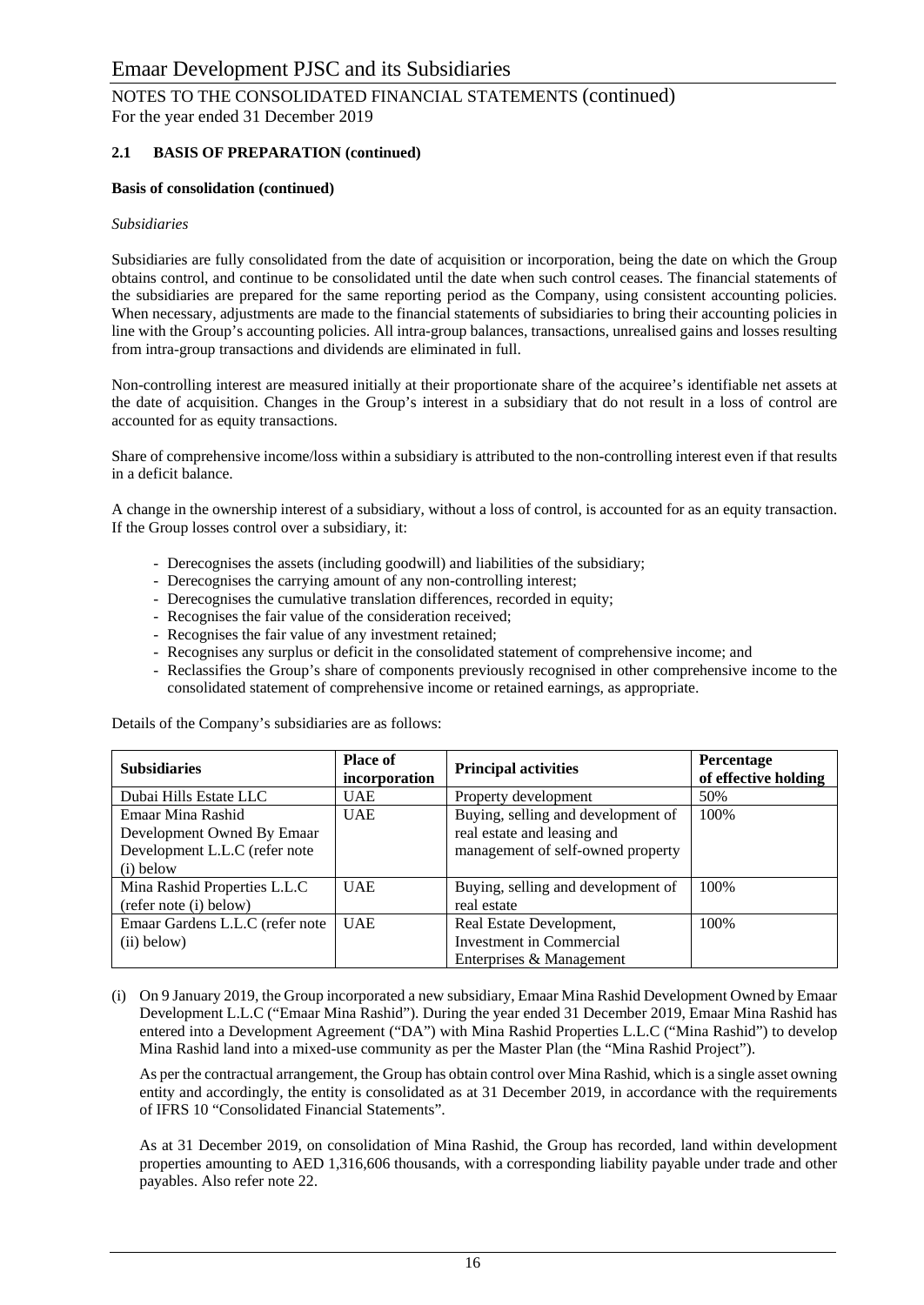## **2.1 BASIS OF PREPARATION (continued)**

## **Basis of consolidation (continued)**

## *Subsidiaries (continued)*

(ii) On 31 August 2019, the Group entered into a joint venture agreement with the other joint venture partners to incorporate a new entity "Emaar Gardens LLC". As per the joint venture agreement, the Group was holding 50% of the share capital in Emaar Gardens LLC. The business plan of Emaar Gardens LLC is to develop certain parcels of land in the Emirate of Dubai and entered a sale and purchase agreement to acquire certain parcels of land for a consideration of AED 1,836,500 thousands with a long term payment plan.

On 20 November 2019, the Group entered into a share sale and purchase agreement ("share agreement") with the other joint venture partners to acquire their shareholding in Emaar Gardens LLC at a mutually agreed consideration. Accordingly, the Group has gained full control over Emaar Gardens LLC and has accounted it as a subsidiary as at 31 December 2019 in accordance with the requirements of IFRS 10 *"Consolidated Financial Statements"*. As at 31 December 2019, the Group has access for one plot of land, accordingly, the consideration paid towards this plot of land is recorded under "Development Properties" in the Group's consolidated financial statements and the remaining amount is disclosed as capital commitments in the Group's consolidated financial statements. Also refer note 22.

#### *Joint ventures*

Joint ventures are those entities over whose activities the Group has joint control, established by contractual agreement and requiring unanimous consent for strategic financial and operating decisions whereby the Group has rights to the net assets of the arrangement, rather than rights to its assets and obligations for its liabilities.

The Group's investment in joint ventures are accounted for using the equity method of accounting. Under the equity method of accounting, investments in joint ventures are carried in the consolidated statement of financial position at cost, plus post-acquisition changes in the Group's share of net assets of the joint venture companies, less any impairment in value.

The consolidated statement of comprehensive income reflects the Group's share of results of its joint ventures. Unrealised profits and losses resulting from transactions between the Group and its joint ventures are eliminated to the extent of the Group's interest in the joint ventures. Unrealised losses are eliminated in the same way as unrealised gains, but only to the extent that there is no evidence of impairment.

## **2.2 SIGNIFICANT ACCOUNTING JUDGMENTS, ESTIMATES AND ASSUMPTIONS**

The preparation of these consolidated financial statements requires management to make judgments, estimates and assumptions that affect the reported amounts of revenues, expenses, assets and liabilities, and the accompanying disclosures and the disclosure of contingent liabilities at the reporting date. Uncertainty about these assumptions and estimates could result in outcomes that require a material adjustment to the carrying amount of the assets or liabilities affected in future periods.

Estimates and their underlying assumptions are reviewed on an ongoing basis. Revisions to accounting estimates are recognised in the period in which the estimates are revised.

The key judgments and estimates and assumptions that have a significant impact on the consolidated financial statements of the Group are discussed below:

## **Judgments**

## *Timing of satisfaction of performance obligations*

The Group is required to assess each of its contracts with customers to determine whether performance obligations are satisfied over time or at a point in time in order to determine the appropriate method of recognising revenue. The Group has assessed that based on the sale and purchase agreements entered into with customers and the provisions of relevant laws and regulations, where contracts are entered into to provide real estate assets to customer, the Group does not create an asset with an alternative use to the Group and usually has an enforceable right to payment for performance completed to date. In these circumstances the Group recognises revenue over time. Where this is not the case revenue is recognised at a point in time.

## *Determination of transaction prices*

The Group is required to determine the transaction price in respect of each of its contracts with customers. In making such judgment the Group assess the impact of any variable consideration in the contract, due to discounts or penalties, the existence of any significant financing component in the contract and any non-cash consideration in the contract.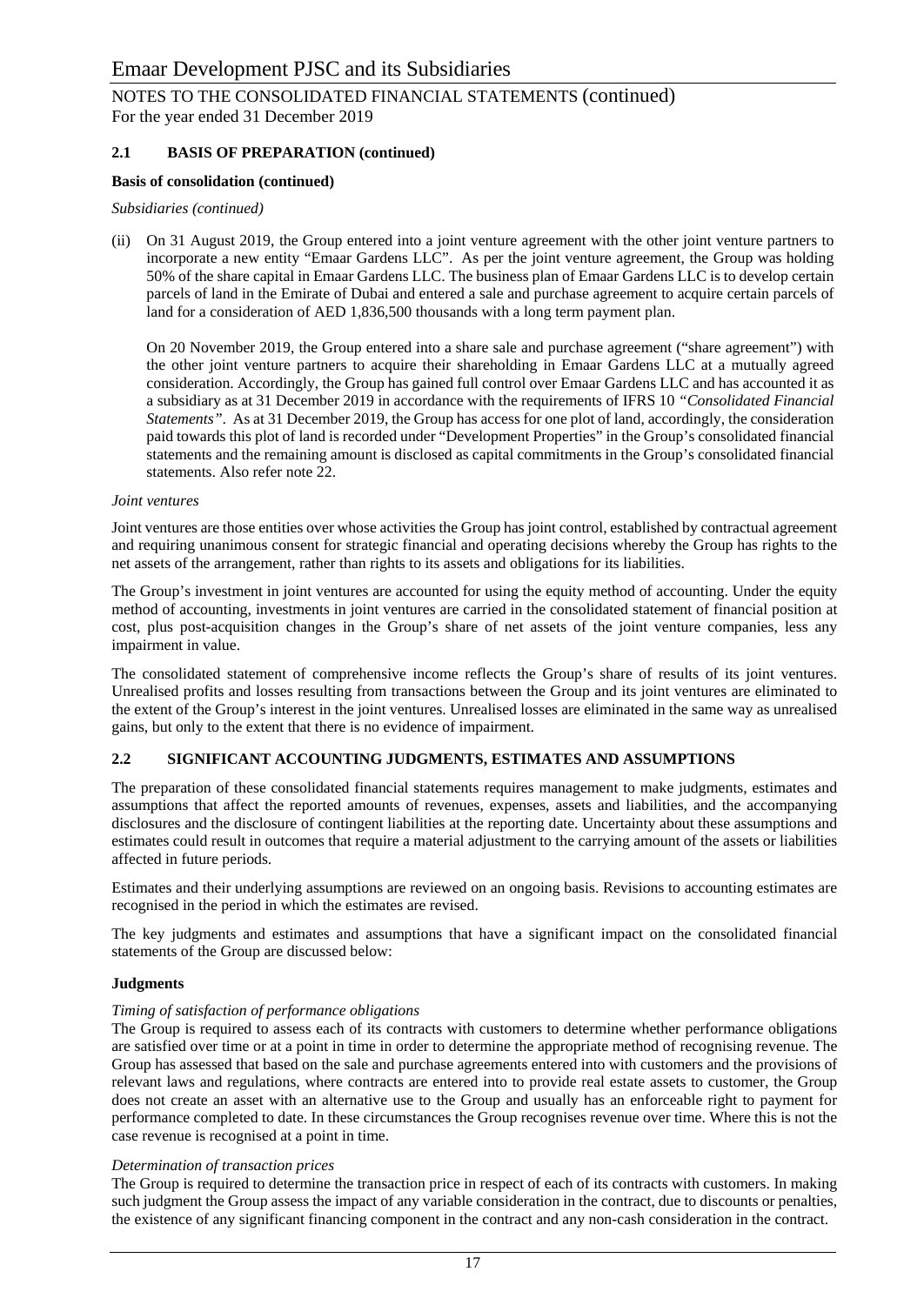## **2.2 SIGNIFICANT ACCOUNTING JUDGMENTS, ESTIMATES AND ASSUMPTIONS (continued)**

## **Judgments (continued)**

## *Determination of transaction prices (continued)*

In determining the impact of variable consideration, the Group uses the "most-likely amount" method in IFRS 15 *Revenue from Contracts with Customers* whereby the transaction price is determined by reference to the single most likely amount in a range of possible consideration amounts.

## *Transfer of control in contracts with customers*

In cases where the Group determines that performance obligations are satisfied at a point in time, revenue is recognised when control over the asset that is the subject of the contract is transferred to the customer. In the case of contracts to sell real estate assets this is generally when the consideration for the unit has been substantially received and there are no impediments in the handing over of the unit to the customer.

## *Classification of investments*

Management designates at the time of acquisition of securities whether these should be classified as at fair value or amortised cost. In judging whether investments in securities are classified as at fair value or amortised cost, management has considered the detailed criteria for determination of such classification as set out in IFRS 9 *Financial Instruments*.

## *Consolidation of subsidiary*

The Group has evaluated all the investee entities including special purpose entities to determine whether it controls the investee as per the criteria laid out by IFRS 10: *Consolidated Financial Statements*. The Group has evaluated, amongst other things, its ownership interest, the contractual arrangements in place and its ability and the extent of its involvement with the relevant activities of the investee entities to determine whether it controls the investee.

#### **Estimations and assumptions**

#### *Split of real estate components*

The consolidated financial statements of the Group include certain assets, liabilities, income, expenses and cash flows which are allocated to the Group based on management assumptions and estimates. This mainly includes development properties, trade and other payables, retention payable, advance from customers and selling, general and administrative expenses. These are allocated based on evaluation by project consultant and management best estimate of use of corporate resources by the Group.

#### *Impairment of trade, unbilled receivables and other receivables*

An estimate of the collectible amount of trade, unbilled and other receivables is made when collection of the full amount is no longer probable. For individually significant amounts, this estimation is performed on an individual basis. Amounts which are not individually significant, but which are past due, are assessed collectively and a provision applied based on expected credit losses on such receivables.

#### *Useful lives of property, plant and equipment*

The Group's management determines the estimated useful lives of its property, plant and equipment for calculating depreciation. This estimate is determined after considering the expected usage of the asset or physical wear and tear. The management periodically reviews estimated useful lives and the depreciation method to ensure that the method and period of depreciation are consistent with the expected pattern of economic benefits from these assets.

#### *Measurement of progress when revenue is recognised over time*

The Group has elected to apply the input method to measure the progress of performance obligations where revenue is recognised over time. The Group considers that the use of the input method which requires revenue recognition on the basis of the Group's efforts to the satisfaction of the performance obligation provides the best reference of revenue actually earned. In applying the input method, the Group estimates the cost to complete the projects in order to determine the amount of revenue to be recognised.

## *Cost to complete the projects*

The Group estimates the cost to complete the projects in order to determine the cost attributable to revenue being recognised. These estimates include the cost of providing infrastructure, potential claims by contractors as evaluated by the project consultant and the cost of meeting other contractual obligations to the customers.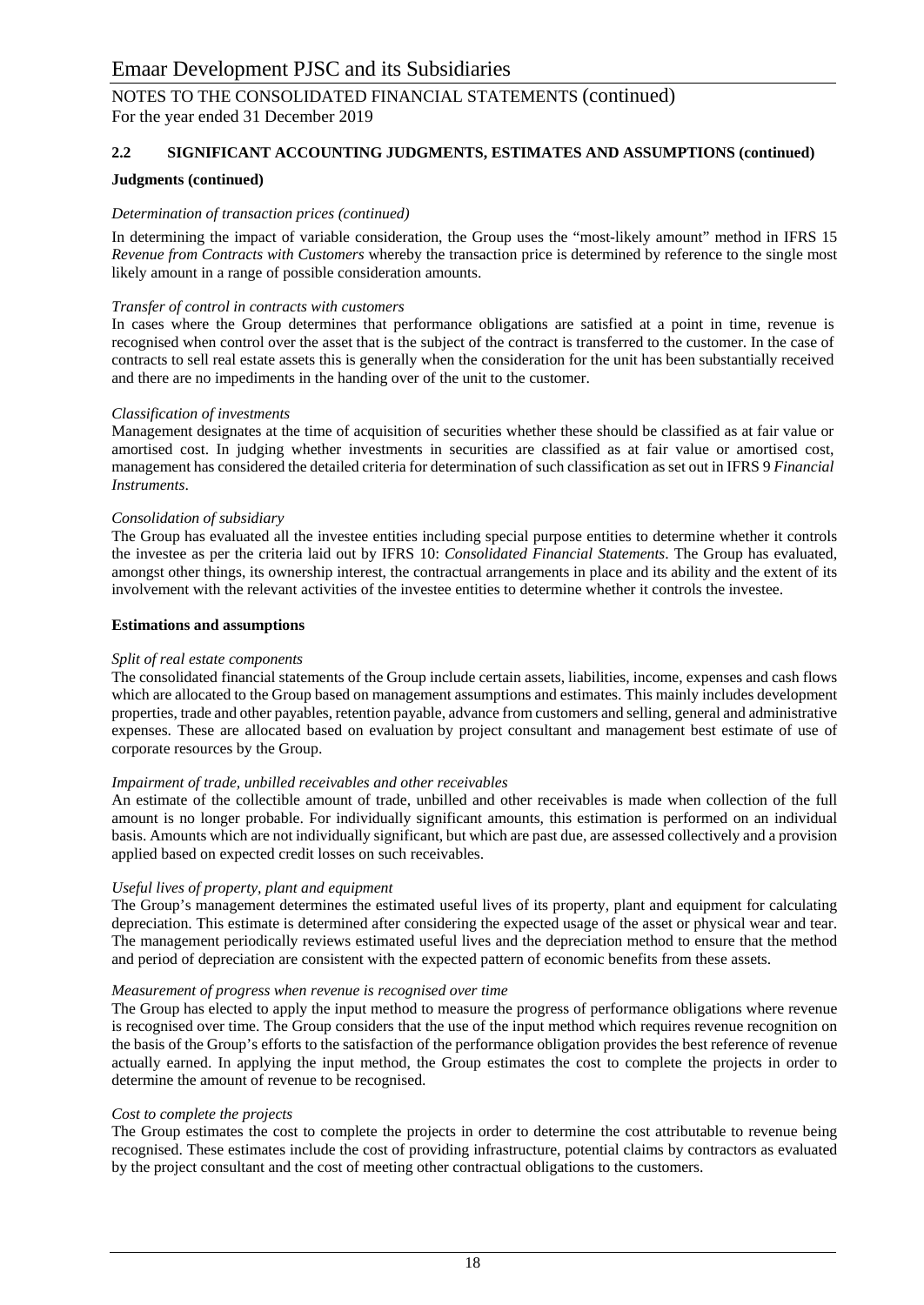## **2.2 SIGNIFICANT ACCOUNTING JUDGMENTS, ESTIMATES AND ASSUMPTIONS (continued)**

## **Judgments (continued)**

#### *Impairment of non-financial assets*

The Group assesses whether there are any indicators of impairment for all non-financial assets at each reporting date. The non-financial assets are tested for impairment when there are indicators that the carrying amounts may not be recoverable. When value in use calculations are undertaken, management estimates the expected future cash flows from the asset or cash-generating unit and chooses a suitable discount rate in order to calculate the present value of those cash flows.

Development properties are stated at the lower of cost and estimated net realisable value. The cost of work-in-progress comprises construction costs and other related direct costs. Net realisable value is the estimated selling price in the ordinary course of business, less cost of completion and selling expenses.

## *Fair value measurement of financial instruments*

When the fair values of financial assets and financial liabilities recorded in the statement of financial position cannot be measured based on quoted prices in active markets, their fair value is measured using valuation techniques including the discounted cash flow (DCF) model. The inputs to these models are taken from observable markets where possible, but where this is not feasible, a degree of judgement is required in establishing fair values. Judgements include considerations of inputs such as liquidity risk, credit risk and volatility.

## **2.3 CHANGES IN THE ACCOUNTING POLICIES AND DISCLOSURES**

## **(a) Standards, interpretations and amendments in issue but not effective**

The new and amended standards and interpretations that are issued, but not yet effective, up to the date of issuance of the Group's consolidated financial statements are disclosed below. The Group intends to adopt these new and amended standards, if applicable, when they become effective.

- IFRS 10 and IAS 28 Sale or Contribution of Assets between an investor and its Associate or Joint Venture (the effective date has been deferred indefinitely, but an entity that early adopts the amendments must apply them prospectively);
- IFRS 17 Insurance Contracts (amendments are effective for annual period beginning on or after 1 January 2021);
- IAS 1 and IAS 8 Amendments to IAS 1 Presentation of Financial Statements and IAS 8 to align the definition of 'material' across the standards and to clarify certain aspects of the definition (effective for annual period beginning on or after 1 January 2020);
- IFRS 3 Definition of a Business (Amendment to IFRS 3) (effective for annual period beginning on or after 1 January 2020); and
- Amendments to References to Conceptual Framework in IFRS Standards (effective for annual period beginning on or after 1 January 2020).

The Group does not expect the adoption of the above new standards, amendments and interpretations to have a material impact on the future consolidated financial statements of the Group.

## **(b) New standards, interpretations and amendments adopted by the Group**

The accounting policies adopted in the preparation of the consolidated financial statements are consistent with those followed in the preparation of the Group's annual consolidated financial statements for the year ended 31 December 2018, except for the adoption of new standards and interpretations effective as of 1 January 2019. Although these new standards and amendments apply for the first time in 2019, they do not have a material impact on the annual consolidated financial statements of the Group or the consolidated financial statements of the Group except as mentioned below. The nature and the impact of each new standard or amendment is described below:

#### **IFRIC Interpretation 23 Uncertainty over Income Tax Treatment**

The Interpretation addresses the accounting for income taxes when tax treatments involve uncertainty that affects the application of IAS 12 Income Taxes. It does not apply to taxes or levies outside the scope of IAS 12.

#### **Amendments to IFRS 9: Prepayment Features with Negative Compensation**

Under IFRS 9, a debt instrument can be measured at amortised cost or at fair value through other comprehensive income, provided that the contractual cash flows are 'solely payments of principal and interest on the principal amount outstanding' (the SPPI criterion) and the instrument is held within the appropriate business model for that classification. The amendments to IFRS 9 clarify that a financial asset passes the SPPI criterion regardless of an event or circumstance that causes the early termination of the contract and irrespective of which party pays or receives reasonable compensation for the early termination of the contract.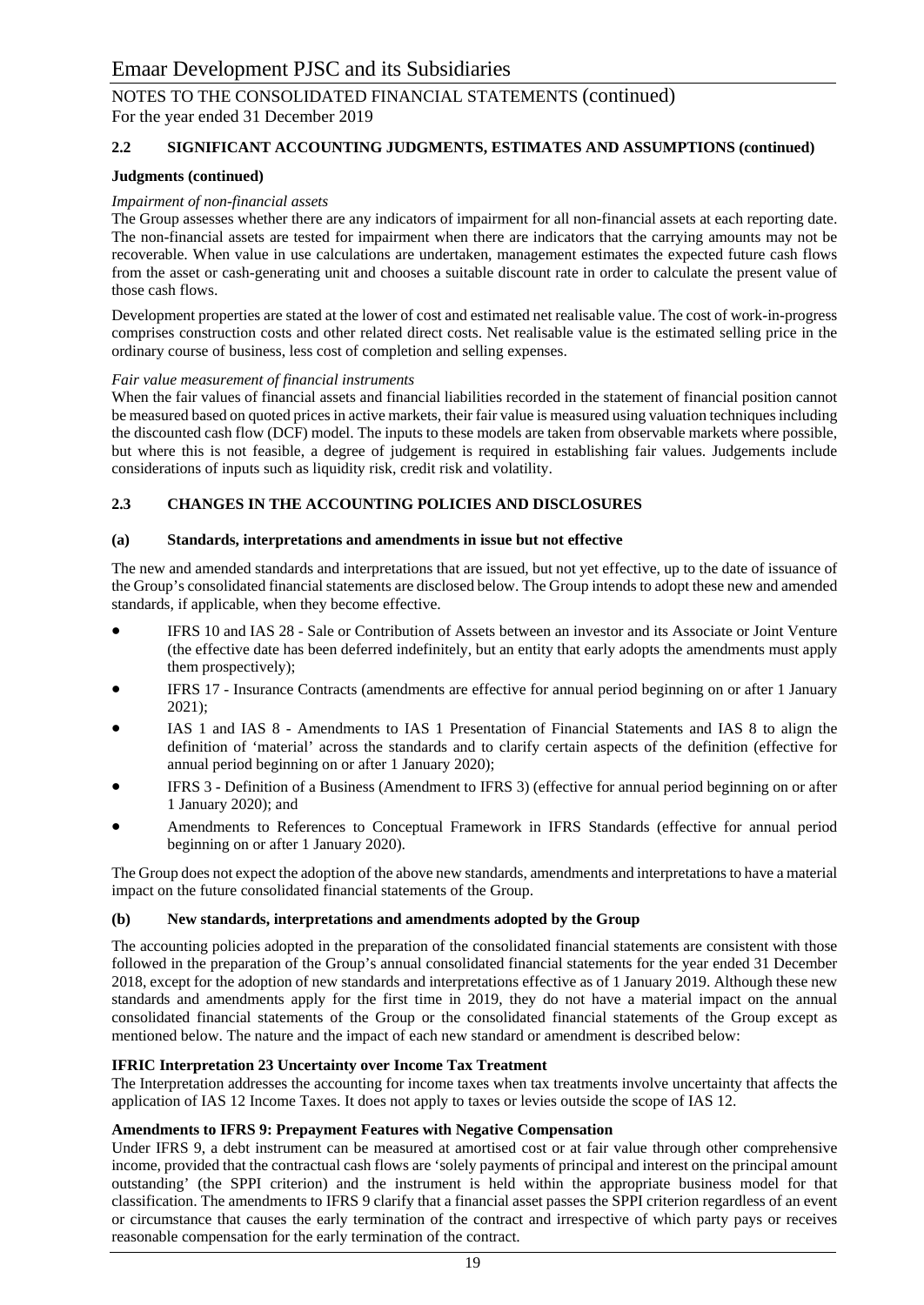## **2.3 CHANGES IN THE ACCOUNTING POLICIES AND DISCLOSURES (continued)**

## **(b) New standards, interpretations and amendments adopted by the Group (continued)**

## **Amendments to IAS 28: Long-term interests in associates and joint ventures**

The amendments clarify that an entity applies IFRS 9 to long-term interests in an associate or joint venture to which the equity method is not applied but that, in substance, form part of the net investment in the associate or joint venture (long-term interests). This clarification is relevant because it implies that the expected credit loss model in IFRS 9 applies to such long-term interests. The amendments also clarified that, in applying IFRS 9, an entity does not take account of any losses of the associate or joint venture, or any impairment losses on the net investment, recognised as adjustments to the net investment in the associate or joint venture that arise from applying IAS 28 Investments in Associates and Joint Ventures.

## **Annual Improvements 2015-2017 Cycle**

## **IFRS 3 Business Combinations**

The amendments clarify that, when an entity obtains control of a business that is a joint operation, it applies the requirements for a business combination achieved in stages, including remeasuring previously held interests in the assets and liabilities of the joint operation at fair value.

## **IFRS 11 Joint Arrangements**

A party that participates in, but does not have joint control of, a joint operation might obtain joint control of the joint operation in which the activity of the joint operation constitutes a business as defined in IFRS.

## **IAS 12 Income Taxes**

The amendments clarify that the income tax consequences of dividends are linked more directly to past transactions or events that generated distributable profits than to distributions to owners.

## **IAS 23 Borrowing Costs**

The amendments clarify that an entity treats as part of general borrowings any borrowing originally made to develop a qualifying asset when substantially all of the activities necessary to prepare that asset for its intended use or sale are complete.

These amendments / improvements had no impact on the consolidated financial statements of the Group.

#### **Adoption of IFRS 16 Leases and restatement of comparative balances**

IFRS 16 supersedes IAS 17 *Leases*, IFRIC 4 *Determining whether an Arrangement contains a Lease*, SIC-15 *Operating Leases-Incentives* and SIC-27 *Evaluating the Substance of Transactions Involving the Legal Form of a Lease*. The standard sets out the principles for the recognition, measurement, presentation and disclosure of leases and requires lessees to account for most leases under a single on-balance sheet model.

Lessor accounting under IFRS 16 is substantially unchanged from IAS 17. Lessors will continue to classify leases as either operating or finance leases using similar principles as in IAS 17. Therefore, IFRS 16 did not have an impact for leases where the Group is the lessor.

The Group adopted IFRS 16 using the modified retrospective method of adoption with the date of initial application of 1 January 2019. The Group elected to use the transition practical expedient allowing the standard to be applied only to contracts that were previously identified as leases applying IAS 17 and IFRIC 4 at the date of initial application. The Group also elected to use the recognition exemptions for lease contracts that, at the commencement date, have a lease term of 12 months or less and do not contain a purchase option ('short term leases'), and lease contracts for which the underlying asset is of low value ('low-value assets').

The Group has lease contracts for residential and commercial properties. Before the adoption of IFRS 16, the Group classified each of its leases (as lessee) at the inception date as an operating lease. A lease was classified as a finance lease if it transferred substantially all of the risks and rewards incidental to ownership of the leased asset to the Group; otherwise it was classified as an operating lease. In an operating lease, the leased property was not capitalised, and the lease payments were recognised as rent expense in the consolidated income statement on a straight-line basis over the lease term. Any prepaid rent and accrued rent were recognised under Other assets, receivables, deposits and prepayments and trade and other payables, respectively.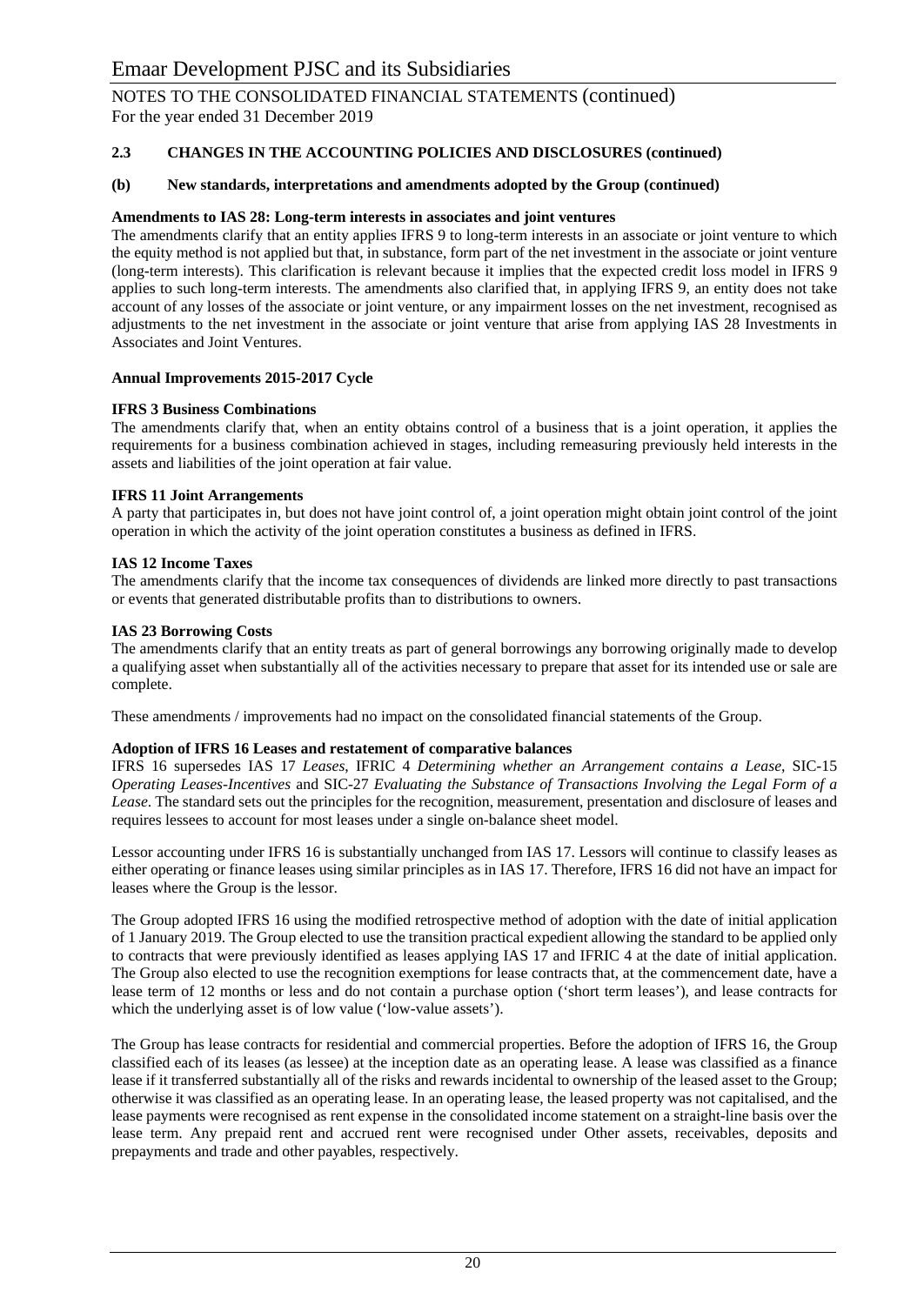## **2.3 CHANGES IN THE ACCOUNTING POLICIES AND DISCLOSURES (continued)**

## **(b) New standards, interpretations and amendments adopted by the Group (continued)**

## **Adoption of IFRS 16 Leases and restatement of comparative balances (continued)**

Upon adoption of IFRS 16, the Group applied a single recognition and measurement approach for all leases that it is the lessee, except for short-term leases and leases of low-value assets. The Group recognised lease liabilities to make lease payments and right-of-use assets representing the right to use the underlying assets. In accordance with the modified retrospective method of adoption, the Group applied IFRS 16 at the date of initial application and accordingly, the cumulative effect of initially applying the standard (if any) is recognised as an adjustment to the opening balance of retained earnings.

The Group has reassessed the existing lease arrangements which was previously recognised as 'operating lease' under IAS 17 based on the remaining contractual terms of the head lease and recorded as a 'finance lease' under IFRS 16.

Set out below, are the carrying amounts of the Group's right-of-use assets and lease liabilities and the movements during the period:

| Right-of-<br>Lease<br>liabilities<br>use assets<br>AED'000<br>AED'000 |                        |
|-----------------------------------------------------------------------|------------------------|
| 12,158<br>13,319                                                      | As at 1 January 2019   |
| (7, 974)                                                              | Depreciation expense   |
| 333                                                                   | Interest expense       |
| (6,966)<br>۰                                                          | Payments               |
| 5,525<br>5,345                                                        | As at 31 December 2019 |
|                                                                       |                        |

When measuring lease liabilities for leases that were classified as operating leases, the Group discounted lease payments using its incremental borrowing rate at 1 January 2019. The weighted- average rate applied is 4%.

#### *Lease liabilities are payable as below:*

| Lease liabilities payable after 12 months  |                                      |
|--------------------------------------------|--------------------------------------|
| Lease liabilities payable within 12 months | 5.525                                |
| Balance as at year end                     | _____<br>5.525<br>$\hspace{.05cm} =$ |

Set out below, are the amounts recognised in consolidated statement comprehensive income:

|                                                                            | 1 January<br>2019 to |
|----------------------------------------------------------------------------|----------------------|
|                                                                            | 31 December          |
|                                                                            | 2019                 |
|                                                                            | AED'000              |
| Depreciation expense of right-of-use assets                                | 7,974                |
| Interest expense on lease liabilities                                      | 333                  |
| Total amounts recognised in consolidated statement of comprehensive income | 8,307                |
|                                                                            |                      |

The Group has presented right of use assets within 'Property, plant and equipment' and lease liabilities within 'Trade and other payable' in the consolidated statement of financial position.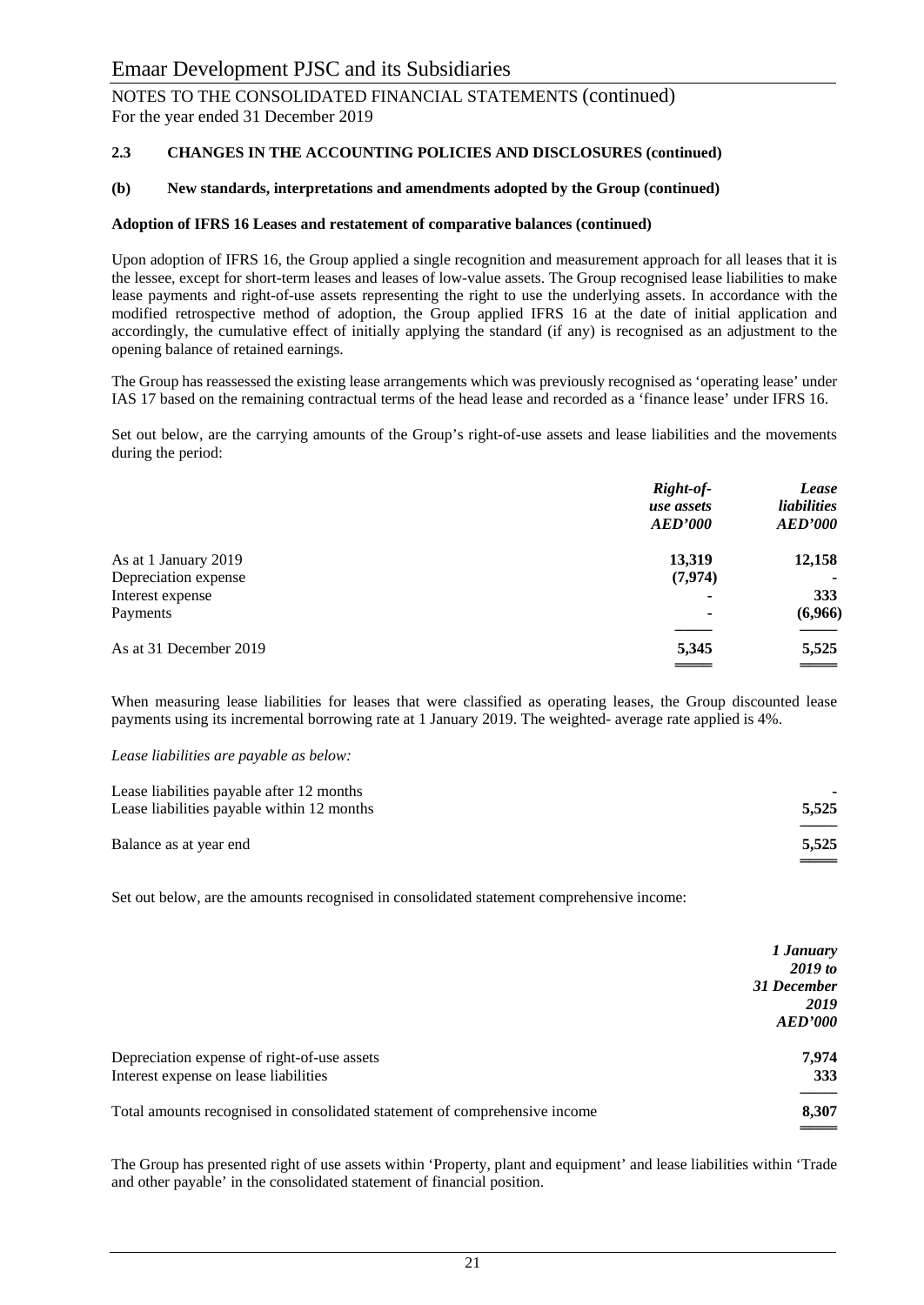## **2.4 SUMMARY OF SIGNIFICANT ACCOUNTING POLICIES**

#### **Revenue recognition**

*Revenue from contracts with customers*

The Group recognises revenue from contracts with customers based on a five-step model as set out in IFRS 15:

- Step 1. Identify the contract(s) with a customer: A contract is defined as an agreement between two or more parties that creates enforceable rights and obligations and sets out the criteria for every contract that must be met.
- Step 2. Identify the performance obligations in the contract: A performance obligation is a promise in a contract with a customer to transfer a good or service to the customer.
- Step 3. Determine the transaction price: The transaction price is the amount of consideration to which the Group expects to be entitled in exchange for transferring promised goods or services to a customer, excluding amounts collected on behalf of third parties.
- Step 4. Allocate the transaction price to the performance obligations in the contract: For a contract that has more than one performance obligation, the Group will allocate the transaction price to each performance obligation in an amount that depicts the amount of consideration to which the Group expects to be entitled in exchange for satisfying each performance obligation.
- Step 5. Recognise revenue when (or as) the entity satisfies a performance obligation.

The Group satisfies a performance obligation and recognises revenue over time, if one of the following criteria is met:

- 1. The customer simultaneously receives and consumes the benefits provided by the Group's performance as the Group performs; or
- 2. The Group's performance creates or enhances an asset that the customer controls as the asset is created or enhanced; or
- 3. The Group's performance does not create an asset with an alternative use to the Group and the entity has an enforceable right to payment for performance completed to date.

For performance obligations where one of the above conditions are not met, revenue is recognised at the point in time at which the performance obligation is satisfied.

When the Group satisfies a performance obligation by delivering the promised goods or services it creates a contract asset based on the amount of consideration earned by the performance. Where the amount of consideration received from a customer exceeds the amount of revenue recognised this gives rise to a contract liability.

Revenue is measured at the fair value of the consideration received or receivable, taking into account contractually defined terms of payment and excluding taxes and duty. The Group assesses its revenue arrangements against specific criteria to determine if it is acting as principal or agent. The Group has concluded that it is acting as a principal in all of its revenue arrangements. Revenue is recognised in the consolidated statement of comprehensive income to the extent that it is probable that the economic benefits will flow to the Group and the revenue and costs, if applicable, can be measured reliably.

#### *Development services*

Revenue from rendering of development management services is recognised when the outcome of the transaction can be estimated reliably, by reference to the stage of completion of the development obligation at the reporting date. Where the outcome cannot be measured reliably, revenue is recognised only to the extent that the expenses incurred are eligible to be recovered.

#### **Interest income**

Interest income is recognised as the interest accrues using the effective interest method, under which the rate used exactly discounts estimated future cash receipts through the expected life of the financial asset to the net carrying amount of the financial asset.

#### **Borrowing costs**

Borrowing costs directly attributable to the acquisition or construction of qualifying assets, which are assets that necessarily take a substantial period of time to get ready for their intended use or sale, are added to the cost of those assets, until such time as the assets are substantially ready for their intended use or sale. Borrowing costs consist of interest and other costs that an entity incurs in connection with the borrowing of funds.

All other borrowing costs are recognised in the consolidated income statement in the year in which they are incurred.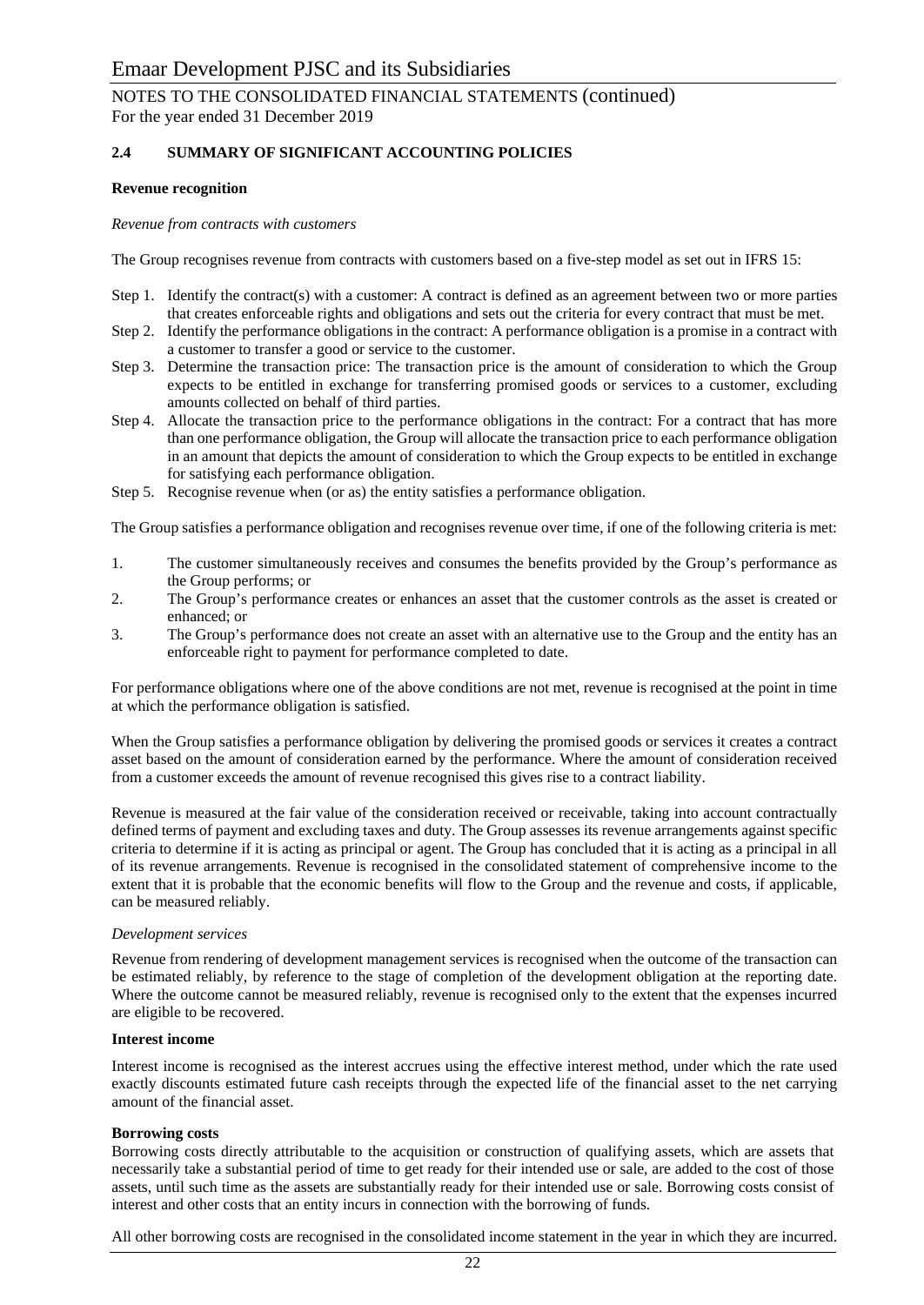## **2.4 SUMMARY OF SIGNIFICANT ACCOUNTING POLICIES (continued)**

## **Property, plant and equipment**

Property, plant and equipment are measured at cost (which includes capitalised borrowing costs) less accumulated depreciation and any impairment in value. Depreciation is calculated on a straight-line basis over the estimated useful lives as follows:

| Sales centers (included in land and buildings) | $1 - 10$ years |
|------------------------------------------------|----------------|
| Computers and office equipment                 | $2 - 5$ years  |
| Motor vehicles                                 | $3 - 5$ years  |
| Furniture and fixtures                         | $2 - 5$ years  |

No depreciation is charged on land and capital work-in-progress. The useful lives, depreciation method and residual values are reviewed periodically to ensure that the method and period of depreciation are consistent with the expected pattern of economic benefits from these assets.

Expenditure incurred to replace a component of an item of property, plant and equipment that is accounted for separately is capitalised and the carrying amount of the component that is replaced is written off. Other subsequent expenditure is capitalised only when it increases future economic benefits of the related item of property, plant and equipment. All other expenditure is recognised in the consolidated statement of comprehensive income as the expense is incurred.

Property, plant and equipment are reviewed for impairment whenever events or changes in circumstances indicate that the carrying amount of property, plant and equipment may not be recoverable. Whenever the carrying amount of property, plant and equipment exceeds their recoverable amount, an impairment loss is recognised in the consolidated statement of comprehensive income. The recoverable amount is the higher of fair value less costs to sell of property, plant and equipment and the value in use. The fair value less costs to sell is the amount obtainable from the sale of property, plant and equipment in an arm's length transaction while value in use is the present value of estimated future cash flows expected to arise from the continuing use of property, plant and equipment and from its disposal at the end of its useful life.

Reversal of impairment losses other than goodwill impairment recognised in the prior years are recorded when there is an indication that the impairment losses recognised for the property, plant and equipment no longer exist or have reduced.

## **Development properties**

Properties acquired, constructed or in the course of construction for sale in the ordinary course of business are classified as development properties and are stated at the lower of cost or net realisable value. Cost includes:

- Freehold and leasehold rights for land;
- Amounts paid to contractors for construction; and
- Planning and design costs, costs of site preparation, professional fees for legal services, property transfer taxes, construction overheads and other directly attributable costs.

Net realisable value is the estimated selling price in the ordinary course of the business, based on market prices at the reporting date and discounted for the time value of money if material, less costs to completion and the estimated costs of sale.

The cost of development properties recognised in the consolidated statement of comprehensive income on sale is determined with reference to the specific costs incurred on the property sold and an allocation of any non-specific costs based on the relative size of the property sold.

The management reviews the carrying values of the development properties on an annual basis.

#### **Investment in joint ventures**

The consolidated income statement reflects the Group's share of the results of operations of its joint ventures. Where there has been a change recognised directly in the other comprehensive income, the Group recognises its share of any changes, when applicable, in the consolidated statement of comprehensive income or the consolidated statement of changes in equity. Unrealised gains and losses resulting from transactions between the Group and its joint ventures are eliminated to the extent of the interest in the joint venture.

The financial statement of joint ventures are prepared for the same reporting period as the Group. When necessary, adjustments are made to bring the accounting policies in line with those of the Group.

After application of the equity method, the Group determines whether it is necessary to recognise an impairment loss on its investment in its joint ventures. At each reporting date, the Group determines whether there is any objective evidence that the investment in the joint venture is impaired. If this is the case, the Group calculates the amount of impairment as the difference between the recoverable amount of the joint venture, and its carrying value and recognises the impairment losses in the consolidated income statement.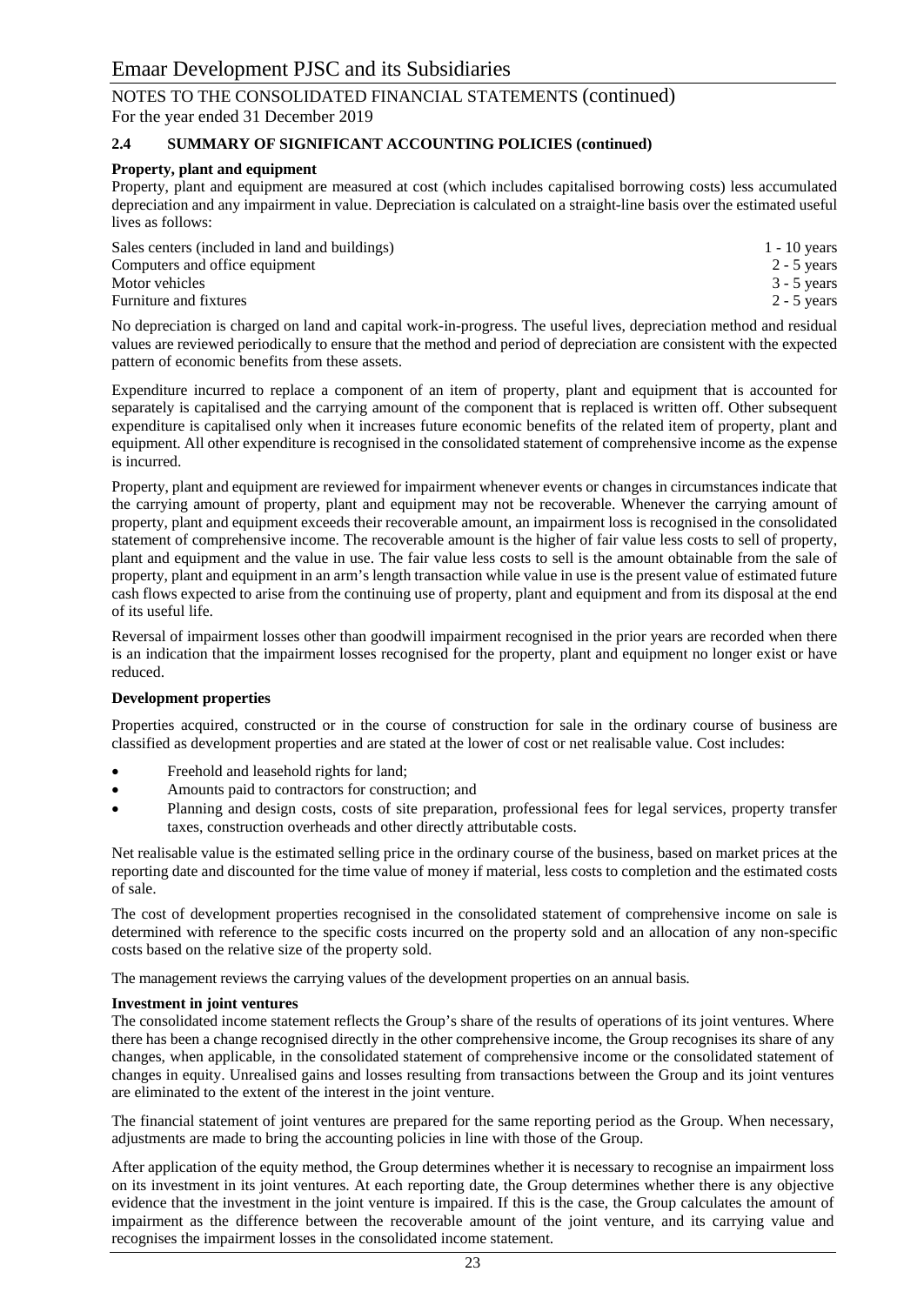## **2.4 SUMMARY OF SIGNIFICANT ACCOUNTING POLICIES (continued)**

## **Investment in joint ventures (continued)**

Upon loss of significant influence over the joint venture, the Group measures and recognises any retained investment at its fair value. Any differences between the carrying amount of the joint venture upon loss of significant influence and the fair value of the retained investment and proceeds from disposal is recognised in the consolidated income statement. When the remaining investment in joint venture constitutes significant influence, it is accounted for as an investment in associate.

## **Right-of-use assets**

The Group recognises right-of-use assets at the commencement date of the lease (i.e., the date the underlying asset is available for use). Right-of-use assets are measured at cost, less any accumulated depreciation and impairment losses, and adjusted for any remeasurement of lease liabilities. The cost of right-of-use assets includes the amount of lease liabilities recognised, initial direct costs incurred, and lease payments made at or before the commencement date less any lease incentives received. Unless the Group is reasonably certain to obtain ownership of the leased asset at the end of the lease term, the recognised right-of-use assets are depreciated on a straight-line basis over the shorter of its estimated useful life and the lease term. Right-of-use assets are subject to impairment.

#### **Financial assets**

All financial assets are recognised and derecognised on trade date when the purchase or sale of a financial asset is made under a contract whose terms require delivery of the financial asset within the timeframe established by the market concerned. Financial assets are initially measured at cost, plus transaction costs, except for those financial assets classified as at fair value through other comprehensive income or profit or loss, which are initially measured at fair value. Trade receivables are initially recognised when they are originated. Trade and unbilled receivables that do not contain a significant financing component or for which the Group has applied the practical expedient are measured at the transaction price determined under IFRS 15. All recognised financial assets are subsequently measured in their entirety at either amortised cost or fair value.

The fair value of financial instruments that are actively traded in organised financial markets is determined by reference to quoted market bid prices for assets and offer prices for liabilities, at the close of business on the reporting date. If quoted market prices are not available, reference can also be made to broker or dealer price quotations.

The fair value of floating rate and overnight deposits with credit institutions is their carrying value. The carrying value is the cost of the deposit and accrued interest. The fair value of fixed interest-bearing deposits is estimated using discounted cash flow techniques. Expected cash flows are discounted at current market rates for similar instruments at the reporting date.

## *Classification of financial assets*

The classification of financial assets at initial recognition depends on the financial asset's contractual cash flow characteristics and the Group's business model for managing them. In order for a financial asset to be classified and measured at amortised cost or fair value through OCI, it needs to give rise to cash flows that are 'solely payments of principal and interest (SPPI)' on the principal amount outstanding. This assessment is referred to as the SPPI test and is performed at an instrument level.

For the purposes of classifying financial assets, an instrument is an 'equity instrument' if it is a non-derivative and meets the definition of 'equity' for the issuer (under IAS 32: Financial Instruments: Presentation) except for certain non-derivative puttable instruments presented as equity by the issuer. All other non-derivative financial assets are 'debt instruments'.

#### *Equity investments*

All financial assets that are equity investments are measured at fair value either through other comprehensive income or through profit or loss. This is an irrevocable choice that the Group has made on adoption of IFRS 9 or will make on subsequent acquisition of equity investments unless the equity investments are held for trading, in which case, they must be measured at fair value through profit or loss. Gain or loss on disposal of equity investments is not recycled. Dividend income for all equity investments is recorded through the consolidated income statement when the right of payment has been established, except when the Group benefits from such proceeds as a recovery of part of the cost of the financial asset, in which case, such gains are recorded in OCI. Equity instruments designated at fair value through P&L and OCI are not subject to impairment assessment.

The Group elected to classify irrevocably its non-listed equity investments as financial assets measured at fair value through other comprehensive income.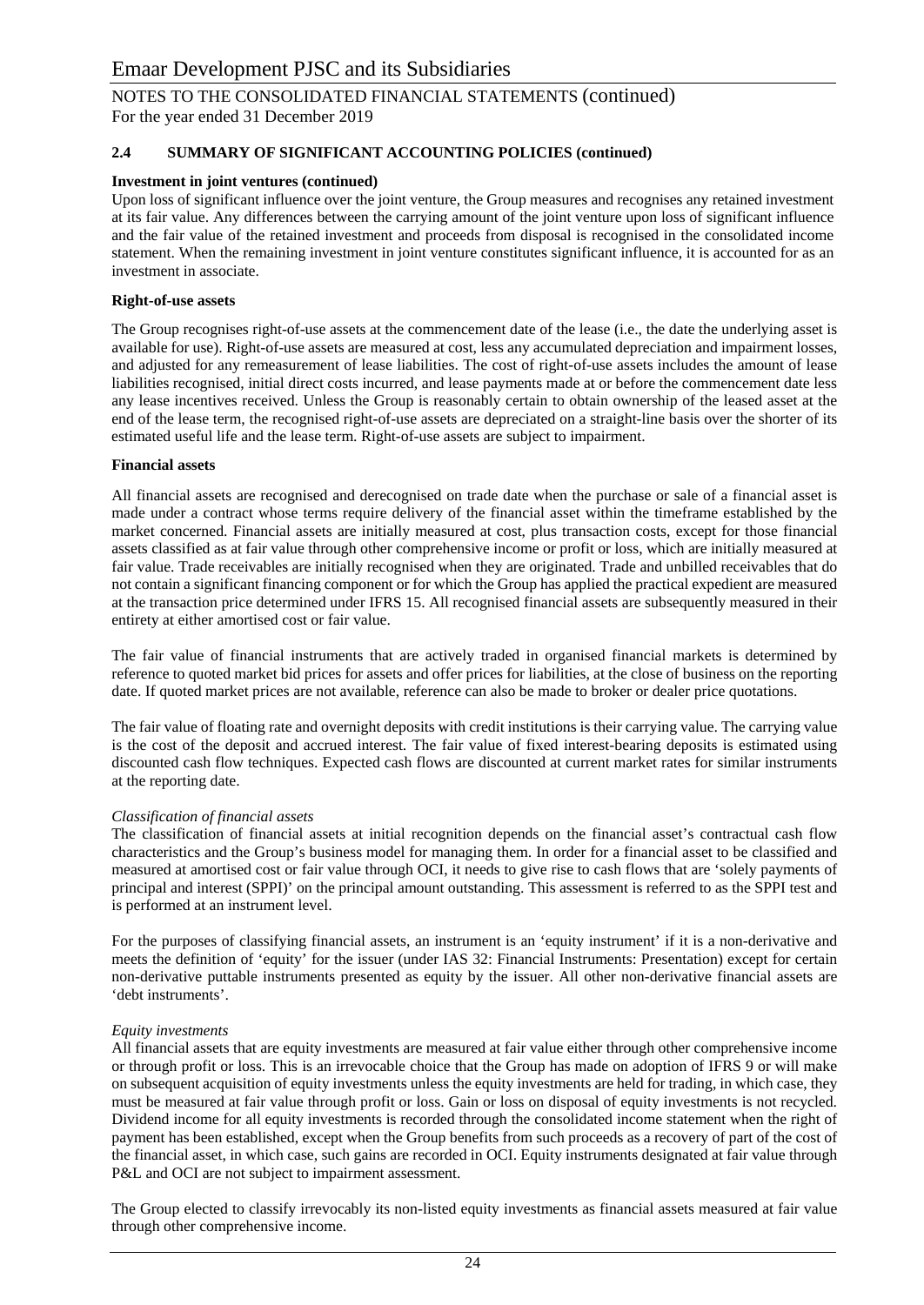## **2.4 SUMMARY OF SIGNIFICANT ACCOUNTING POLICIES (continued)**

## **Financial assets (continued)**

## *Debt instruments*

Debt instruments are also measured at fair value through other comprehensive income (OCI) unless they are classified at amortised cost. They are classified at amortised cost only if:

- the asset is held within a business model whose objective is to hold the asset to collect the contractual cash flows; and
- the contractual terms of the debt instrument give rise, on specified dates, to cash flows that are solely payments of principal and interest on the principal outstanding.

## *Cash and cash equivalents*

For the purpose of the statement of cash flows, cash and cash equivalents consist of cash in hand, bank balances and short-term deposits with an original maturity of three months or less, net of outstanding bank overdrafts.

## *Trade and unbilled receivables*

Trade receivables are stated at original invoice amount (unless there is a significant financing component) less expected credit losses. When a trade receivable is uncollectible, it is written off against provision for doubtful debts. Subsequent recoveries of amounts previously written off are credited to the consolidated income statement.

Services rendered but not billed at the reporting date are accrued as per the terms of the agreements as unbilled receivables.

#### *Foreign exchange gains and losses*

The fair value of financial assets denominated in a foreign currency is determined in that foreign currency and translated at the spot rate at the end of the reporting period. The foreign exchange component forms part of its fair value gain or loss. For financial assets classified as at fair value through profit or loss, the foreign exchange component is recognised in the consolidated income statement. For financial assets designated at fair value through other comprehensive income any foreign exchange component is recognised in the consolidated income statement and other comprehensive income. For foreign currency denominated debt instruments classified at amortised cost, the foreign exchange gains and losses are determined based on the amortised cost of the asset and are recognised in the 'other gains and losses' line item in the consolidated income statement.

#### *Derecognition of financial assets*

A financial asset (or, when applicable, a part of a financial asset or part of a group of similar financial assets) is derecognised when:

- The rights to receive cash flows from the asset have expired; or
- The Group retains the right to receive cash flows from the asset, but has assumed an obligation to pay them in full without material delay to a third party under a 'pass-through' arrangement, and
- The Group has transferred its rights to receive cash flows from the asset and either:
	- has transferred substantially all the risks and rewards of the asset, or
	- has neither transferred nor retained substantially all the risks and rewards of the asset but has transferred control of the asset.

When the Group has transferred its right to receive cash flows from an asset or has entered into a pass-through arrangement, it evaluates if and to what extent it has retained the risks and rewards of ownership. When it has neither transferred nor retained substantially all the risks and rewards of the asset nor transferred control of the asset, the asset is recognised to the extent of the Group's continuing involvement in the asset. Continuing involvement that takes the form of a guarantee over the transferred asset is measured at the lower of the original carrying amount of the asset and the maximum amount of consideration that the Group could be required to repay.

#### *Impairment of financial assets*

The Group recognises an allowance for expected credit losses ("ECL") for all debt instruments and contract assets not held at fair value through profit or loss. ECLs are based on the difference between the contractual cash flows due in accordance with the contract and all the cash flows that the Group expects to receive. The shortfall is then discounted at an approximation to the asset's original effective interest rate.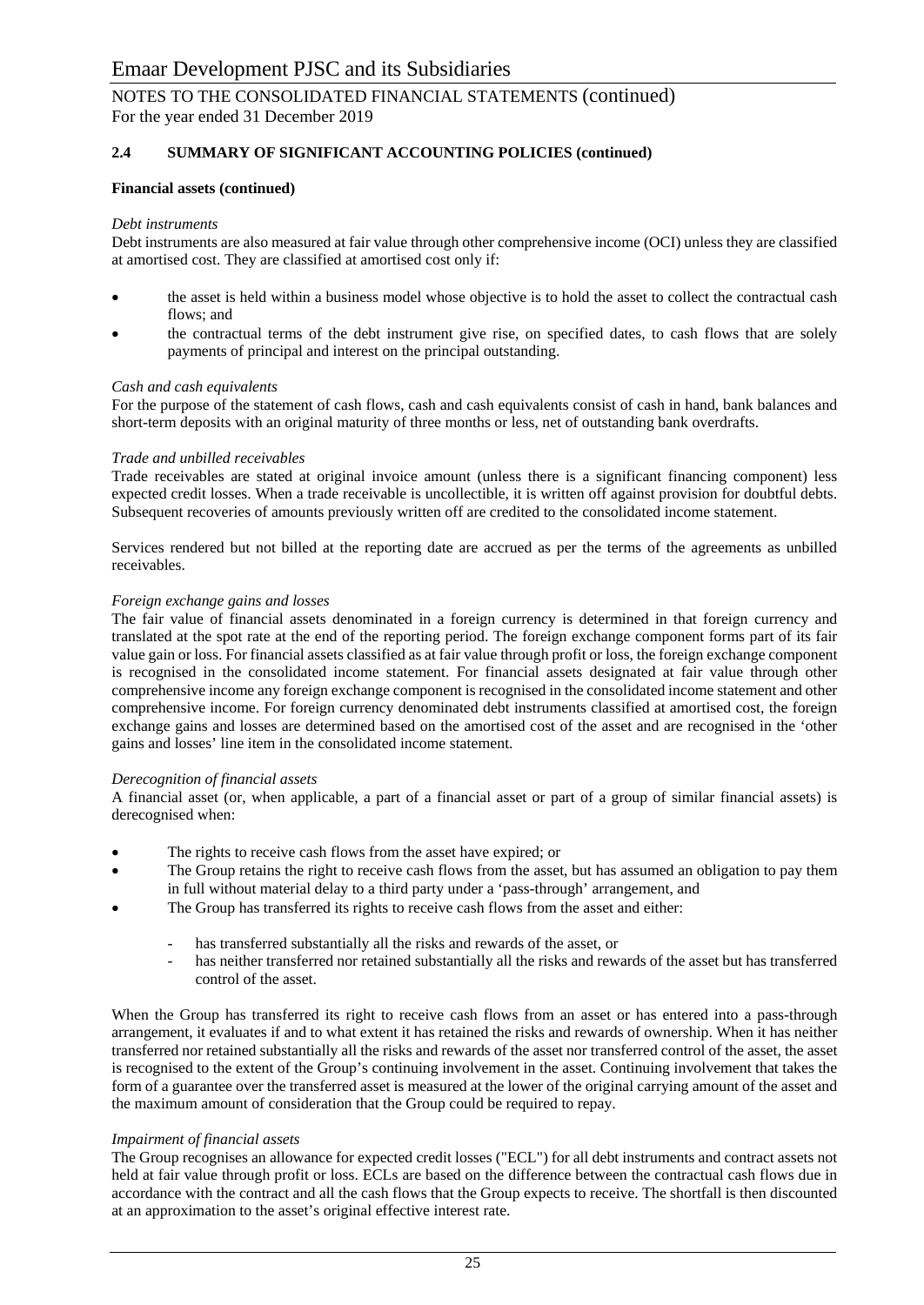## **2.4 SUMMARY OF SIGNIFICANT ACCOUNTING POLICIES (continued)**

## **Financial assets (continued)**

## *Impairment of financial assets (continued)*

ECLs are recognised in two stages. For credit exposures for which there has not been a significant increase in credit risk since initial recognition, ECLs are provided for credit losses that result from default events that are possible within the next 12-months (a 12-month ECL). For those credit exposures for which there has been a significant increase in credit risk since initial recognition, a loss allowance is required for credit losses expected over the remaining life of the exposure, irrespective of the timing of the default (a lifetime ECL).

When determining whether the credit risk of a financial asset has increased significantly since initial recognition and when estimating ECLs, the Group considers reasonable and supportable information that is relevant and available without undue cost or effort. This includes both quantitative and qualitative information and analysis, based on the Group's historical experience and informed credit assessment, that includes forward-looking information.

For trade and unbilled receivables and other receivables, the Group applies a simplified approach in calculating ECLs based on lifetime expected credit losses. The Group has established a provision matrix that is based on the Group's historical credit loss experience, adjusted for forward-looking factors specific to the debtors and the economic environment. The expected credit losses are recognised in the consolidated income statement.

The Group consider a financial asset to be in default when internal or external information indicates that the Group is unlikely to receive the outstanding contractual amounts in full before taking into account any credit enhancements held by the Group. A financial asset is written off when there is no reasonable expectation of recovering the contractual cash flows.

At each reporting date, the Group assesses whether financial assets carried at amortised cost and debt securities at FVOCI are credit impaired. A financial asset is 'credit-impaired' when one or more events that have a detrimental impact on the estimated future cash flows of the financial asset have occurred.

Evidence that a financial asset is credit impaired includes the following observable data:

- significant financial difficulty of the debtor;
- –– a breach of contract such as a default or being more than 90 days past due;
- –– the restructuring of a loan or advance by the Group on terms that the Group would not consider otherwise;
- it is probable that the debtor will enter bankruptcy or other financial reorganisation; or
- the disappearance of an active market for a security because of financial difficulties.

#### **Impairment of non-financial assets**

The Group assesses at each reporting date whether there is an indication that a non-financial asset (other than inventories, contract assets and deferred tax assets) may be impaired. If any indication exists, or when annual impairment testing for an asset is required, the Group estimates the asset's recoverable amount. An asset's recoverable amount is the higher of an asset's or cash-generating unit's (CGU) fair value less costs to sell and its value in use and is determined for an individual asset, unless the asset does not generate cash inflows that are largely independent of those from other assets or groups of assets. Where the carrying amount of an asset or CGU exceeds its recoverable amount, the asset is considered impaired and is written down to its recoverable amount. In assessing value in use, the estimated future cash flows are discounted to their present value using a pre-tax discount rate that reflects current market assessments of the time value of money and the risks specific to the asset or CGU. In determining fair value less costs to sell, an appropriate valuation model is used. These calculations are corroborated by valuation multiples, quoted share prices for publicly traded entities or other available fair value indicators.

Impairment losses are recognised in the consolidated income statement in those expense categories consistent with the function of the impaired asset. They are allocated first to reduce the carrying amount of any goodwill allocated to the CGU, and then to reduce the carrying amounts of the other assets in the CGU on a pro rata basis.

For assets excluding goodwill, an assessment is made at each reporting date as to whether there is any indication that previously recognised impairment losses may no longer exist or may have decreased. If such indication exists, the Group estimates the asset's or cash-generating unit's recoverable amount. A previously recognised impairment loss is reversed only if there has been a change in the assumptions used to determine the asset's recoverable amount since the last impairment loss was recognised. The reversal is limited so that the carrying amount of the asset does not exceed its recoverable amount, nor exceed the carrying amount that would have been determined, net of depreciation, had no impairment loss been recognised for the asset in prior years. Such reversal is recognised in the consolidated income statement.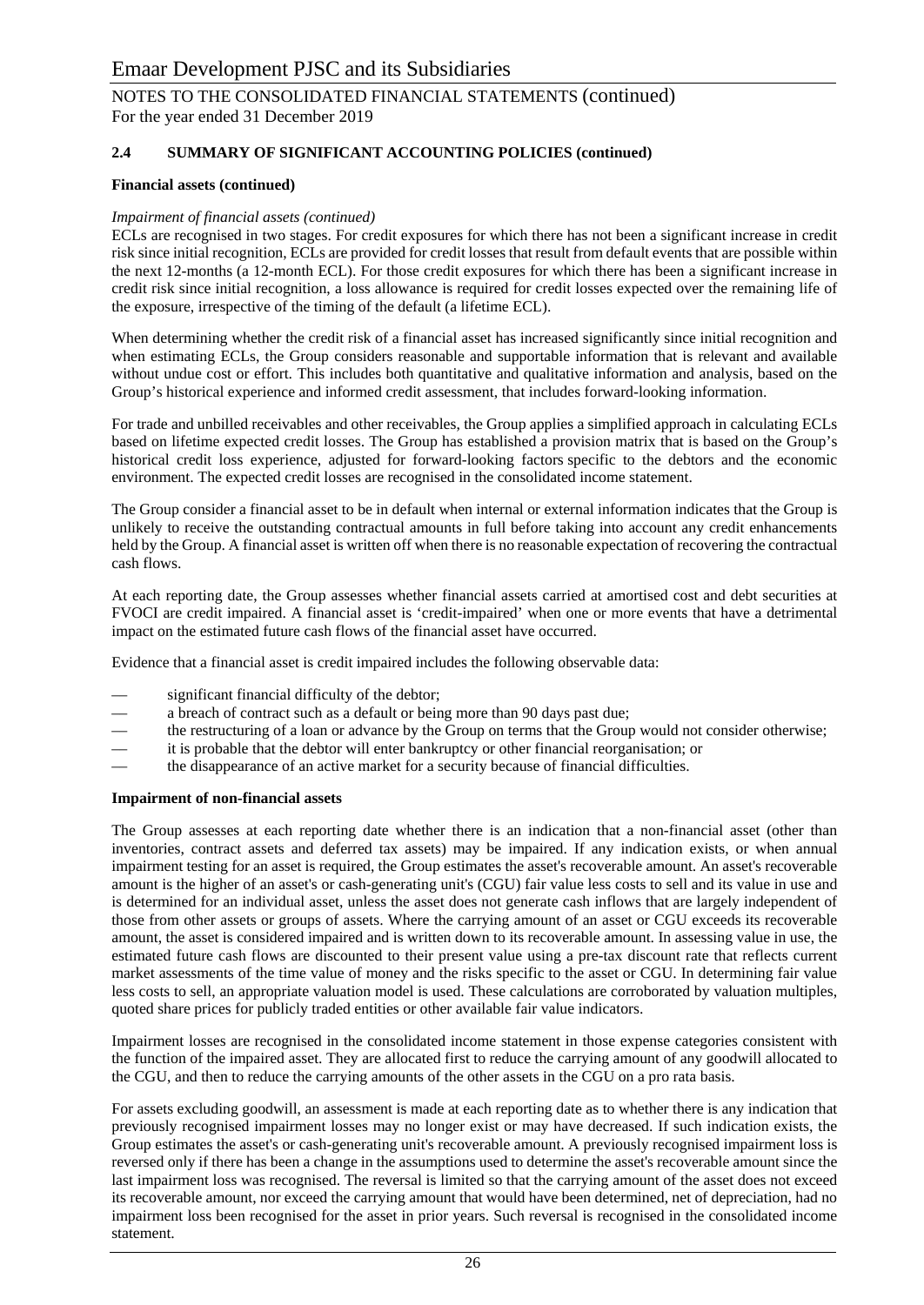## **2.4 SUMMARY OF SIGNIFICANT ACCOUNTING POLICIES (continued)**

#### **Financial liabilities and equity instruments issued by the Group**

Debt and equity instruments are classified as either financial liabilities or as equity instruments in accordance with the substance of the contractual agreements. Financial liabilities within the scope of IFRS 9 are classified as financial liabilities at fair value through profit or loss, loans and borrowings, or as derivative instrument as appropriate. The Group determines the classification of its financial liabilities at the initial recognition.

#### *Trade and other payables*

Liabilities are recognised for amounts to be paid in the future for goods or services received, whether billed by the supplier or not.

## *Lease liabilities*

At the commencement date of the lease, the Group recognises lease liabilities measured at the present value of lease payments to be made over the lease term. The lease payments include fixed payments (including in substance fixed payments) less any lease incentives receivable, variable lease payments that depend on an index or a rate, and amounts expected to be paid under residual value guarantees. The lease payments also include the exercise price of a purchase option reasonably certain to be exercised by the Group and payments of penalties for terminating a lease, if the lease term reflects the Group exercising the option to terminate. The variable lease payments that do not depend on an index or a rate are recognised as expense in the period on which the event or condition that triggers the payment occurs.

In calculating the present value of lease payments, the Group uses the incremental borrowing rate at the lease commencement date if the interest rate implicit in the lease is not readily determinable. After the commencement date, the amount of lease liabilities is increased to reflect the accretion of interest and reduced for the lease payments made. In addition, the carrying amount of lease liabilities is remeasured if there is a modification, a change in the lease term, a change in the in-substance fixed lease payments or a change in the assessment to purchase the underlying asset*.*

#### *Loans and borrowings*

Term loans are initially recognised at the fair value of the consideration received less directly attributable transaction costs.

After initial recognition, interest-bearing loans and borrowings are subsequently measured at amortised cost using the effective interest rate method. Gains and losses are recognised in the consolidated income statement when the liabilities are derecognised as well as through the amortisation process.

#### *Other financial liabilities*

Other financial liabilities are initially measured at fair value, net of transaction costs and are subsequently measured at amortised cost using the effective interest method, with interest expense recognised on an effective yield basis.

The effective interest method is a method of calculating the amortised cost of a financial liability and of allocating interest expense over the relevant period. The effective interest rate is the rate that exactly discounts estimated future cash payments through the expected life of the financial liability, or, where appropriate, a shorter period.

#### *Derecognition of financial liabilities*

The Group derecognises financial liabilities when, and only when, the Group's obligations are discharged, cancelled or they expire. The Group also derecognises a financial liability when its terms are modified, and the cash flows of the modified liability are substantially different, in which case a new financial liability based on the modified terms is recognised at fair value. On derecognition of a financial liability, the difference between the carrying amount extinguished and the consideration paid (including any non-cash assets transferred or liabilities assumed) is recognised in consolidated income statement.

#### *Offsetting of financial instruments*

Financial assets and financial liabilities are offset, and the net amount is reported in the consolidated statement of financial position if there is a currently enforceable legal right to offset the recognised amounts and there is an intention to settle on a net basis, to realise the assets and settle the liabilities simultaneously.

#### **End-of-service benefits**

The Group provides end-of-service benefits to its employees. The entitlement to these benefits is usually based upon the employees' final salary and length of service, subject to the completion of a minimum service period. The expected costs of these benefits are accrued over the period of employment.

With respect to its eligible UAE and GCC national employees, the Group makes contributions to a pension fund established by the UAE General Pension and Social Security Authority calculated as a percentage of the employees' salaries. The Group's obligations are limited to these contributions, which are expensed when due.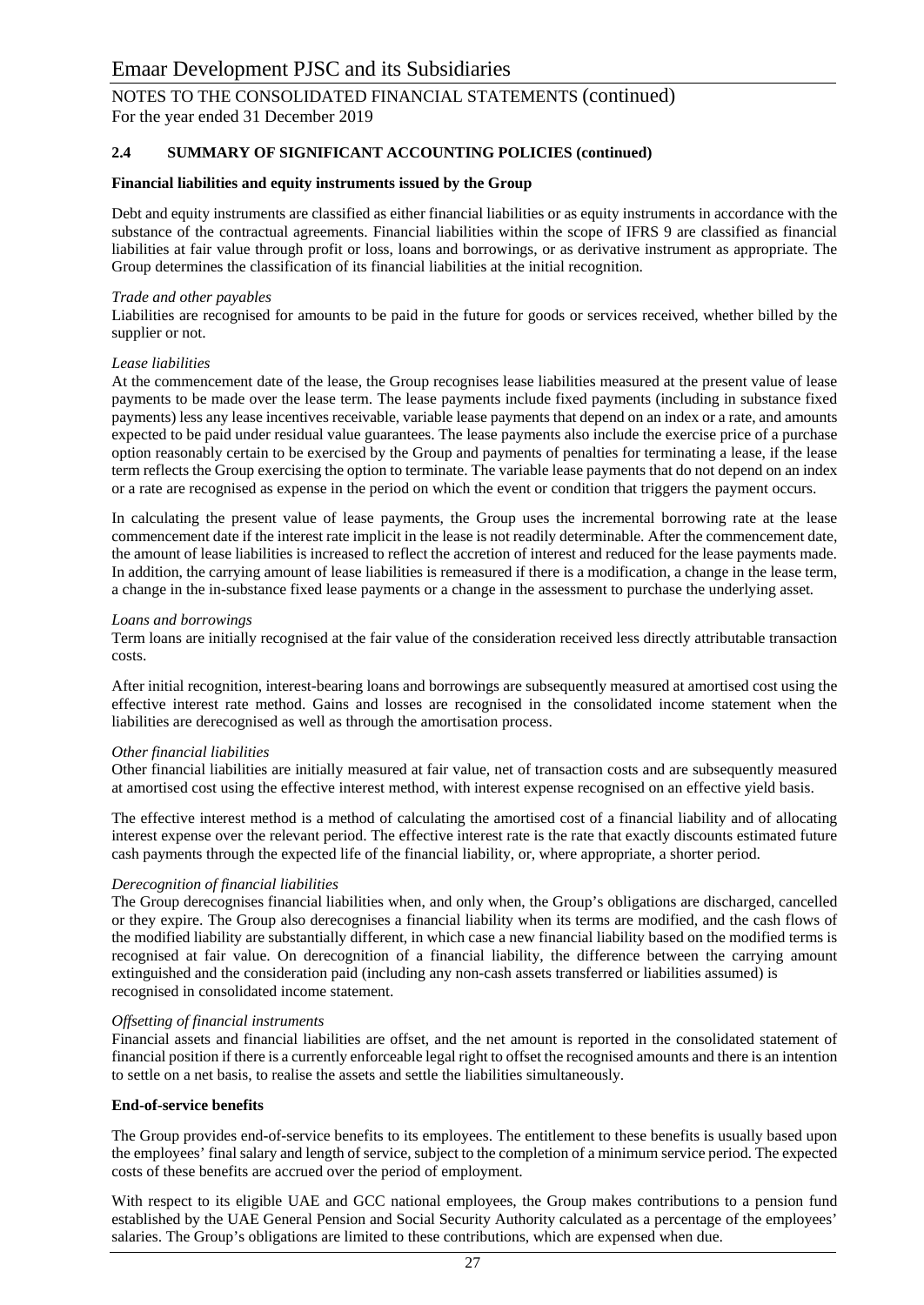## **2.4 SUMMARY OF SIGNIFICANT ACCOUNTING POLICIES (continued)**

## **Provisions**

Provisions are recognised when the Group has a legal or constructive obligation as a result of a past event, it is probable that an outflow of resources embodying economic benefits will be required to settle the obligation, and the amount can be reliably estimated. When the Group expects some or all of a provision to be reimbursed, the reimbursement is recognised as a separate asset but only when the reimbursement is virtually certain. The expense relating to any provision is presented in the consolidated income statement net of any reimbursement.

Provisions are measured at the present value of the expenditures expected to be required to settle the obligation at the end of the reporting period, using a pre-tax rate that reflects current market assessments of the time value of money and the risks specific to the obligation.

Provisions are reviewed at each statement of financial position date and adjusted to reflect the current best estimate. If it is no longer probable that an outflow of resources embodying economic benefits will be required to settle the obligation, the provision is reversed.

## **Fair value measurement**

The Group measures financial instruments, such as investment in securities and hedges, at fair value at each reporting date.

Fair value is the price that would be received to sell an asset or paid to transfer a liability in an orderly transaction between market participants at the measurement date. The fair value measurement is based on the presumption that the transaction to sell the asset or transfer the liability takes place either in the principal market for the asset or liability or the most advantageous market for the asset or liability.

The fair value of an asset or a liability is measured using the assumptions that market participants would use when pricing the asset or liability, assuming that market participants act in their economic best interest.

A fair value measurement of a non-financial asset takes into account a market participant's ability to generate economic benefits by using the asset in its highest and best use or by selling it to another market participant that would use the asset in its highest and best use.

For investments traded in an active market, fair value is determined by reference to quoted market bid prices.

The fair value of interest-bearing items is estimated based on discounted cash flows using interest rates for items with similar terms and risk characteristics.

For unquoted equity investments, fair value is determined by reference to the market value of a similar investment or is based on the expected discounted cash flows.

The fair value of forward foreign exchange contracts is calculated by reference to current forward exchange rates with the same maturity.

Fair value of interest rate swap contract is determined by reference to market value for similar instruments.

The Group uses valuation techniques that are appropriate in the circumstances and for which sufficient data are available to measure fair value, maximising the use of relevant observable inputs and minimising the use of unobservable inputs.

All assets and liabilities for which fair value is measured or disclosed in the consolidated financial statements are categorised within the fair value hierarchy, described as follows, based on the lowest level input that is significant to the fair value measurement as a whole:

- Level 1 Fair value measurements are those derived from quoted prices in an active market (that are unadjusted) for identical assets or liabilities.
- Level 2 Fair value measurements are those derived from inputs other than quoted prices included within Level 1 that are observable for the asset or liability either directly (i.e. as prices) or indirectly (i.e. derived from prices).
- Level 3 Fair value measurements are those derived from valuation techniques that include inputs for the asset or liability that are not based on observable market data (unobservable inputs).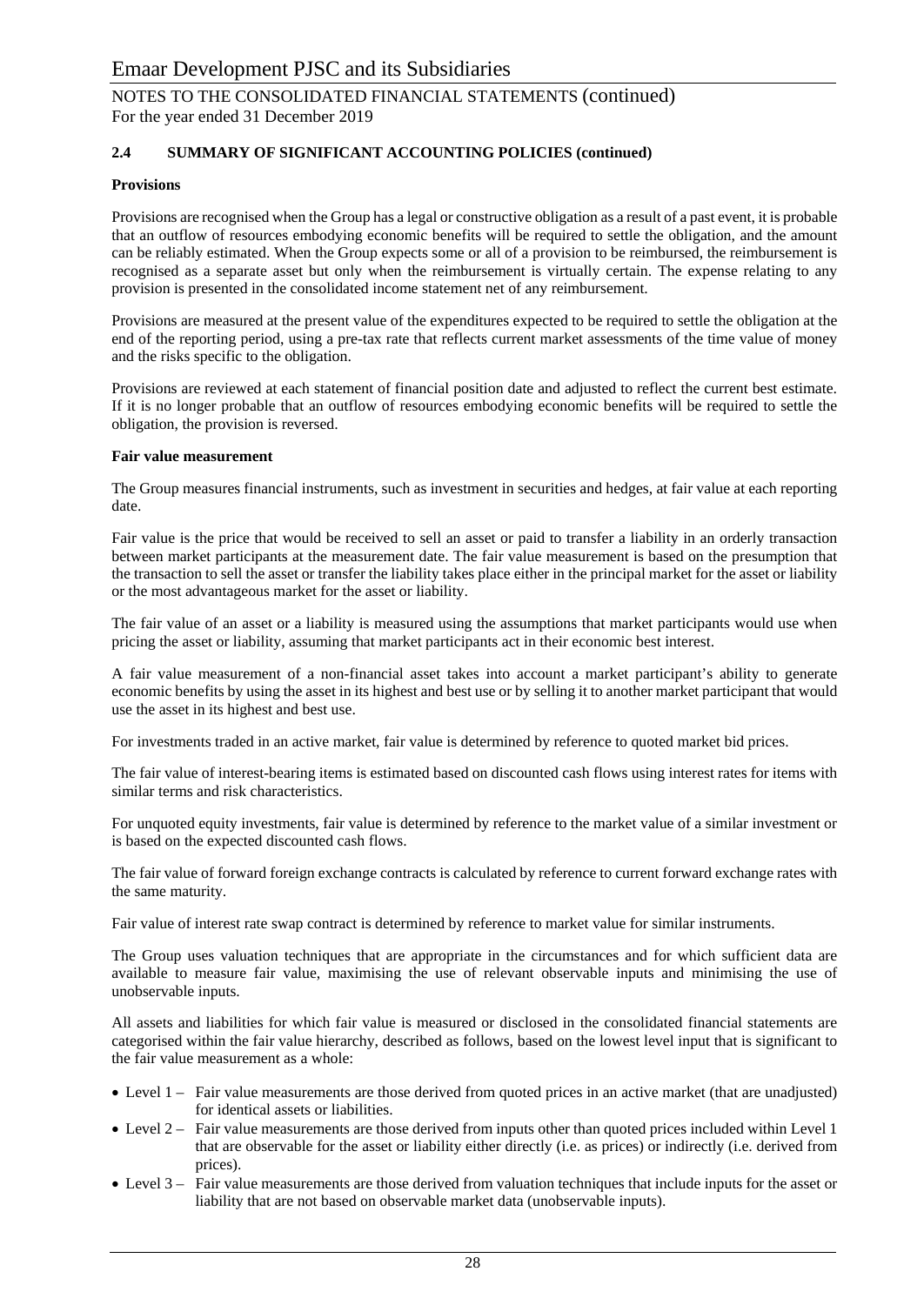## **2.4 SUMMARY OF SIGNIFICANT ACCOUNTING POLICIES (continued)**

## **Fair value measurement (continued)**

For assets and liabilities that are recognised in the consolidated financial statements on a recurring basis, the Group determines whether transfers have occurred between Levels in the hierarchy by re-assessing categorisation at the end of each reporting period.

For the purpose of fair value disclosures, the Group has determined classes of assets and liabilities on the basis of the nature, characteristics and risks of the asset or liability and the level of the fair value hierarchy as explained above.

## **3 SEGMENT INFORMATION**

For management purposes, the Group is organised into one segment based on its products and services, which is the real estate development business. Accordingly, the Group only has one reportable segment. Management monitors the operating results of the business as a single unit for the purpose of making decisions about resource allocation and performance assessment.

## *Business segments*

Revenue, operating results, assets and liabilities presented in the consolidated financial statements relates to the real estate development business of the Group.

## *Geographic segment*

The Group is currently operating only in the UAE, hence the operating results, assets and liabilities presented it the consolidated financial statements relates to its operation in the UAE.

## **4 REVENUE AND COST OF REVENUE**

| 2019<br><b>AED'000</b> | 2018<br><b>AED'000</b> |
|------------------------|------------------------|
|                        |                        |
| 8,515,131              | 7,900,171              |
| 3,950,126              | 6,794,476              |
| 280,881                | 738,763                |
| 12,746,138             | 15,433,410             |
|                        |                        |
| 5,540,361              | 4,998,829              |
| 2,132,994              | 3,527,429              |
| 11,797                 | 206,719                |
| 7,685,152              | 8,732,977              |
|                        |                        |

Below is the split of revenue recognised over a period of time and single point in time:

|                                                   | 2019<br>AED'000      | 2018<br><b>AED'000</b> |
|---------------------------------------------------|----------------------|------------------------|
| - Over a period of time<br>- Single point in time | 12,727,981<br>18,157 | 15,019,175<br>414,235  |
|                                                   | 12,746,138           | 15,433,410             |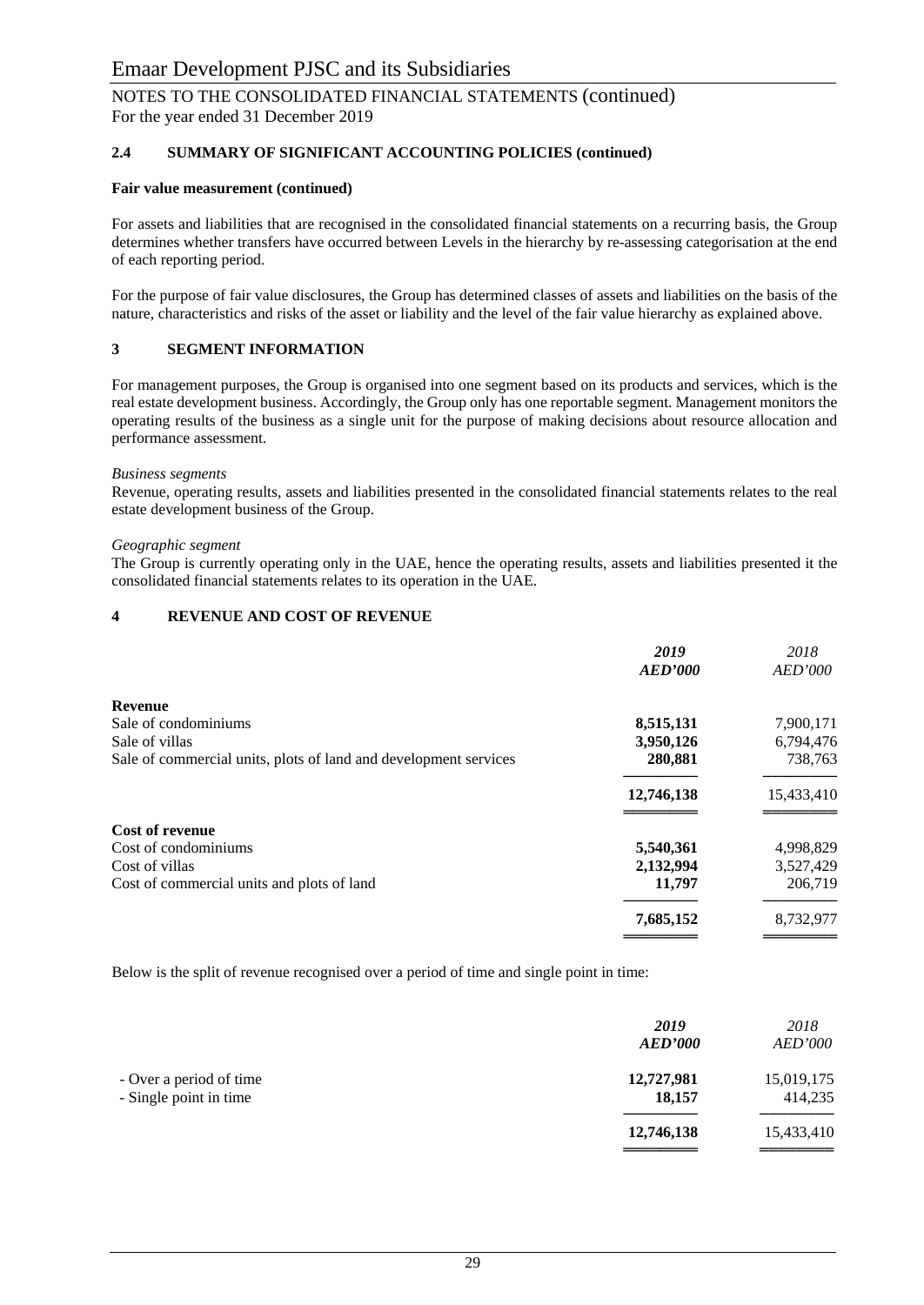# NOTES TO THE CONSOLIDATED FINANCIAL STATEMENTS (continued) For the year ended 31 December 2019

## **5 SELLING, GENERAL AND ADMINISTRATIVE EXPENSES**

|                                                        | 2019<br><b>AED'000</b> | 2018<br><i>AED'000</i> |
|--------------------------------------------------------|------------------------|------------------------|
| Sales and marketing expenses                           | 564,356                | 388,711                |
| Payroll and related expenses                           | 257,746                | 231,266                |
| Property management expenses                           | 79,615                 | 108,954                |
| Depreciation (including right-of use assets) (note 13) | 25,525                 | 15.725                 |
| Other expenses                                         | 538,921                | 512,048                |
|                                                        | 1,466,163              | 1,256,704              |
|                                                        |                        |                        |

During the year ended 31 December 2019, no social contribution has been made by the Group (2018: Nil).

## **6a FINANCE INCOME**

|                                                                                                       | 2019<br><b>AED'000</b> | 2018<br>AED'000              |
|-------------------------------------------------------------------------------------------------------|------------------------|------------------------------|
| Finance income on fixed and call deposits with banks<br>Other finance income                          | 140,499<br>10,832      | 144,042<br>18,635            |
|                                                                                                       | 151,331                | 162,677                      |
| <b>FINANCE COSTS</b><br>6 <sub>b</sub>                                                                |                        |                              |
|                                                                                                       | 2019<br><b>AED'000</b> | 2018<br>AED'000              |
| Finance costs – bank and related party borrowings (note 23)<br>Other finance costs                    | 269,512<br>19,321      | 157,749<br>11,952            |
|                                                                                                       | 288,833                | 169,701                      |
| 7<br><b>BANK BALANCES AND CASH</b>                                                                    |                        |                              |
|                                                                                                       | 2019<br><b>AED'000</b> | 2018<br>AED'000              |
| Cash in hand<br>Current and call bank deposit accounts<br>Fixed deposits maturing within three months | 1,019<br>4,225,481     | 1,055<br>6,761,990<br>25,709 |
| Cash and cash equivalents<br>Fixed deposits maturing after three months                               | 4,226,500              | 6,788,754<br>68,340          |

As at 31 December 2019, Cash and cash equivalent is AED 3,928,709 thousands (2018: AED 6,788,754 thousands) which is after net of facilities obtained from various commercial banks in the UAE and are repayable on demand. Also refer note 17.

**4,226,500** 6,857,094 **═══════** ═══════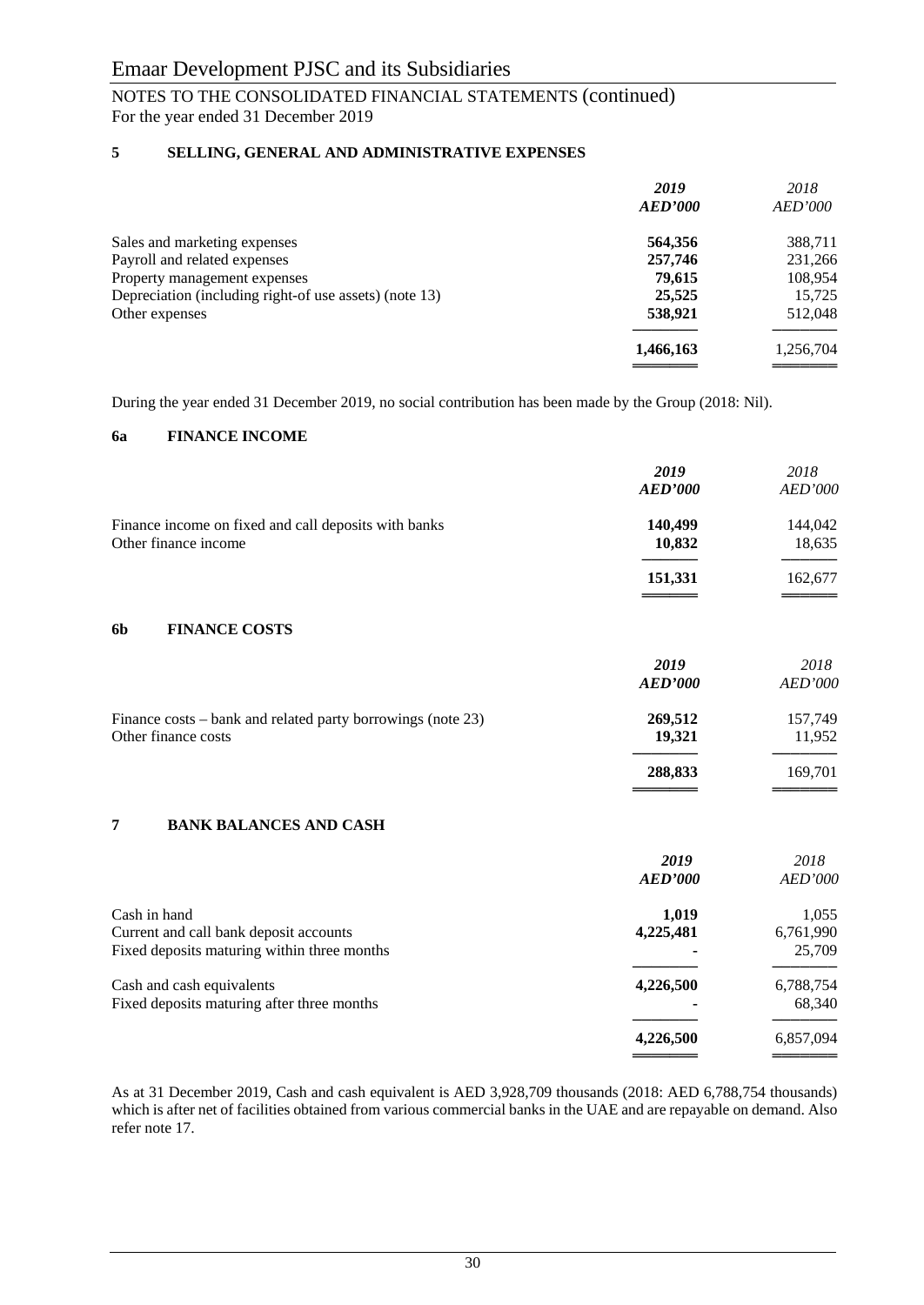## NOTES TO THE CONSOLIDATED FINANCIAL STATEMENTS (continued) For the year ended 31 December 2019

## **7 BANK BALANCES AND CASH (continued)**

Cash at banks earn interest at fixed rates based on prevailing bank deposit rates. Short-term fixed deposits are made for varying periods between one day and three months, depending on the immediate cash requirements of the Group, and earn interest at the respective short-term deposit rates.

Fixed deposits maturing after three months earned interest at rate 3.2% per annum for 31 December 2018.

As at 31 December 2019, an amount of AED 4,134,345 thousands (2018: AED 6,798,327 thousands) are with banks against advances received from customers on sale of development properties which are deposited into escrow accounts. These deposits/balances are not under lien.

## **8 TRADE AND UNBILLED RECEIVABLES**

|                                           | 2019<br>AED'000 | 2018<br>AED'000 |
|-------------------------------------------|-----------------|-----------------|
| <b>Trade receivables</b>                  |                 |                 |
| Amounts receivables within 12 months, net | 1,211,888       | 1,089,432       |
| <b>Unbilled receivables</b>               |                 |                 |
| Unbilled receivables within 12 months     | 4,452,564       | 3,580,644       |
| Unbilled receivables after 12 months, net | 2,945,218       | 1,332,384       |
|                                           | 7,397,782       | 4,913,028       |
| Total trade and unbilled receivables      | 8,609,670       | 6,002,460       |
|                                           |                 |                 |

The above trade receivables are net of AED 56,629 thousands (2018: AED 56,629 thousands) relating to provision for doubtful debts representing management's best estimate of expected loss on trade receivables which are past due for more than 90 days. All other receivables are considered recoverable.

Movement in the provision for doubtful debts during the year is as follows:

|                                              | 2019<br><b>AED'000</b>       | 2018<br><i>AED'000</i> |
|----------------------------------------------|------------------------------|------------------------|
| Balance at the beginning and end of the year | 56,629<br>$\hspace{1.5cm} =$ | 56,629<br>======       |

At 31 December, the ageing analysis of net trade and unbilled receivables is as follows:

|      |                         | <b>Neither</b>                                |                                 | Past due but not impaired                  |                                            |                                             |
|------|-------------------------|-----------------------------------------------|---------------------------------|--------------------------------------------|--------------------------------------------|---------------------------------------------|
|      | Total<br><i>AED'000</i> | past<br>due nor<br>impaired<br><i>AED'000</i> | Less than<br>30 days<br>AED'000 | <b>Between</b><br>30 to 60 days<br>AED'000 | <b>Between</b><br>60 to 90 days<br>AED'000 | More than<br>$90 \, days$<br><i>AED'000</i> |
| 2019 | 8,609,670               | 7,397,782                                     | 209,393                         | 99,524                                     | 86,373                                     | 816,598                                     |
| 2018 | 6,002,460               | 4,913,028                                     | 28,345                          | 28,535                                     | 232,523                                    | 800,029                                     |

Refer note 26(a) on credit risks of trade and unbilled receivables, which discusses how the Group manages and measures credit quality of trade and unbilled receivables that are neither past due nor impaired.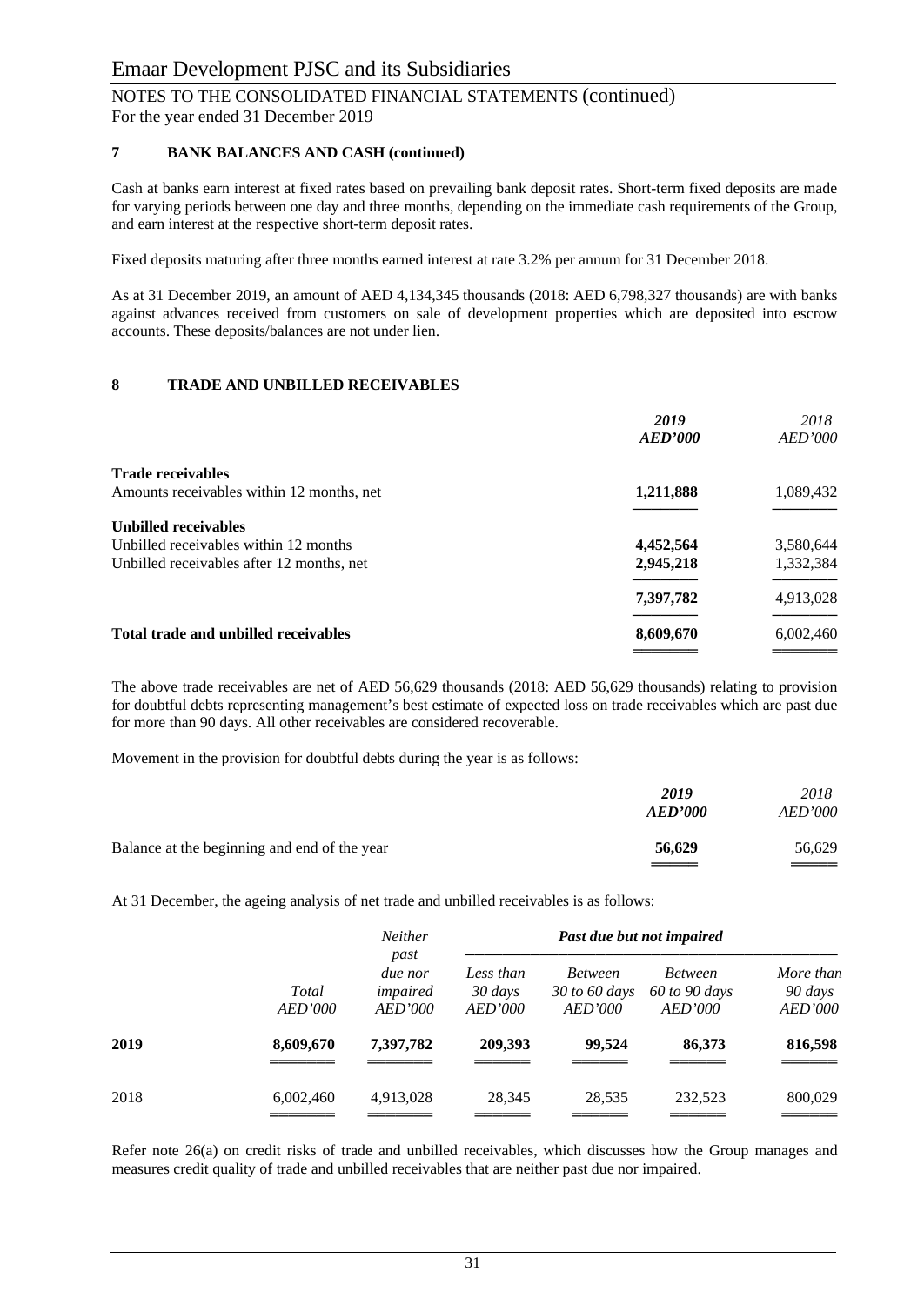## **9 OTHER ASSETS, RECEIVABLES, DEPOSITS AND PREPAYMENTS**

|                                    | 2019<br>AED'000 | 2018<br>AED'000 |
|------------------------------------|-----------------|-----------------|
| Due from related parties (note 23) | 2,446,307       | 2,256,407       |
| Advances to contractors and others | 1,090,867       | 1,226,639       |
| Deferred sales commission (i)      | 772,728         | 731,416         |
| Value added tax recoverable        | 195,151         | 304,770         |
| Prepayments                        | 16,127          | 24,978          |
| Other receivables and deposits     | 187,590         | 160,643         |
|                                    | 4,708,770       | 4,704,853       |
|                                    |                 |                 |

(i) The deferred sales commission expense incurred to obtain or fulfil a contract with the customers is amortised over the period of satisfying performance obligations where applicable.

The above receivables are expected to be recovered within 12 months from the reporting date.

## **10 DEVELOPMENT PROPERTIES**

| 2019<br><b>AED'000</b> | 2018<br><b>AED'000</b> |
|------------------------|------------------------|
| 12,368,253             | 9,359,957              |
| 10,126,252             | 11,741,273             |
|                        | (8,732,977)            |
| (70, 028)              |                        |
| 14,739,325             | 12,368,253             |
|                        | (7,685,152)            |

Properties acquired, constructed or in the course of construction for sale in the ordinary course of business are classified as development properties and include the costs of:

- Freehold and leasehold rights for land;
- Amounts paid to contractors for construction including the cost of construction of infrastructure; and
- Borrowing costs, planning and design costs, costs of site preparation, professional fees for legal services, property transfer taxes, construction overheads and other related costs.

Common infrastructure cost is allocated to various projects and forms part of the estimated cost to complete a project in order to determine the cost attributable to revenue being recognised. The development span of some of the development properties is estimated to be over 10 years.

During the year 31 December 2019, an amount of AED 162,920 thousands (2018: AED 97,289 thousands) was capitalised as cost of borrowings for the construction of development properties.

## **11 LOANS TO JOINT VENTURES**

|                                                          | 2019<br><b>AED'000</b> | 2018<br><b>AED'000</b> |
|----------------------------------------------------------|------------------------|------------------------|
| Zabeel Square LLC (note 12)<br>Emaar Dubai South DWC LLC | ٠<br>798,168           | 237,653<br>289,775     |
|                                                          | 798,168                | 527,428                |

Loans to joint ventures are unsecured, repayable on demand and do not carry any interest.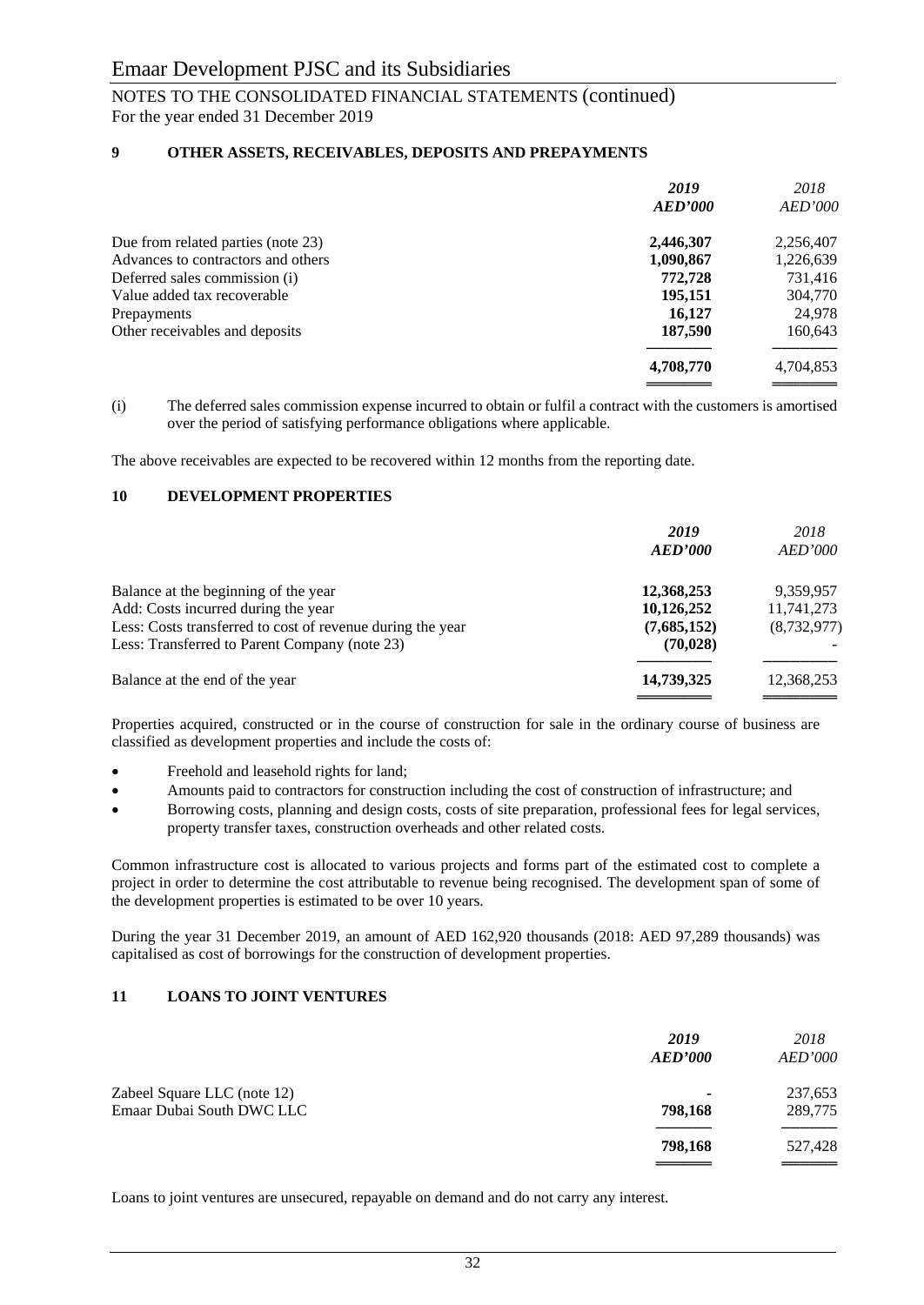## **12 INVESTMENTS IN JOINT VENTURES**

|                                                         | 2019<br>AED'000    | 2018<br><b>AED'000</b> |
|---------------------------------------------------------|--------------------|------------------------|
| Emaar Dubai South DWC LLC (i)<br>Zabeel Square LLC (ii) | 109,305<br>234,472 | 59.333                 |
| Net investment in joint ventures as at year end         | 343,777            | 59,333<br>----         |

- (i) During 2015, the Parent Company entered into a joint venture agreement with Dubai Aviation City Corporation for the development of the Emaar South project. The joint venture was incorporated in the UAE on 9 May 2016 and operates under the name of Emaar Dubai South DWC LLC ("Emaar South"), in which the Parent has a 50% interest. The entity is primarily involved in property development activities.
- (ii) On 9 January 2017, the Parent Company entered into a joint venture agreement with Meraas Zabeel Owned by Meraas Venture One Person Company LLC for the purpose of mix-use development in the UAE. The Parent has 50% equity interest in the joint venture company, Zabeel Square LLC ("Zabeel Square"). During the year ended 31 December 2019, loan to Zabeel square is reclassified to Investment in joint ventures.

The Group has the following effective ownership interest in its joint ventures:

|                           | Country of           |        | Ownership |  |
|---------------------------|----------------------|--------|-----------|--|
|                           | <i>incorporation</i> | 2019   | 2018      |  |
| Emaar Dubai South DWC LLC | <b>UAE</b>           | 50.00% | 50.00%    |  |
| Zabeel Square LLC         | UAE                  | 50.00% | 50.00%    |  |

The following table summarises the statement of comprehensive income of the Group's joint ventures for the year ended 31 December 2019:

|                                                       | Emaar Dubai<br><b>South DWC LLC</b><br>AED'000 | <b>Zabeel</b><br>Square LLC<br>AED'000 | <b>Total</b><br><b>AED'000</b> |
|-------------------------------------------------------|------------------------------------------------|----------------------------------------|--------------------------------|
| Revenue                                               | 482,515                                        |                                        | 482,515                        |
| Total comprehensive income/ (loss) for the year       | 99,944                                         | (46)                                   | 99,898<br>____                 |
| Profit / (loss) attributable to owners of the Company | 99,944                                         | (46)                                   | 99,898                         |
| Group's share of profit / (loss) for the year         | 49,972                                         | (23)                                   | 49,949                         |

The following table summarises the statement of comprehensive income of the Group's joint ventures for the year ended 31 December 2018:

|                                                 | Emaar Dubai<br>South DWC LLC<br><b>AED'000</b> | <b>Zabeel</b><br>Square LLC<br>AED'000 | Total<br><b>AED'000</b> |
|-------------------------------------------------|------------------------------------------------|----------------------------------------|-------------------------|
| Revenue                                         | 581,085                                        |                                        | 581,085                 |
| Total comprehensive income/ (loss) for the year | 117,836                                        | (1,182)                                | 116,654                 |
| Profit attributable to owners of the Company    | 117,836                                        | (1,182)                                | 116,654                 |
| Group's share of profit for the year            | 58,918                                         | (591)                                  | 58,327                  |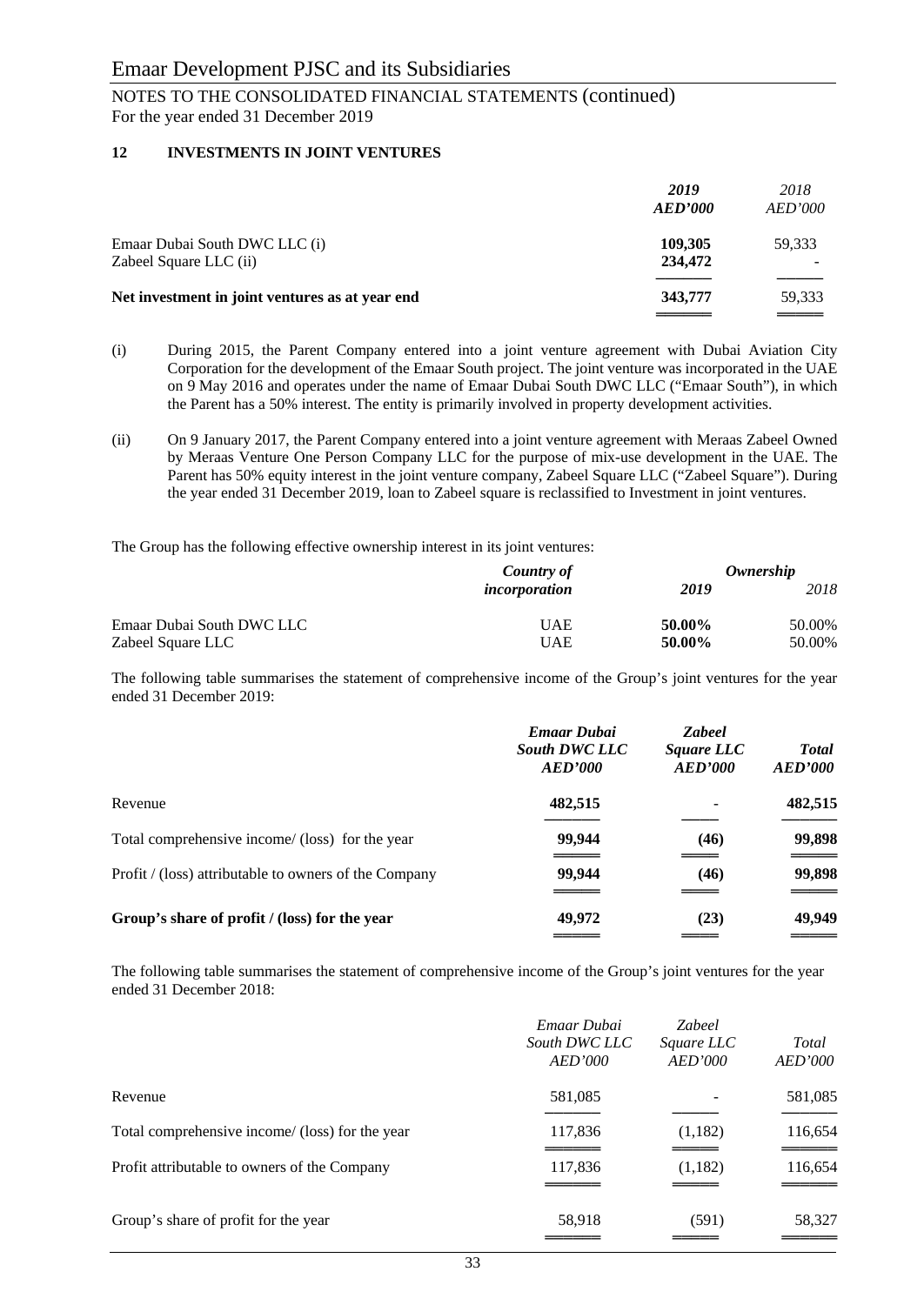# NOTES TO THE CONSOLIDATED FINANCIAL STATEMENTS (continued) For the year ended 31 December 2019

## **12 INVESTMENTS IN JOINT VENTURES (continued)**

No dividend is received during the year from joint ventures.

The following table summarises the statements of financial position of the Group's joint ventures as at 31 December 2019:

|                                                                                 | <b>Emaar Dubai</b><br><b>South DWC LLC</b><br>AED'000 | <b>Zabeel</b><br><i>Square LLC</i><br>AED'000 | <b>T</b> otal<br><b>AED'000</b> |
|---------------------------------------------------------------------------------|-------------------------------------------------------|-----------------------------------------------|---------------------------------|
| Total assets (including cash and cash)<br>equivalents of AED 307,375 thousands) | 1,839,958                                             | 647,027                                       | 2,486,985                       |
| <b>Total liabilities</b>                                                        | 1,621,349                                             | 178,083                                       | 1,799,432                       |
| Net assets                                                                      | 218,609                                               | 468,944                                       | 687,553                         |
| Group's share of net assets                                                     | 109,305                                               | 234,472                                       | 343,777                         |

The following table summarises the statements of financial position of the Group's joint ventures as at 31 December 2018*:*

|                                                                                | Emaar Dubai<br>South DWC LLC<br>AED'000 | <b>Zabeel</b><br>Square LLC<br>AED'000 | Total<br>AED'000 |
|--------------------------------------------------------------------------------|-----------------------------------------|----------------------------------------|------------------|
| Total assets (including cash and cash)<br>equivalents of AED 86,609 thousands) | 835,754                                 | 651,135                                | 1,486,889        |
| <b>Total liabilities</b>                                                       | 717,088                                 | 652,016                                | 1,369,104        |
| Net assets                                                                     | 118,666                                 | (881)                                  | 117,785          |
| Group's share of net assets                                                    | 59,333                                  |                                        | 59,333           |

As at 31 December 2019, the Group's joint ventures has commitments of AED 2,718,618 thousands (2018: AED 2,668,267 thousands).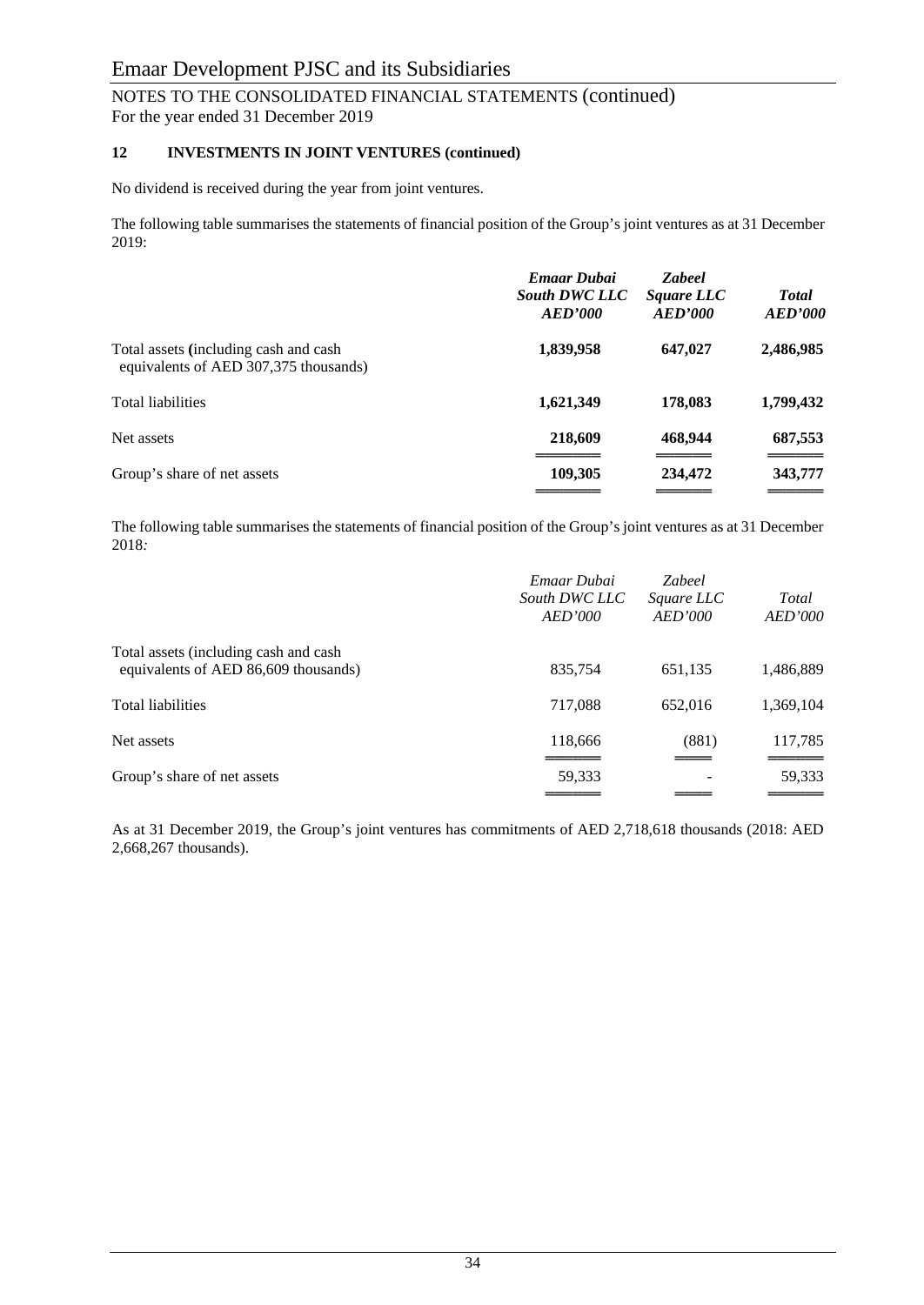# **13 PROPERTY, PLANT AND EQUIPMENT**

| 2019:                                                                 | Land and<br>building<br>AED'000 | Computers<br>and office<br>equipment<br>AED'000 | Furniture<br>and<br>fixtures<br>AED'000 | <b>Motor</b><br>vehicles<br>AED'000 | Right-of-use<br>of assets<br>AED'000 | Total<br>AED'000 |
|-----------------------------------------------------------------------|---------------------------------|-------------------------------------------------|-----------------------------------------|-------------------------------------|--------------------------------------|------------------|
| Cost:                                                                 |                                 |                                                 |                                         |                                     |                                      |                  |
| At 1 January 2019                                                     | 58,357                          | 5,681                                           | 35,899                                  | 24                                  |                                      | 99,961           |
| Additions                                                             |                                 | 10,417                                          | 768                                     |                                     | 13,319                               | 24,504           |
| Disposals                                                             |                                 |                                                 | (12,983)                                |                                     |                                      | (12,983)         |
| At 31 December 2019                                                   | 58,357                          | 16,098                                          | 23,684                                  | 24                                  | 13,319                               | 111,482          |
| Accumulated depreciation:                                             |                                 |                                                 |                                         |                                     |                                      |                  |
| At 1 January 2019<br>Depreciation charge                              | 17,021                          | 1,213                                           | 23,365                                  | 3                                   |                                      | 41,602           |
| for the year (note 5)                                                 | 5,836                           | 4,941                                           | 6,768                                   | 6                                   | 7,974                                | 25,525           |
| Depreciation on Disposals                                             |                                 |                                                 | (10, 280)                               |                                     |                                      | (10, 280)        |
| At 31 December 2019                                                   | 22,857                          | 6,154                                           | 19,853                                  | 9                                   | 7,974                                | 56,847           |
| Net carrying amount:<br>At 31 December 2019                           | 35,500                          | 9,944                                           | 3,831                                   | 15                                  | 5,345                                | 54,635           |
| 2018:                                                                 | Land and<br>building<br>AED'000 | Computers<br>and office<br>equipment<br>AED'000 | Furniture<br>and<br>fixtures<br>AED'000 | <b>Motor</b><br>vehicles<br>AED'000 | Right-of-use<br>of assets<br>AED'000 | Total<br>AED'000 |
| Cost:                                                                 |                                 |                                                 |                                         |                                     |                                      |                  |
| At 1 January 2018                                                     | 58,357                          | 92                                              | 34,602                                  | $\sim$                              |                                      | 93,051           |
| Additions                                                             |                                 | 5,589                                           | 1,297                                   | 24                                  |                                      | 6,910            |
| At 31 December 2018                                                   | 58,357                          | 5,681                                           | 35,899                                  | 24                                  |                                      | 99,961           |
| Accumulated depreciation:<br>At 1 January 2018<br>Depreciation charge | 11,185                          | 86                                              | 14,606                                  |                                     |                                      | 25,877           |
| for the year (note 5)                                                 | 5,836                           | 1,127                                           | 8,759                                   | 3                                   |                                      | 15,725           |
| At 31 December 2018                                                   | 17,021                          | 1,213                                           | 23,365                                  | 3                                   |                                      | 41,602           |
| Net carrying amount:<br>At 31 December 2018                           | 41,336                          | 4,468                                           | 12,534                                  | 21                                  |                                      | 58,359           |

═══ ══ ═══ ══ ══ ═══<br>═══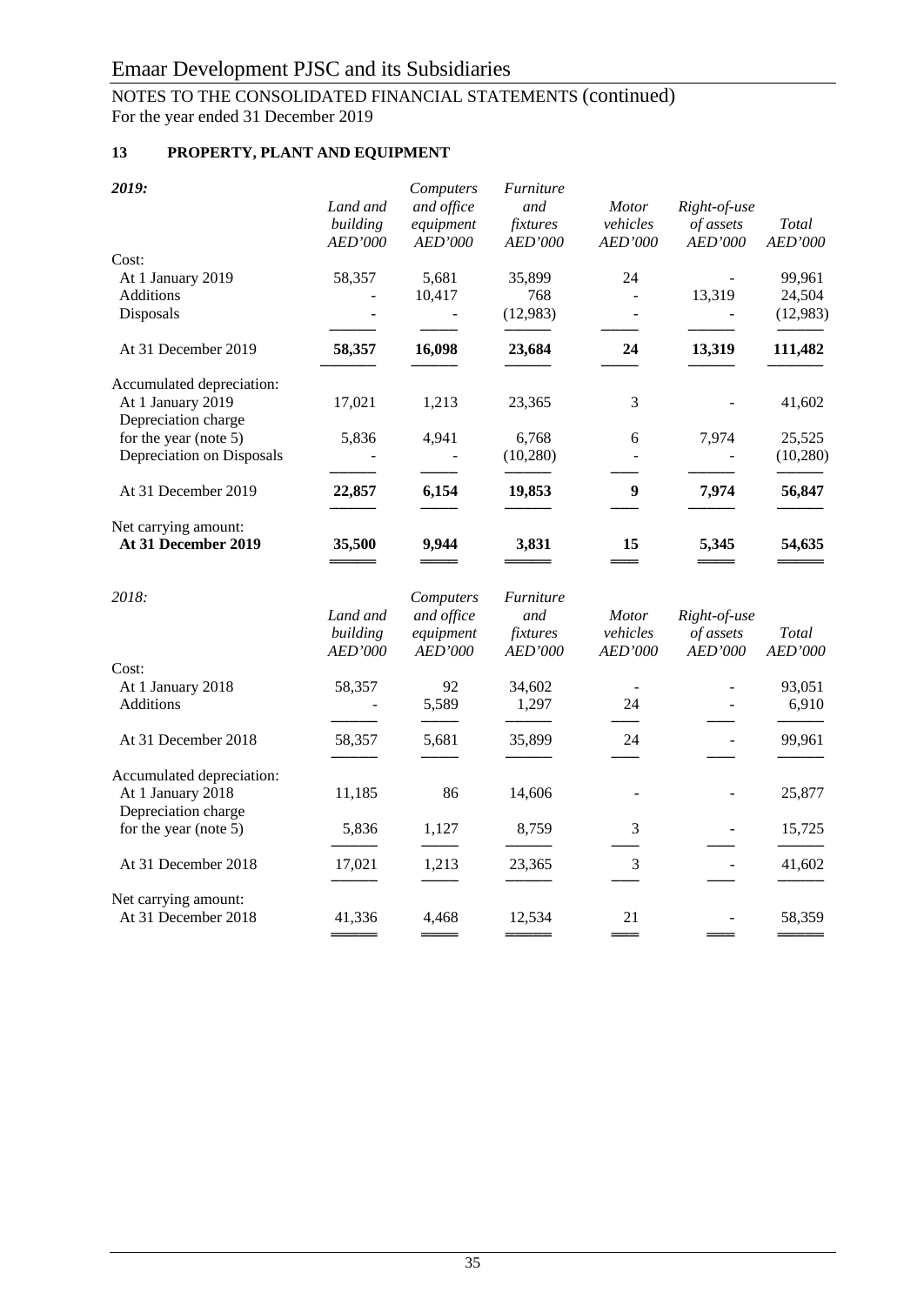## **14 TRADE AND OTHER PAYABLES**

|                                               | 2019           | 2018           |
|-----------------------------------------------|----------------|----------------|
|                                               | <b>AED'000</b> | <b>AED'000</b> |
| Creditors for land purchase                   | 4,188,119      | 3,879,624      |
| Project contract cost accruals and provisions | 3,294,268      | 2,964,291      |
| Payable to related parties (note 23)          | 4,141,037      | 2,008,821      |
| Trade payables                                | 785.631        | 818,022        |
| Sales commission payable                      | 72.269         | 96.526         |
| Payable to authorities                        | 66,241         | 52,905         |
| Other payables and accruals                   | 540,859        | 442.299        |
| Lease liabilities                             | 5,525          |                |
|                                               | 13,093,949     | 10,262,488     |
|                                               |                |                |

Trade and other payables (other than payable to related parties (refer note 23(iii)) are non-interest bearing and for explanations on the Group's credit risk management process (refer note 26(a)).

## **15 ADVANCES FROM CUSTOMERS**

|                                          | 2019<br><b>AED'000</b> | 2018<br>AED'000 |
|------------------------------------------|------------------------|-----------------|
| Balance at the beginning of the year     | 5,075,731              | 7,695,335       |
| Add: Additions during the year           | 10,853,206             | 12,746,443      |
| Less: Revenue recognised during the year | (12,502,578)           | (15,366,047)    |
| Balance at the end of the year           | 3,426,359              | 5,075,731       |
|                                          |                        |                 |

The aggregate amount of the sale price allocated to the performance obligations of the Group that are unsatisfied / partially unsatisfied as at 31 December 2019 is AED 24,420,391 thousands (2018: AED 29,725,081 thousands). The Group expects to recognise these unsatisfied performance obligations as revenue over a period of 5 years.

## **16 RETENTIONS PAYABLE**

|                                                                           | 2019<br>AED'000    | 2018<br>AED'000    |
|---------------------------------------------------------------------------|--------------------|--------------------|
| Retentions payable within 12 months<br>Retentions payable after 12 months | 394,659<br>430,110 | 279,650<br>337,415 |
|                                                                           | 824,769            | 617,065            |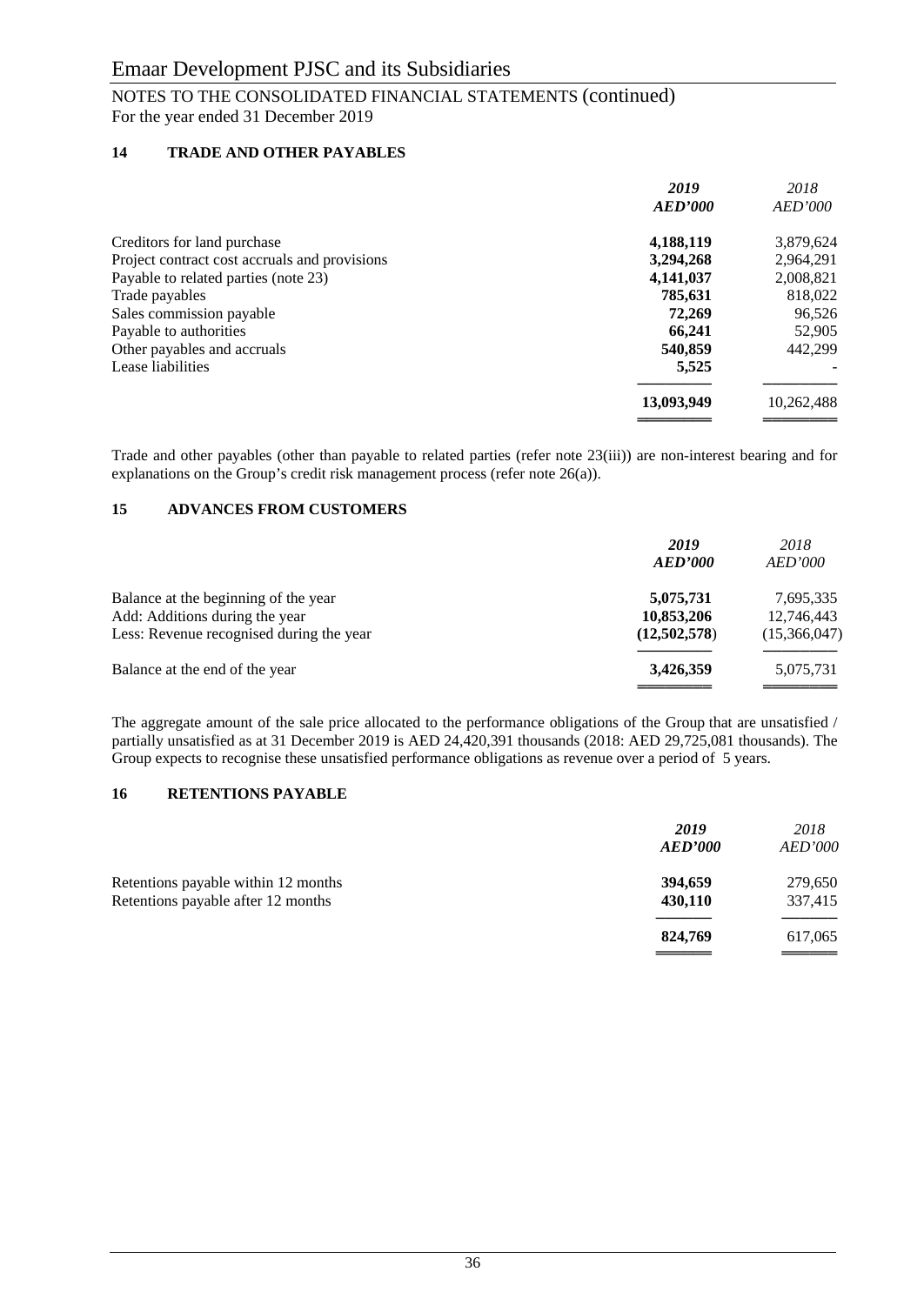## **17 INTEREST-BEARING LOANS AND BORROWINGS**

|                                                                                            | 2019<br>AED'000        | 2018<br><b>AED'000</b> |
|--------------------------------------------------------------------------------------------|------------------------|------------------------|
| Balance at the beginning of the year<br>Add: Borrowings drawn down during the year         | 3,966,840<br>3,763,267 | 3,966,840              |
| Less: Repaid during the year                                                               | (3,966,840)            |                        |
| Balance at the end of the year<br>Less: Unamortised portion of directly attributable costs | 3,763,267<br>(5,661)   | 3,966,840<br>(35, 812) |
| Net interest-bearing loans and borrowings at the end of the year                           | 3,757,606              | 3,931,028              |

On 27 September 2017, the Group entered into a 5-year Murabaha financing facility (the "Murabaha facility") agreement for an amount of USD 1,300,000 thousands (AED 4,774,900 thousands) with First Abu Dhabi Bank PJSC. The Facility was assigned against cash flows of certain projects of the Group, carried profit rate at LIBOR plus 1.4% per annum (2018: LIBOR plus 1.4% per annum) and is fully repayable by 2022. As at 31 December 2018, Interestbearing loans and borrowings mainly represented amount drawn down against Murahaba facility.

During 2019, Group has repaid the Murahaba facility and has availed 5-year Revolving credit facility ("RCF facility") of USD 1,000,000 thousands (AED 3,673,000 thousands). This RCF facility is unsecured and carries interest rate at 3 months LIBOR plus 1.25% per annum and is available until 2022. This RCF facility carries certain financial covenants. As at 31 December 2019, the Group has drawn down USD 943,500 thousands (AED 3,465,476 thousands) from the RCF facility. This RCF facility is presented in the consolidated financial statement at AED 3,459,815 thousands (2018: Nil) net of unamortised directly attributable transaction cost.

As at 31 December 2019, included under interest-bearing loans and borrowings is AED 297,791 thousands (2018: Nil) which represents facilities obtained from various commercial banks in the UAE and is repayable on demand. The remaining outstanding balance of AED 3,459,815 thousands (2018: AED 3,931,028 thousands) of interest-bearing loans and borrowings is payable after 12 months from the reporting date.

## **18 SHARE CAPITAL**

|                                                                                                              | 2019<br>AED'000 | 2018<br>AED'000 |
|--------------------------------------------------------------------------------------------------------------|-----------------|-----------------|
| Authorised capital: 8,000,000,000 shares of AED 1 each<br>$(2018: 8,000,000,000$ shares of AED 1 each)       | 8,000,000       | 8,000,000       |
| Issued and fully paid-up: 4,000,000,000 shares of AED 1 each<br>$(2018: 4,000,000,000$ shares of AED 1 each) | 4,000,000       | 4,000,000       |

## **19 LEGAL RESERVE**

According to Article number 61 of the Articles of Association of the Company and Article 239 of the UAE Federal Law No. (2) of 2015, 10% of the annual net profit shall be allocated to legal reserve until it reaches 50% of the paidup share capital. The Company has transferred AED 270,011 thousands to legal reserve from net profit for the year (for the period 21 November 2018 to 31 December 2019 : AED 419,614 thousands)

## **20 EARNINGS PER SHARE**

Basic earnings per share amounts are calculated by dividing net profit or loss for the year attributable to the owners of the Company by the weighted average number of ordinary shares outstanding during the year.

Diluted earnings per share amounts are calculated by dividing the net profit or loss attributable to the owners of the Company by the weighted average number of ordinary shares outstanding during the year plus the weighted average number of ordinary shares that would be issued on conversion of all the dilutive potential ordinary shares into ordinary shares.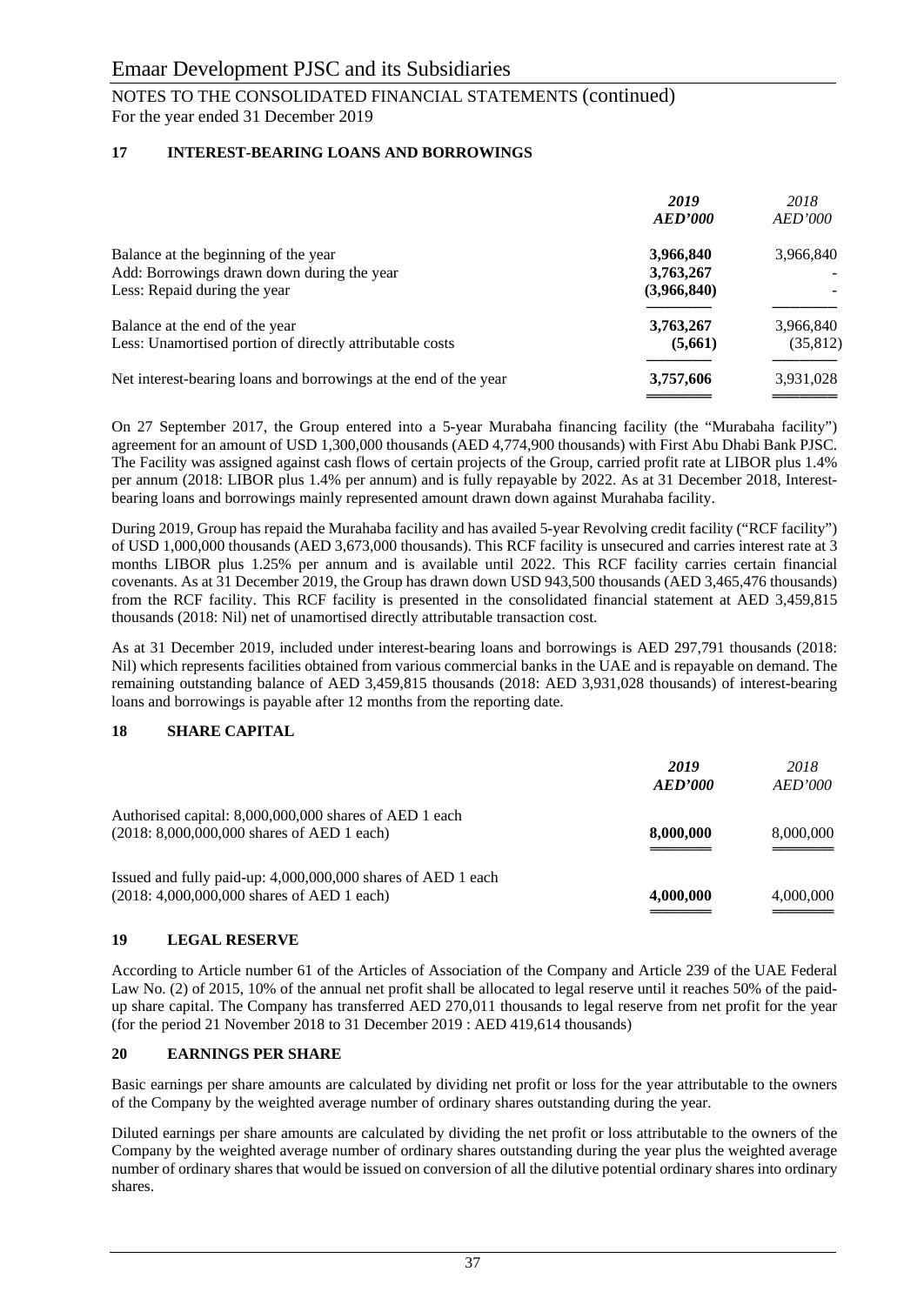## NOTES TO THE CONSOLIDATED FINANCIAL STATEMENTS (continued) For the year ended 31 December 2019

## **20 EARNINGS PER SHARE (continued)**

The information necessary to calculate basic and diluted earnings per share is as follows:

|                                                                         | 2019<br>AED'000 | 2018<br>AED'000 |
|-------------------------------------------------------------------------|-----------------|-----------------|
| <b>Earnings:</b><br>Profit attributable to the owners of the Company    | 2,700,119       | 3,901,158       |
| Number of shares in thousands                                           | 2019            | 2018            |
| Weighted-average number of ordinary shares for basic earnings per share | 4,000,000       | 4,000,000       |
| <b>Earnings per share:</b>                                              | 2019            | 2018            |
| - basic and diluted earnings per share (AED)                            | 0.68            | 0.98            |

## **21 GUARANTEES AND CONTINGENCIES**

#### **A. Guarantees**

The Group has provided a performance guarantee of AED 6,800,239 thousands (2018: AED 5,614,424 thousands) to the Real Estate Regulatory Authority (RERA), Dubai for its projects as per RERA regulations.

#### **B. Subsequent event**

Subsequent to the reporting date, the outbreak of Covid-19 may have a potential disruption to the Group's business. As the situation is fast evolving, the effect of the outbreak of Covid-19 is subject to significant levels of uncertainty, with the full range of possible effects on business is unknown on the date of the approval of the consolidated financial statements.

#### **22 COMMITMENTS**

At 31 December 2019, the Group had commitments of AED 9,865,151 thousands (2018: AED 8,403,111 thousands). This represents the value of contracts entered into by the Group including contracts entered for purchase of plots of land at year end, net of invoices received, and accruals made at that date. There were certain claims submitted by contractors relating to various projects of the Group in the ordinary course of business from which it is anticipated that no material unprovided liabilities will arise.

Furthermore, in accordance with the Development Agreement entered by the Group with Mina Rashid, the Group has a commitment to pay 30% of future profits over the project life cycle of Mina Rashid Project.

There are certain claims submitted by contractors relating to various projects of the Group in the ordinary course of business from which it is anticipated that no material unprovided liabilities will arise.

#### **Operating lease commitments - Group as lessee**

The Group had entered into operating lease agreements for properties, office facilities and equipment. These leases have an average life of between 1 to 3 years. There are no restrictions placed upon by the Group on entering these leases. Future minimum rentals payable under non-cancellable operating leases as at 31 December are as follows:

|                                              | 2018<br>AED'000 |
|----------------------------------------------|-----------------|
| Within one year                              | 6,966           |
| After one year but not more than three years | 5,525<br>_____  |
|                                              | 12,491          |
|                                              |                 |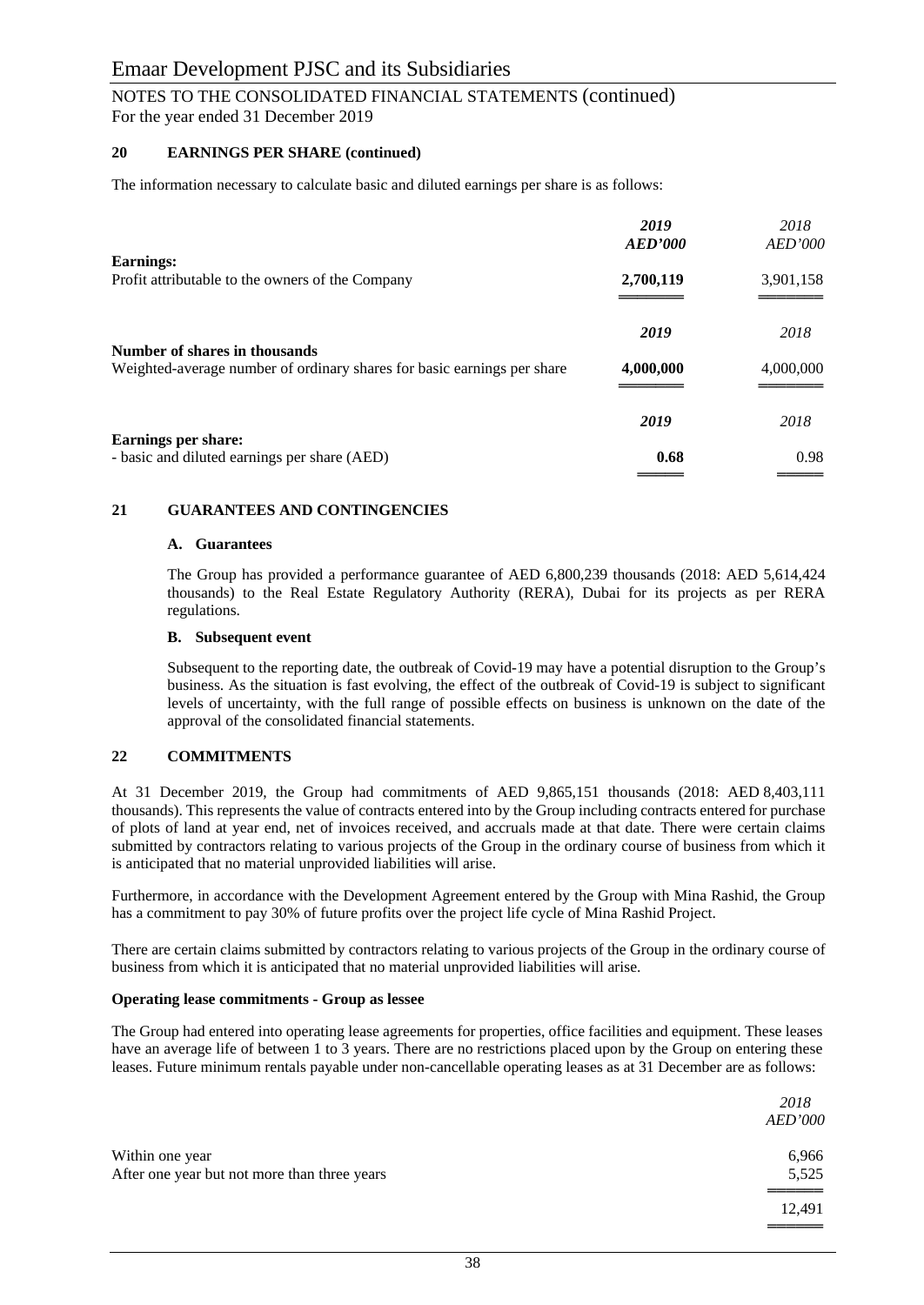## **23 RELATED PARTY DISCLOSURES**

For the purpose of these consolidated financial statements, parties are related to the Group, if the Group has the ability, directly or indirectly, to control the party or exercise significant influence over the party in making financial and operating decisions, or vice versa, or where the Group and the party are subject to common control (Affiliated entities). Related parties may be individuals or other entities.

## **Related party transactions**

During the year, the following were the significant related party transactions, which were carried out in the normal course of business on terms agreed between the parties:

|                                                                | 2019<br><b>AED'000</b> | 2018<br><b>AED'000</b> |
|----------------------------------------------------------------|------------------------|------------------------|
| <b>Parent:</b>                                                 |                        |                        |
| Revenue (refer (ii) below)                                     | 228,957                | 243,794                |
| Selling, general and administrative expenses (refer (i) below) | 413,489                | 491,617                |
| Finance cost (refer (iii) below)                               | 78,778                 | 3,427                  |
| Net funding movement (refer (iii) below)                       | 2,401,347              | 353,403                |
| Transfer of development properties                             | 70,028                 |                        |
|                                                                | 2019<br><b>AED'000</b> | 2018<br>AED'000        |
| <b>Affiliated entities:</b>                                    |                        |                        |
| Selling, general and administrative expenses                   | 21,328                 | 10,924                 |
| Property development expenses                                  | 41,816                 | 136,631                |
| Directors, Key management personnel and their related parties: |                        |                        |
| Selling, general and administrative expenses                   | 1,114                  | 2,608                  |
|                                                                |                        |                        |

## **Related party balances**

Significant related party balances (and the consolidated statement of financial position captions within which these are included) are as follows:

| 2019<br>AED'000 | 2018<br><b>AED'000</b> |
|-----------------|------------------------|
|                 |                        |
| 2,419,866       | 2,230,240              |
| 4,139,296       | 1,999,442              |
|                 |                        |
| 26,441          | 26,167                 |
| 1,741           | 9,379                  |
|                 |                        |

## *(i) Allocation of corporate expenses:*

The Parent Company has provided certain corporate functions to the Group and costs associated with these functions were allocated to the Group. These functions included human resources, treasury, investor relations, finance and accounting, compliance, information technology, corporate and legal compliance, business development and marketing. As per Relationship Agreement, corporate expenses are allocated by the Parent on the basis of 3% of revenue of the Group.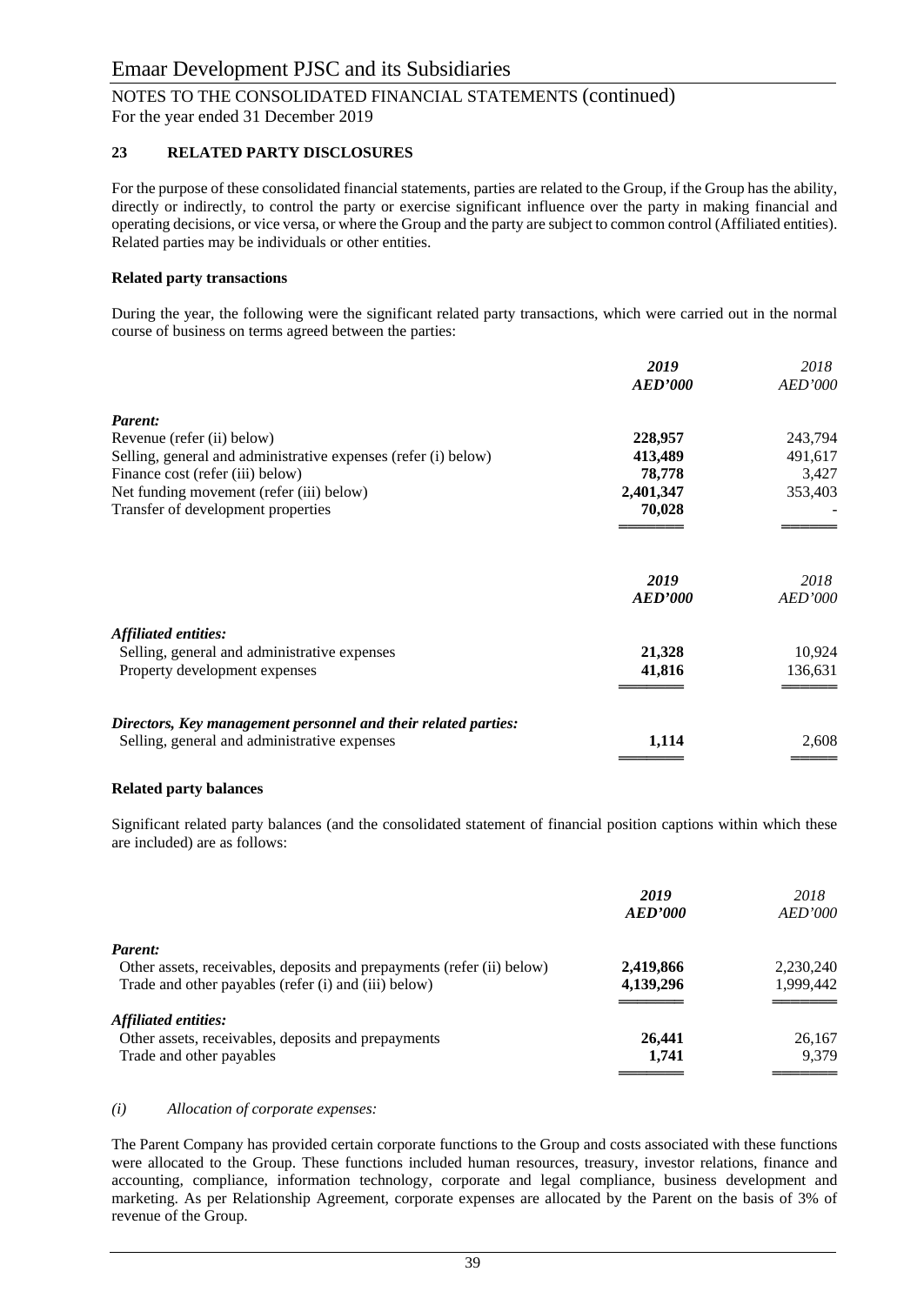## NOTES TO THE CONSOLIDATED FINANCIAL STATEMENTS (continued) For the year ended 31 December 2019

## **23 RELATED PARTY DISCLOSURES (continued)**

## **Related party balances (continued)**

## *(ii) Recoverable from the Parent:*

This mainly represents balances recoverable from the Parent with respect to the development costs incurred for the Build-to-sell (BTS) developments in Dubai Creek Harbour project. As agreed in the Master Transfer Agreement (MTA), the Parent has transferred the development services relating to the BTS development in Dubai Creek Harbour project to the Company, for which the development costs including infrastructure costs are incurred by the Company. These balances will be recovered as per the agreed terms in the MTA.

#### *(iii) Payable to the Parent Company:*

Amount due to the Parent Company is unsecured and is repayable on demand. This includes AED 2,754,750 thousands (2018: AED 353,403 thousands) which carries interest rate at LIBOR plus 1.4% per annum. Also refer note 14.

## **Compensation of key management personnel**

The remuneration of key management personnel during the year was as follows:

|                                                           | 2019<br><b>AED'000</b> | 2018<br><b>AED'000</b> |
|-----------------------------------------------------------|------------------------|------------------------|
| Short-term benefits<br>Employees' end-of-service benefits | 82,241<br>2,683        | 74,330<br>3,122        |
|                                                           | 84,924                 | 77,452                 |

During the year, the number of key management personnel is 51 (2018: 71).

#### **24 FAIR VALUES OF FINANCIAL INSTRUMENTS**

Financial instruments comprise financial assets and financial liabilities.

Financial assets of the Group include bank balances and cash, trade and unbilled receivables, loans to joint ventures, other receivables, deposits and due from related parties. Financial liabilities of the Group include interest-bearing loans and borrowings, trade payable, retentions payable, payable to related parties and other payables.

Fair value of the financial instruments is included at the amounts at which the instruments could be exchanged in a current transaction between willing parties, other than in a forced or liquidation sale.

The fair values of financial instruments are not materially different from their carrying values largely due to the shortterm maturities of these instruments.

## **25 DIVIDEND**

An interim cash dividend of AED 0.26 per share for the year 2018 was approved by the shareholders of the Company at the General Meeting held on 17 October 2018.

During the year ended 31 December 2019, a final cash dividend of AED 0.26 per share for the year 2018 was approved by the shareholders of the Company at the Annual General Meeting held on 23 April 2019.

The Board of Directors of the Company has proposed not to pay dividend for the year ended 2019.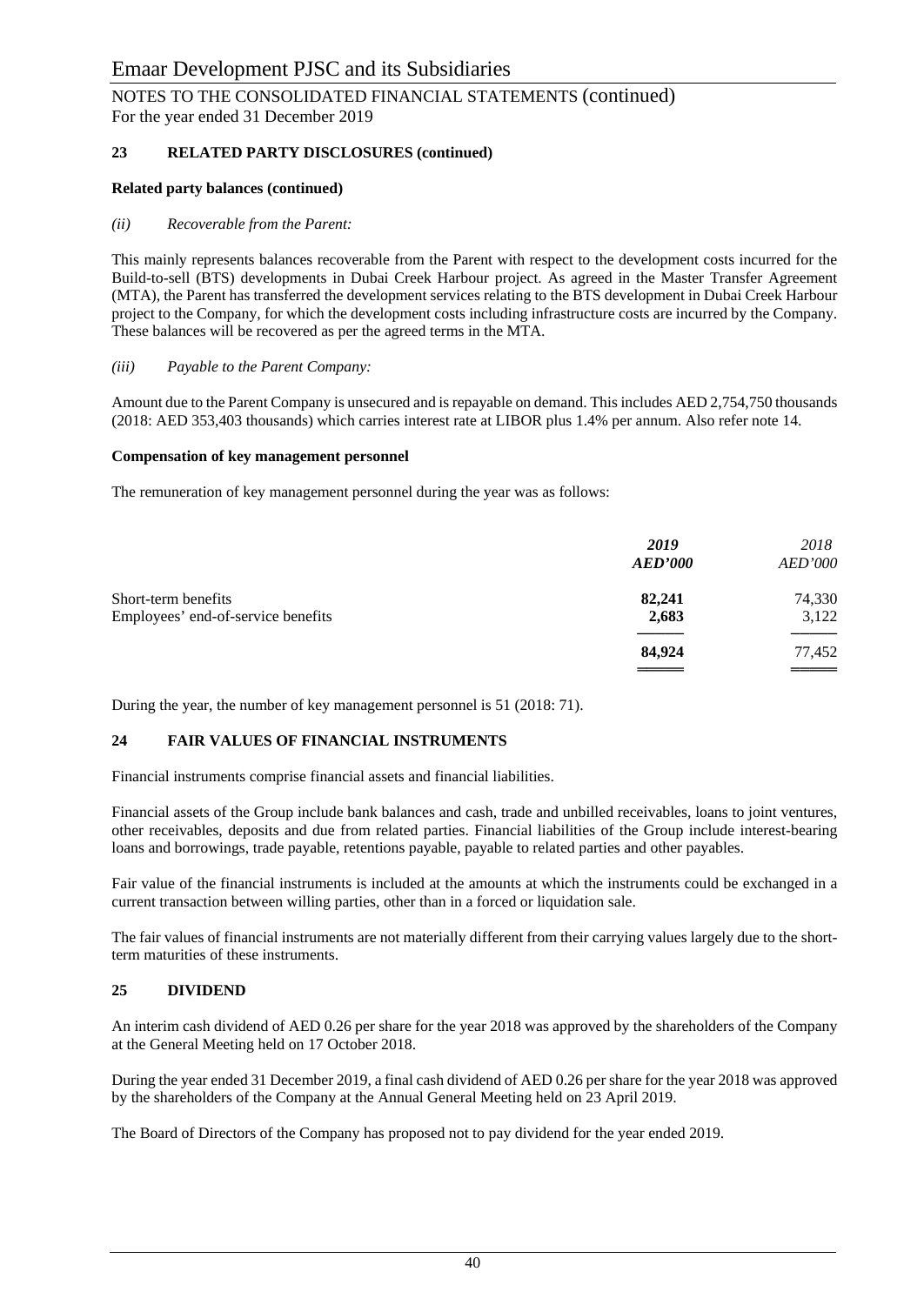## **26 FINANCIAL RISK MANAGEMENT OBJECTIVES AND POLICIES**

## **Overview**

The Group has exposure to the following risks from its use of financial instruments:

- a) Credit risk;<br>b) Market risk
- Market risk; and
- c) Liquidity risk.

This note presents information about the Group's exposure to each of the above risks, the Group's objectives, policies and processes for measuring and managing risk and the Group's management of capital.

The Board of Directors has overall responsibility for the establishment and oversight of the Group's risk management framework. Group's senior management are responsible for developing and monitoring the Group's risk management policies and report regularly to the Board of Directors on their activities.

The Group's current financial risk management framework is a combination of formally documented risk management policies in certain areas and informal risk management policies in others. The Group's risk management policies (both formal and informal) are established to identify and analyse the risks faced by the Group, to set appropriate risk limits and controls and to monitor risks and adherence to limits. Risk management policies and systems are reviewed regularly to reflect changes in market conditions and the Group's activities.

The Group's Audit Committee oversees how management monitors compliance with the Group's risk management policies and procedures and reviews the adequacy of the risk management framework in relation to the risks faced by the Group. The Group's Audit Committee is assisted in its oversight role by Internal Audit. Internal Audit undertakes both regular and adhoc reviews of risk management controls and procedures, the results of which are reported to the Audit Committee.

The Group's principal financial liabilities comprise interest-bearing loans and borrowings, retentions payable, amount due to related parties and trade and other payables. The main purpose of these financial instruments is to raise finance for the Group's operations. The Group has various financial assets such as bank balances and cash, trade and unbilled receivables, loan to joint ventures, amount due from related parties and other receivables and deposits, which arise directly from its operations.

The Board of Directors reviews and agrees policies for managing each of these risks which are summarised below:

## **a) Credit risk**

Credit risk is the risk of financial loss to the Group if a customer or counterparty to a financial instrument fails to meet its contractual obligations. The Group is exposed to credit risk principally from its receivables from customers, related parties including joint ventures, other receivables and from its financing activities, including deposits with banks and financial institutions.

## *Trade, unbilled and other receivables*

The Group's exposure to credit risk is influenced mainly by the individual characteristics of each customer. The demographics of the Group's customer base, including the default risk of the industry and country, in which customers operate, has less influence on credit risk.

The Group has entered into contracts for the sale of residential and commercial units and plots of land on an instalment basis. The instalments are specified in the contracts. The Group is exposed to credit risk in respect of instalments due. However, the legal ownership of residential, commercial units and plots of land is transferred to the buyer only after all the instalments are recovered. In addition, instalment dues are monitored on an ongoing basis with the result that the Group's exposure to bad debts is not significant.

The Group establishes an allowance for impairment at each reporting date that represents its estimate of expected credit losses in respect of trade, unbilled and other receivables. The provision rates are based on days past due for groupings of various customer segments with similar loss patterns. The calculation reflects the probability-weighted outcome, the time value of money and reasonable and supportable information that is available at the reporting date about past events, current conditions and forecasts of future economic conditions. The Group will calibrate the matrix to adjust the historical credit loss experience with forward-looking information.

Due from related parties relates to transactions arising in the normal course of business with minimal credit risk.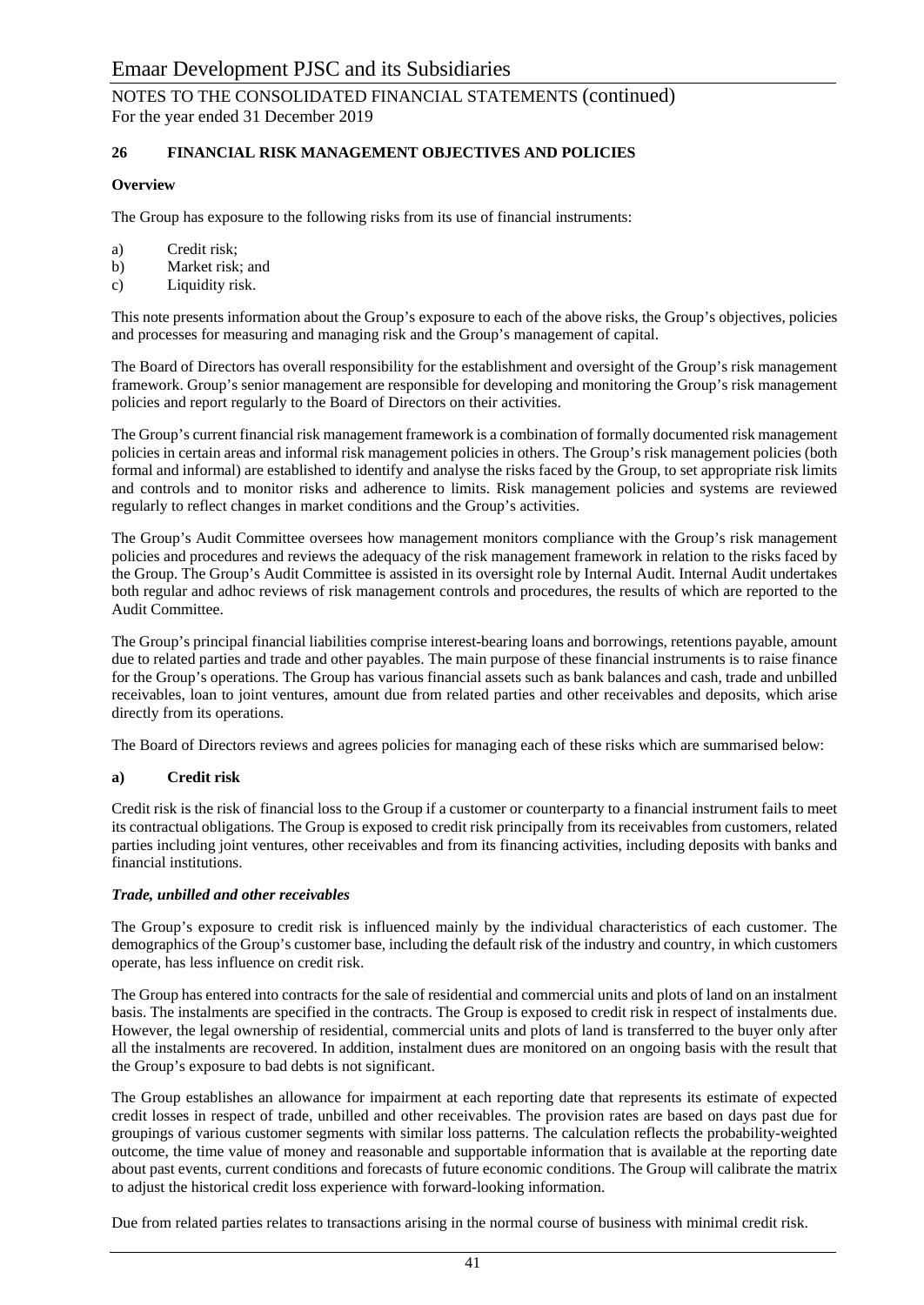## **26 FINANCIAL RISK MANAGEMENT OBJECTIVES AND POLICIES (continued)**

## **a) Credit risk (continued)**

## *Other financial assets and cash deposits*

With respect to credit risk arising from the other financial assets of the Group, which comprise bank balances and cash, loans to joint ventures, other receivables and deposits, the Group's exposure to credit risk arises from default of the counterparty, with a maximum exposure equal to the carrying amount of these assets.

Credit risk from balances with banks and financial institutions is managed by Group's treasury in accordance with the Group's policy. The Group limits its exposure to credit risk by only placing balances with local banks of good repute. Given the profile of its bankers, management does not expect any counterparty to fail in meeting its obligations.

Total financial assets at amortized cost amounted to AED 16,136,255 thousands (2018: AED 15,698,963 thousands).

## *Guarantees*

The Group's policy is to provide financial guarantees to its subsidiaries and certain joint ventures. For details of guarantees outstanding as at the reporting date refer note 21 to the consolidated financial statements.

## **Excessive risk of concentration**

Concentration arise when a number of counterparties are engaged in similar business activities, or activities in the same geographical region, or have economic features that would cause their ability to meet contractual obligations to be similarly affected by changes in economic, political or other conditions. Concentrations indicate the relative sensitivity of the Group's performance to developments affecting a particular industry.

In order to avoid excessive concentration of risk, the Group's policies and procedures include specific guidelines to focus on the maintenance of a diversified portfolio. Identified concentrations of credit risks are controlled and managed accordingly. Selective hedging is used within the Group to manage risk concentrations at both the relationship and industry levels.

The maximum exposure to credit risk at the reporting date is the carrying value of each class of financial assets.

## **b) Market risk**

Market risk is the risk that the fair value of future cash flows of a financial instrument will fluctuate because of changes in market prices, such as currency risk and interest rate risk, which will affect the Group's income or the value of its holdings of financial instruments. Financial instruments affected by market risk include interest-bearing loans and borrowings and deposits. The objective of market risk management is to manage and control market risk exposures within acceptable parameters, while optimising the return.

## *Exposure to interest rate risk*

Interest rate risk is the risk that the fair value or future cash flows of a financial instrument will fluctuate because of changes in market interest rates. The Group's exposure to the risk of changes in market interest rates relates primarily to the Group's long-term debt obligations with floating interest rates.

The Group manages its interest rate risk by having a balanced portfolio of fixed and variable rate loans and borrowings. Interest on financial instruments having floating rates is re-priced at intervals of less than one year and interest on financial instruments having fixed rates is fixed until the maturity of the instrument. Other than commercial and overall business conditions, the Group's exposure to market risk for changes in interest rate environment relates mainly to its borrowing from financial institutions.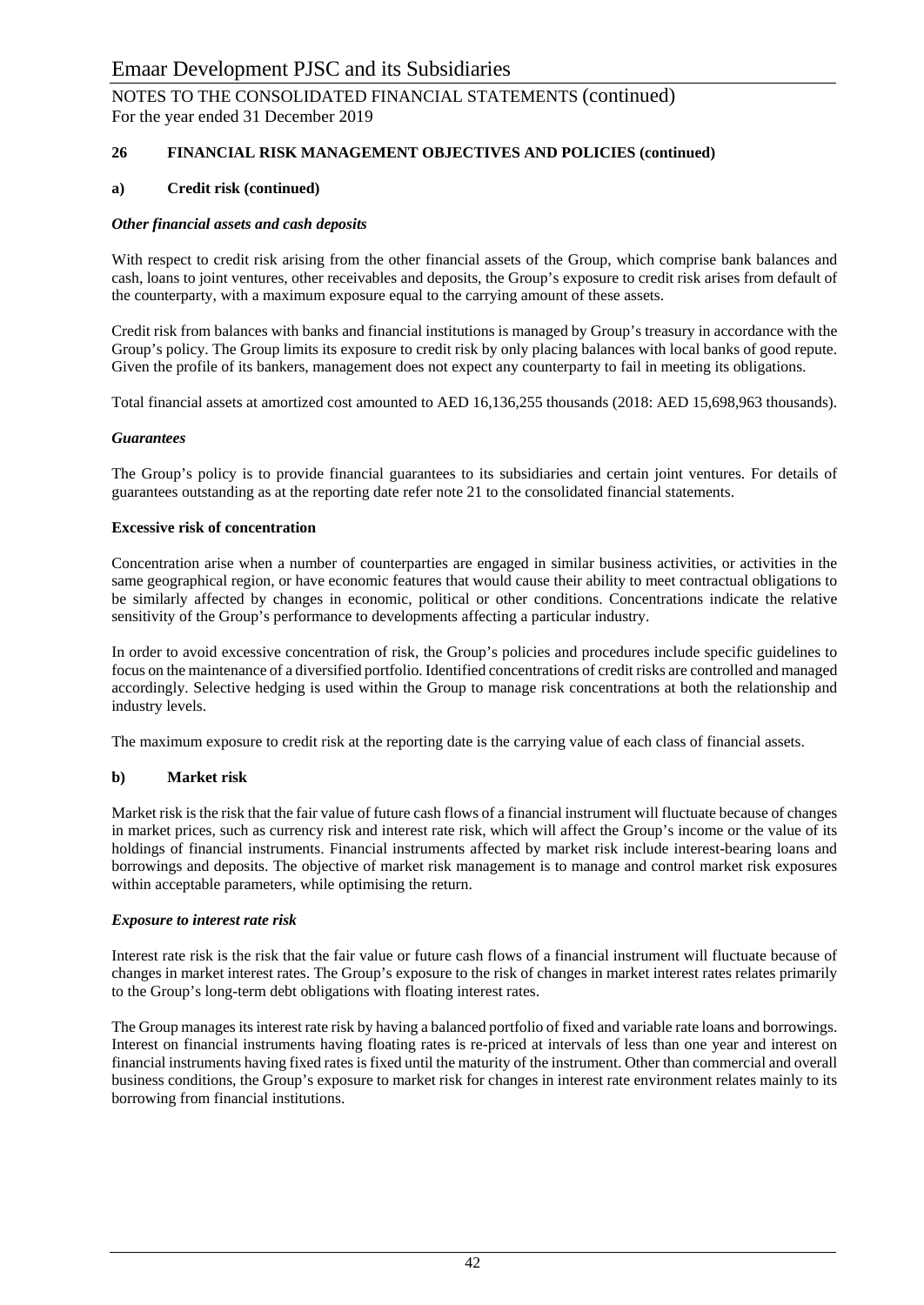## NOTES TO THE CONSOLIDATED FINANCIAL STATEMENTS (continued) For the year ended 31 December 2019

## **26 FINANCIAL RISK MANAGEMENT OBJECTIVES AND POLICIES (continued)**

#### **b) Market risk (continued)**

#### *Exposure to interest rate risk (continued)*

The following table demonstrates the sensitivity to a reasonably possible change in interest rates, after the impact of hedge accounting, with all other variables held constant, of the Group's profit before tax (through the impact on floating rate borrowings):

|                                                                   | 2019                         |                                                                                         | 2018                         |                                                                           |
|-------------------------------------------------------------------|------------------------------|-----------------------------------------------------------------------------------------|------------------------------|---------------------------------------------------------------------------|
|                                                                   | Change<br>in basis<br>points | <b>Sensitivity</b><br><i>of interest</i><br><i>income/</i><br>expense<br><b>AED'000</b> | Change<br>in basis<br>points | Sensitivity<br><i>of interest</i><br>income/<br>expense<br><b>AED'000</b> |
| Interest-bearing loans and borrowings<br>Trade and other payables | $\pm 100$<br>$\pm 100$       | 37,633<br>27,548                                                                        | $+100$<br>$+100$             | 39,668<br>3,534                                                           |

The interest rate sensitivity set out above relates primarily to the AED denominated financial assets and financial liabilities as the Group does not have any significant net exposure for financial assets and financial liabilities denominated in currencies other than the AED.

#### **c) Liquidity risk**

Liquidity risk is the risk that the Group will not be able to meet its financial obligations as they fall due. The Group monitors its risk to a shortage of funds using a recurring liquidity planning tool. This tool considers the maturity of both its financial investments and financial assets (e.g. trade receivables, other financial assets) and projected cash flows from operations.

The cash flows, funding requirements and liquidity of Group companies are monitored on a centralised basis, under the control of Group Treasury. The objective of this centralised system is to optimise the efficiency and effectiveness of the management of the Group's capital resources. The Group's objective is to maintain a balance between continuity of funding and flexibility through the use of bank overdrafts and bank borrowings. The Group manages liquidity risk by maintaining adequate reserves, banking facilities and borrowing facilities, by continuously monitoring forecasted and actual cash flows and matching the maturity profiles of financial assets and liabilities.

The Group currently has sufficient cash on demand to meet expected operational expenses, including the servicing of financial obligations.

The table below summarises the maturity profile of the Group's financial liabilities based on contractual undiscounted payments:

| As at 31 December 2019<br><b>Financial liabilities</b> | Less than         | 1 to 5           | Over                      |                                |
|--------------------------------------------------------|-------------------|------------------|---------------------------|--------------------------------|
|                                                        | 1 year<br>AED'000 | years<br>AED'000 | 5 years<br><b>AED'000</b> | <b>Total</b><br><b>AED'000</b> |
| Interest-bearing loans and borrowings                  | 410,392           | 3,714,104        |                           | 4,124,496                      |
| Retentions payable                                     | 394,659           | 430,110          |                           | 824,769                        |
| Trade and other payable                                | 8,171,934         | 4,447,797        | 1,064,218                 | 13,683,949                     |
| Total undiscounted financial liabilities               | 8,976,985         | 8,592,011        | 1,064,218                 | 18,633,214                     |
| As at 31 December 2018<br><b>Financial liabilities</b> |                   |                  |                           |                                |
| Interest-bearing loans and borrowings                  | 167,652           | 4,234,837        |                           | 4,402,489                      |
| Retentions payable                                     | 279,650           | 337,415          |                           | 617,065                        |
| Trade and other payable                                | 6,229,515         | 4,133,423        | 308,205                   | 10,671,143                     |
| Total undiscounted financial liabilities               | 6,676,817         | 8,705,675        | 308,205                   | 15,690,697                     |
|                                                        |                   |                  |                           |                                |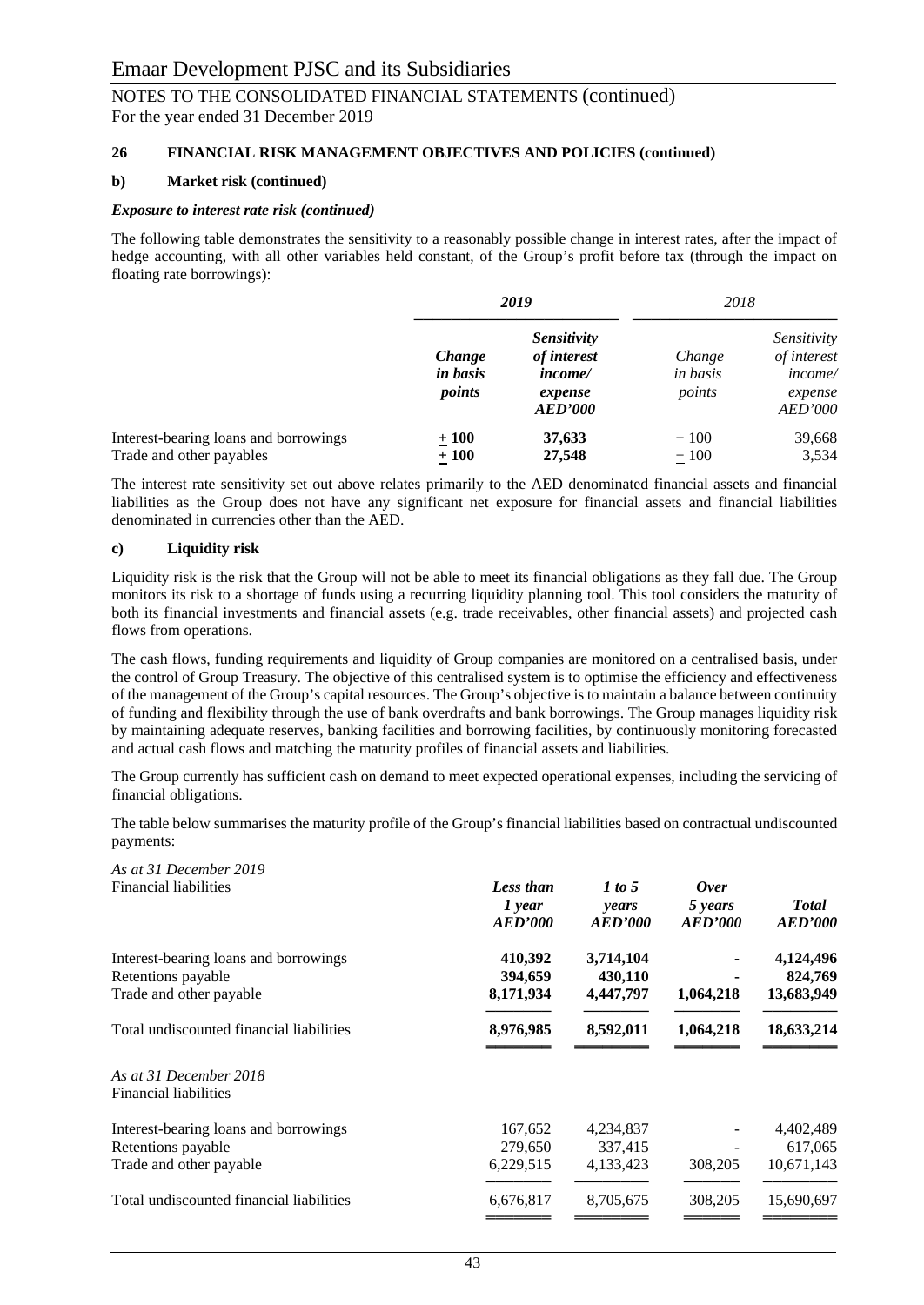## **26 FINANCIAL RISK MANAGEMENT OBJECTIVES AND POLICIES (continued)**

## **d) Capital management**

Capital includes equity attributable to the equity holders of the Parent. The Group's policy is to maintain a strong capital base so as to maintain investor, creditor and market confidence and to sustain future development of the business. The primary objective of the Group's capital management strategy is to ensure that it maintains a strong credit rating and healthy capital ratios in order to support its business and maximise shareholder value.

The Group monitors capital using a gearing ratio, which is net debt divided by total capital plus net debt. The Group's policy is to keep the gearing ratio below 50%. The Group includes within net debt interest bearing loans and borrowings less cash and cash equivalents. Capital includes equity attributable to the owners of the Parent less the net unrealised gains/ (losses) reserve. The Board of Directors seeks to maintain a balance between the higher returns that might be possible with higher levels of borrowings and the advantages and security afforded by a sound capital position.

The Board of Directors also monitors the return on capital, which the Group defines as net operating income divided by total shareholders' equity, excluding minority interests. The Board of Directors also monitors the level of dividends to shareholders, the return on capital to shareholders or issuance of new shares to maintain or adjust the capital structure.

No changes were made in the objectives, policies or processes for managing capital during the years ended 31 December 2019 and 31 December 2018.

Neither the Company nor any of its subsidiaries is subject to externally imposed capital requirements other than the statutory requirements in the jurisdictions where the Group entities are incorporated.

## **27 NON-CONTROLLING INTEREST (NCI)**

Financial information of the Group's subsidiary is provided below:

|                        | Country of    | NCI holding | NCI holding |
|------------------------|---------------|-------------|-------------|
|                        | incorporation | 2019        | 2018        |
| Dubai Hills Estate LLC | <b>UAE</b>    | 50%         | 50%         |

The following table summarises the statement of financial position of a partially owned material subsidiary as at 31 December 2019. This information is based on the amounts before inter-company elimination.

|                          |                        | Dubai Hills Estate LLC |  |
|--------------------------|------------------------|------------------------|--|
|                          | 2019<br><b>AED'000</b> | 2018<br><b>AED'000</b> |  |
| Total assets             | 8,193,854              | 8,414,462              |  |
| <b>Total liabilities</b> | 2,685,494              | 2,970,130              |  |
| Total equity             | 5,508,360              | 5,444,332              |  |
| Attributable to:         |                        |                        |  |
| Owners of the Company    | 2,754,180              | 2,722,166              |  |
| Non-controlling interest | 2,754,180              | 2,722,166              |  |
|                          |                        |                        |  |